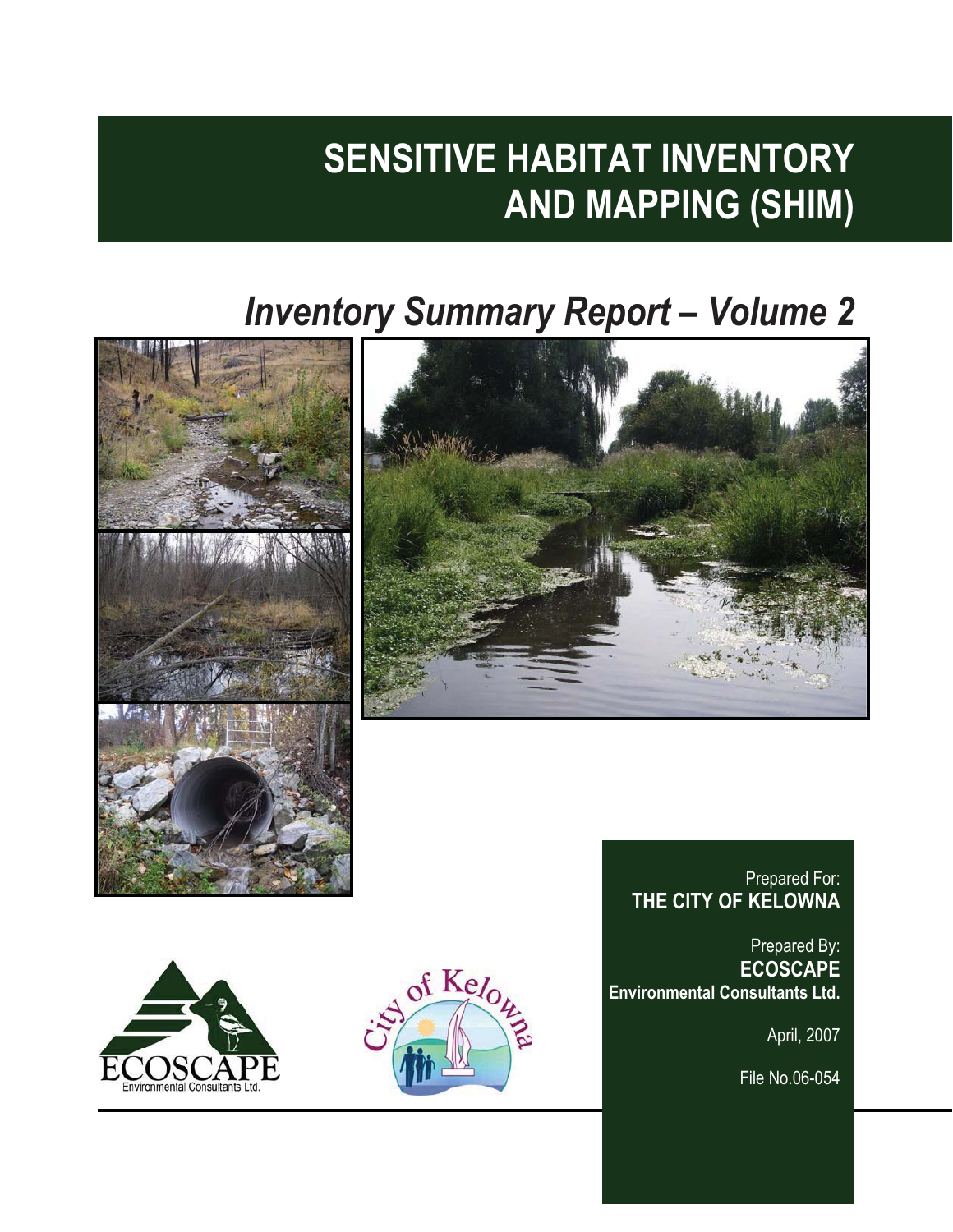# SENSITIVE HABITAT INVENTORY AND MAPPING (SHIM)

Fascieux Creek (both arms), Brandt's Creek, Wilson Creek, Priest Creek, Mill Creek tributaries (Scotty Creek, Whelan Creek , Francis Brook), Bellevue Creek tributaries, Rembler Creek, Lebanon Creek, Cedar Creek, Leon / Thompson Creek

# *Inventory Summary Report – Volume 2*

Prepared For:

THE CITY OF KELOWNA 1435 Water Street Kelowna, BC. V1Y 1J4

Prepared By:

ECOSCAPE ENVIRONMENTAL CONSULTANTS LTD. 4824 Parkridge Dr. Kelowna, B.C. V1W 3A1

April, 2007



City of Kelowna File: CAS06-66 File No. 06-054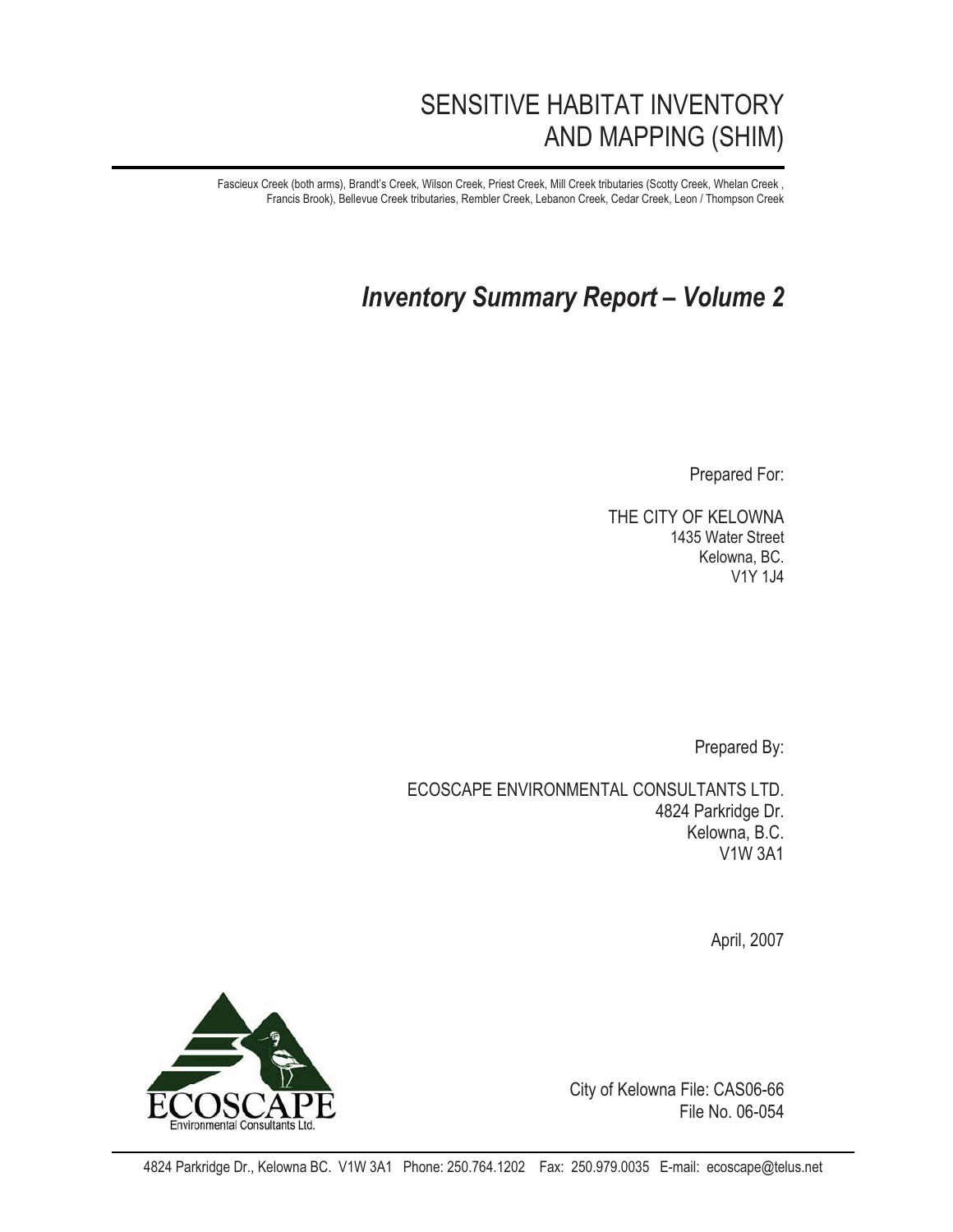# TABLE OF CONTENTS

| 1.0   |  |
|-------|--|
| 1.1   |  |
| 1.2   |  |
|       |  |
| 2.0   |  |
| 3.0   |  |
| 3.1   |  |
| 3.2   |  |
| 3.3   |  |
| 3.4   |  |
|       |  |
| 4.0   |  |
| 4.1   |  |
| 4.1.1 |  |
| 4.1.2 |  |
| 4.1.3 |  |
| 4.1.4 |  |
| 4.1.5 |  |
| 4.1.6 |  |
| 4.2   |  |
| 4.2.1 |  |
| 4.2.2 |  |
| 4.2.3 |  |
| 4.2.4 |  |
| 4.2.5 |  |
| 4.3   |  |
| 4.3.1 |  |
| 4.3.2 |  |
| 4.3.3 |  |
| 4.3.4 |  |
| 4.3.5 |  |
| 4.3.6 |  |
| 4.4   |  |
| 4.4.1 |  |
| 4.4.2 |  |
| 4.4.3 |  |
| 4.4.4 |  |
| 4.4.5 |  |
| 4.5   |  |
| 4.5.1 |  |
| 4.5.2 |  |
| 4.5.3 |  |
| 4.5.4 |  |
| 4.5.5 |  |
| 4.5.6 |  |
|       |  |

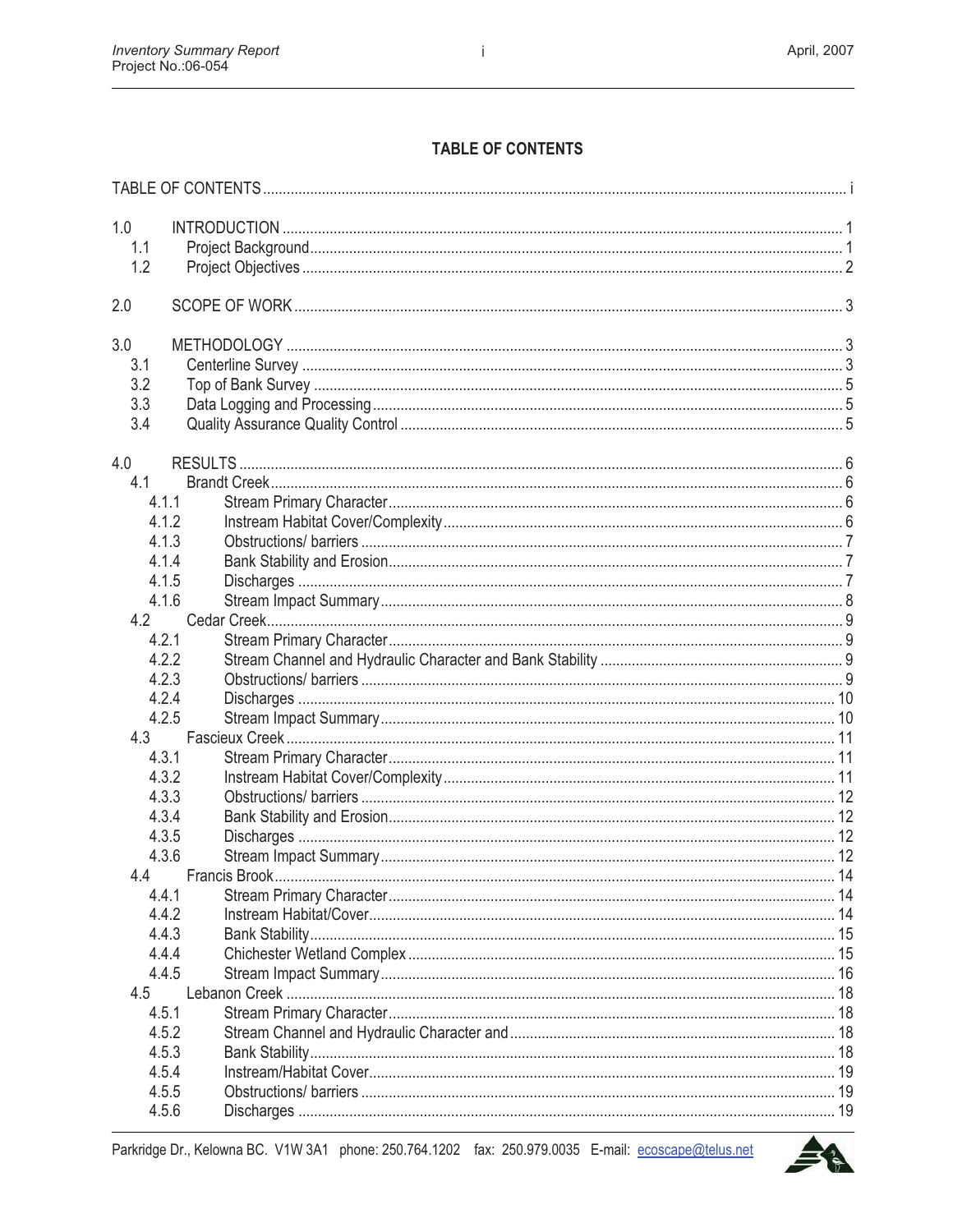| 4.6<br>4.6.1<br>4.6.2<br>4.6.3<br>4.6.4<br>4.7<br>4.7.1<br>4.7.2<br>4.7.3<br>4.7.4<br>4.7.5<br>4.7.6<br>4.7.7<br>4.7.8<br>4.8<br>4.8.1<br>4.8.2<br>4.8.3<br>4.8.4<br>4.8.5<br>4.8.6<br>4.9<br>4.9.1<br>4.9.2<br>4.9.3<br>4.10<br>4.10.1<br>4.11<br>4.11.1<br>4.12<br>4.12.1<br>4.12.2<br>4.12.3<br>4.12.4<br>4.12.5<br>5.0<br>6.0 | 4.5.7 |  |
|-----------------------------------------------------------------------------------------------------------------------------------------------------------------------------------------------------------------------------------------------------------------------------------------------------------------------------------|-------|--|
|                                                                                                                                                                                                                                                                                                                                   |       |  |
|                                                                                                                                                                                                                                                                                                                                   |       |  |
|                                                                                                                                                                                                                                                                                                                                   |       |  |
|                                                                                                                                                                                                                                                                                                                                   |       |  |
|                                                                                                                                                                                                                                                                                                                                   |       |  |
|                                                                                                                                                                                                                                                                                                                                   |       |  |
|                                                                                                                                                                                                                                                                                                                                   |       |  |
|                                                                                                                                                                                                                                                                                                                                   |       |  |
|                                                                                                                                                                                                                                                                                                                                   |       |  |
|                                                                                                                                                                                                                                                                                                                                   |       |  |
|                                                                                                                                                                                                                                                                                                                                   |       |  |
|                                                                                                                                                                                                                                                                                                                                   |       |  |
|                                                                                                                                                                                                                                                                                                                                   |       |  |
|                                                                                                                                                                                                                                                                                                                                   |       |  |
|                                                                                                                                                                                                                                                                                                                                   |       |  |
|                                                                                                                                                                                                                                                                                                                                   |       |  |
|                                                                                                                                                                                                                                                                                                                                   |       |  |
|                                                                                                                                                                                                                                                                                                                                   |       |  |
|                                                                                                                                                                                                                                                                                                                                   |       |  |
|                                                                                                                                                                                                                                                                                                                                   |       |  |
|                                                                                                                                                                                                                                                                                                                                   |       |  |
|                                                                                                                                                                                                                                                                                                                                   |       |  |
|                                                                                                                                                                                                                                                                                                                                   |       |  |
|                                                                                                                                                                                                                                                                                                                                   |       |  |
|                                                                                                                                                                                                                                                                                                                                   |       |  |
|                                                                                                                                                                                                                                                                                                                                   |       |  |
|                                                                                                                                                                                                                                                                                                                                   |       |  |
|                                                                                                                                                                                                                                                                                                                                   |       |  |
|                                                                                                                                                                                                                                                                                                                                   |       |  |
|                                                                                                                                                                                                                                                                                                                                   |       |  |
|                                                                                                                                                                                                                                                                                                                                   |       |  |
|                                                                                                                                                                                                                                                                                                                                   |       |  |
|                                                                                                                                                                                                                                                                                                                                   |       |  |
|                                                                                                                                                                                                                                                                                                                                   |       |  |
|                                                                                                                                                                                                                                                                                                                                   |       |  |
|                                                                                                                                                                                                                                                                                                                                   |       |  |
|                                                                                                                                                                                                                                                                                                                                   |       |  |
|                                                                                                                                                                                                                                                                                                                                   |       |  |

#### **TABLES**

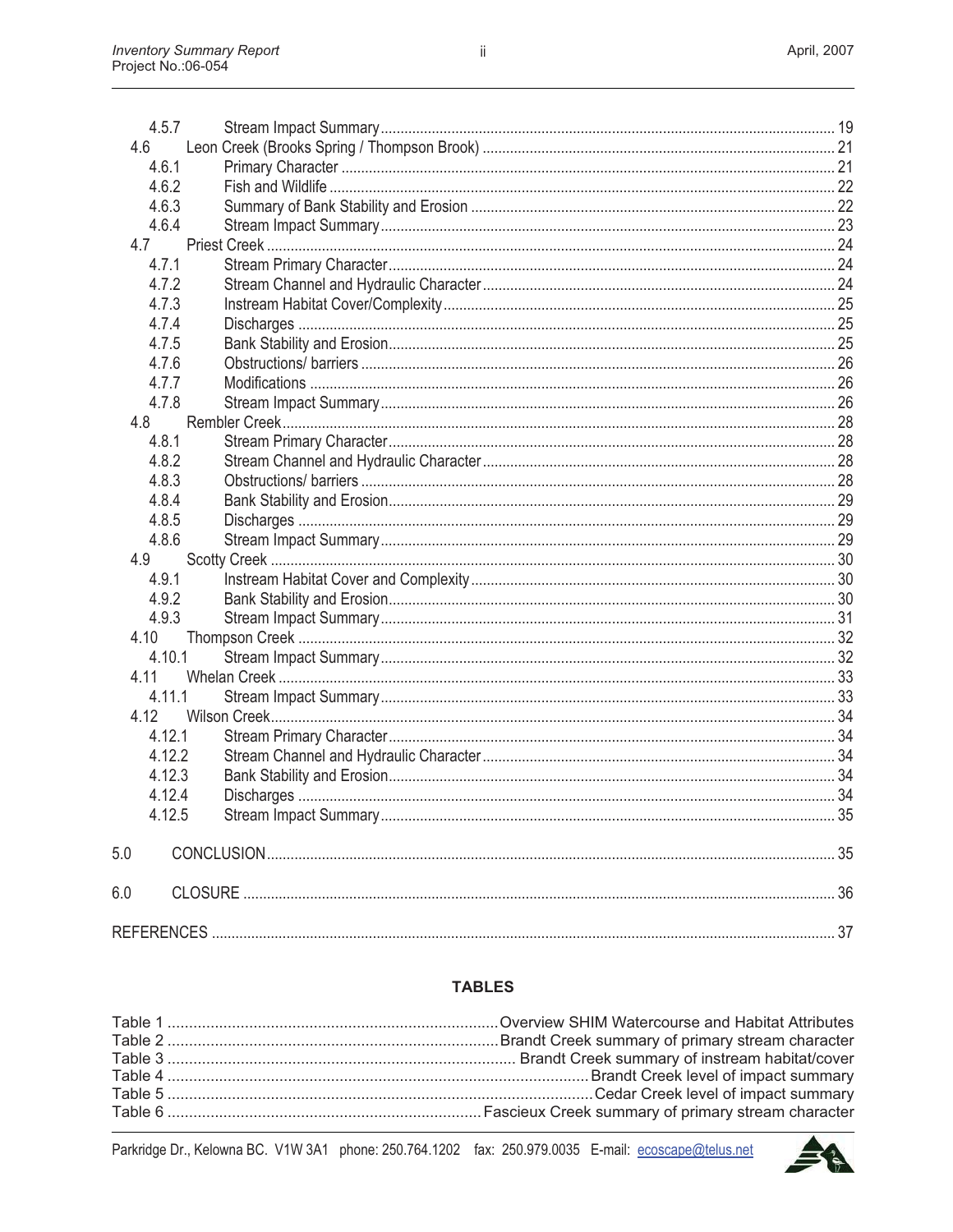#### **SEGMENT DATA PLATES - REPRESENTATIVE PHOTOS FIGURES (Overview maps)**

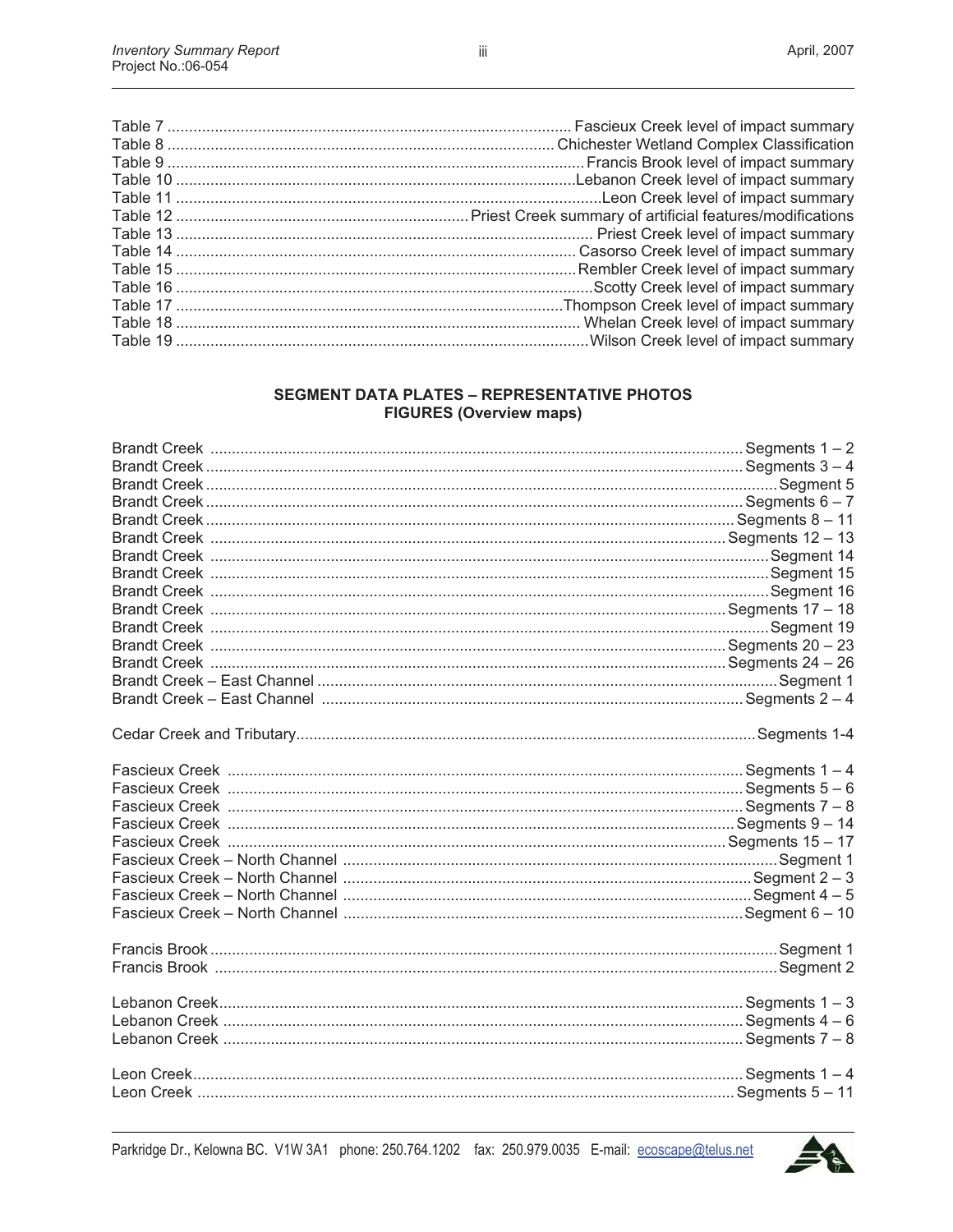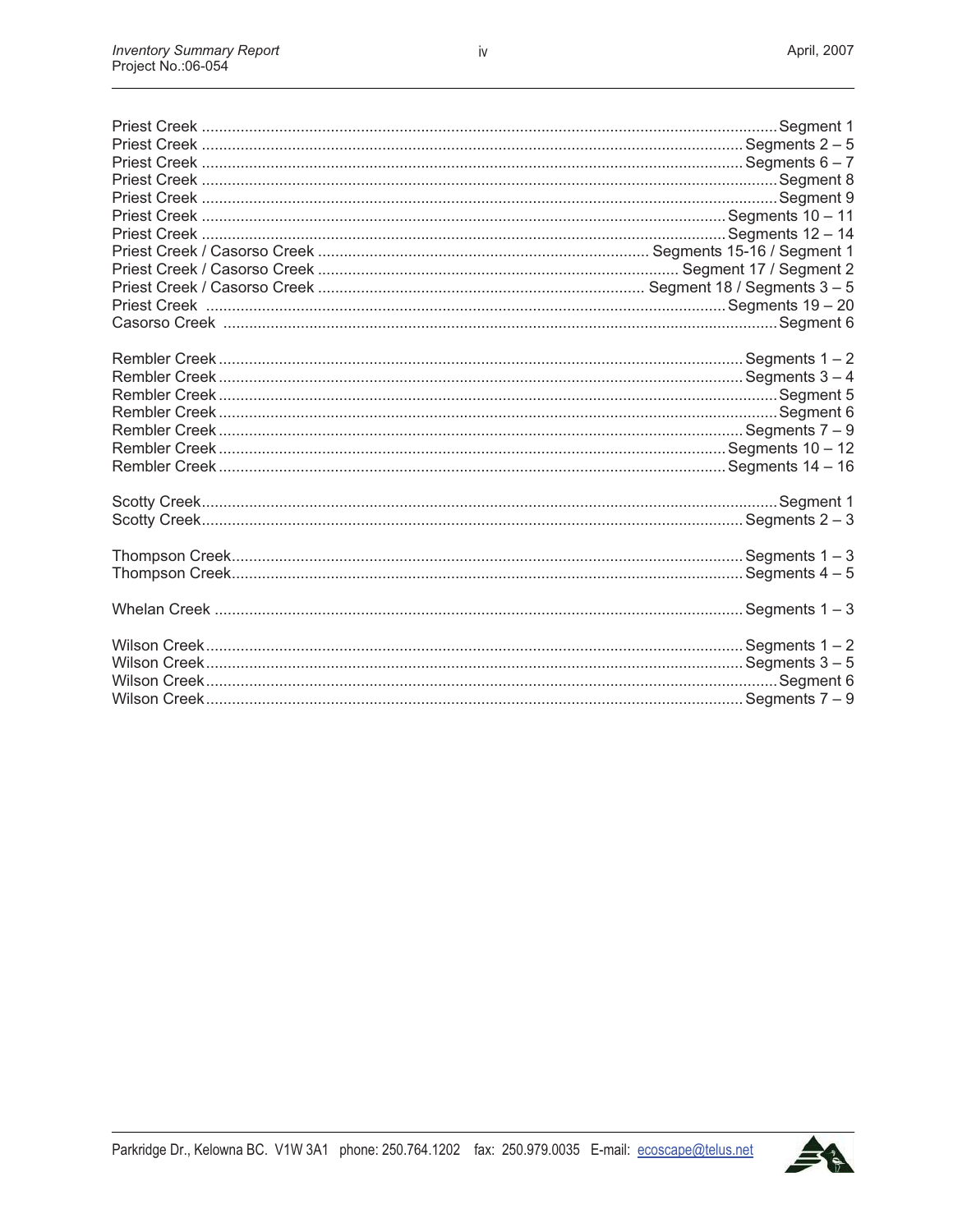# **1.0 INTRODUCTION**

Ecoscape Environmental Consultants (Ecoscape) was retained by the City of Kelowna (CoK) to complete Sensitive Habitat Inventory and Mapping (SHIM) on Mill Creek and Bellevue Creek occurring within the city limits. The following report summarizes the inventory findings, which have been provided to the CoK and the Community Mapping Network (www.shim.bc.ca) in digital GIS format.

#### **1.1 Project Background**

As resource development and human populations increase in British Columbia, pressures for all resources and services have accelerated. Rapid growth has often overwhelmed the ability of local planners to manage land and preserve sensitive habitats (Mason and Knight, 2001). This has resulted in the loss or degradation of aquatic and riparian habitats that are critical for fish and a diverse wildlife assemblage. Thus, there is an urgent need to develop better methods to conserve and protect and reclaim these habitats.

Sensitive Habitat Inventory and Mapping (SHIM) is a standard for fish and aquatic habitat mapping in urban and rural watersheds in British Columbia. SHIM attempts to ensure the collection and mapping of reliable, high quality, current, and spatially accurate information about local freshwater habitats, watercourses, and associated riparian communities.

SHIM is designed as a land-planning, computer-generated interactive GIS tool that identifies sensitive aquatic and terrestrial habitats. It is intended to provide community, stewardship groups, individuals, regional districts and municipalities with an effective low cost delivery system for information on these local habitats and associated land uses.

SHIM has numerous applications and can:

- Provide current information not previously available to urban planners, to allow more informed planning decisions and provide inventory information for Official Community Plans;
- Assist in the design of stormwater/runoff management plans;
- Monitor for changes in habitat resulting from known disturbance;
- Identify and map potential point sources of pollution;
- Help guide management decisions and priorities with respect to habitat restoration and enhancement projects;
- Assist in determining setbacks and fish/wildlife-sensitive zones;
- Identify sensitive habitats for fish and wildlife along watercourses;

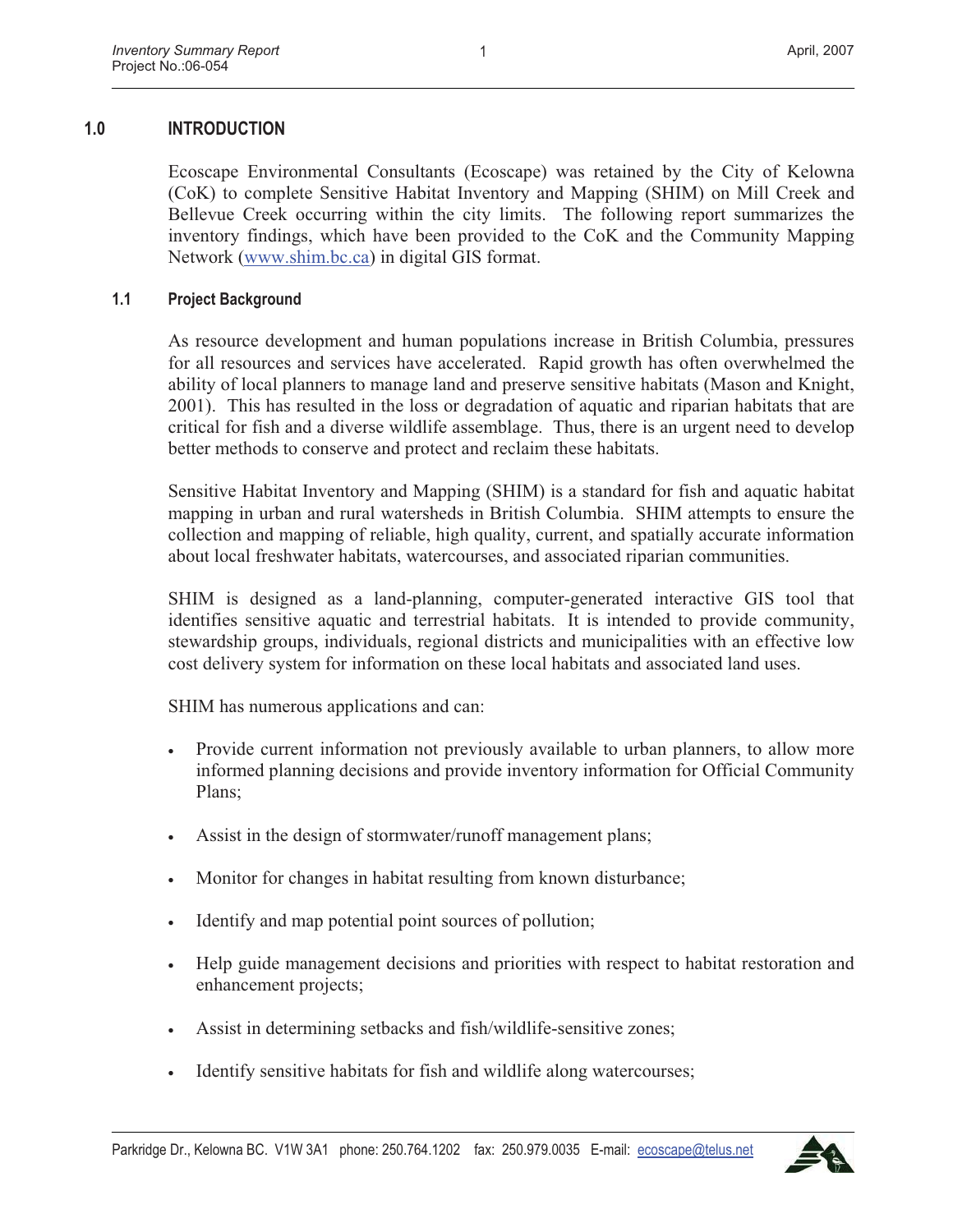- Provide a means of highlighting areas that may have problems with channel stability or water quality, and require more detailed study;
- Provide baseline mapping data for future monitoring activities; and,
- Map and identify the extent of riparian vegetation available and used by wildlife and fisheries resources.

#### **1.2 Project Objectives**

The objectives of the project were to:

- Inventory and map 12 prevalent creeks within the Kelowna city limit, their associated riparian habitats, and watercourse and important fisheries habitat features;
- Provide the basis for accurately mapped baseline data that can be integrated into local mapping and planning initiatives; and,
- Augment and potentially enhance local land use planning maps and/or specific site or detailed planning surveys.

The primary functions of SHIM are to:

- Identify sensitive habitats and resources within local communities;
- Integrate property boundaries, land parcels, and road networks with locations of sensitive resources to facilitate Official Community Plans and Development Permit applications;
- Work within an interactive Geographical Information System (GIS) to provide useful map products for analysis and effective communication;
- Facilitate updating and exchange of information; and,
- Establish partnerships with provincial and municipal governments, stakeholders, and the public to protect and manage aquatic habitats and associated functions (i.e. riparian communities and linear corridors etc.).

By combining resource information from a variety of sources the goal is that SHIM will provide a robust baseline inventory (cataloguing the stream and all natural and anthropogenic features occurring within and long it) for improving integrated resource management and planning within the City of Kelowna.

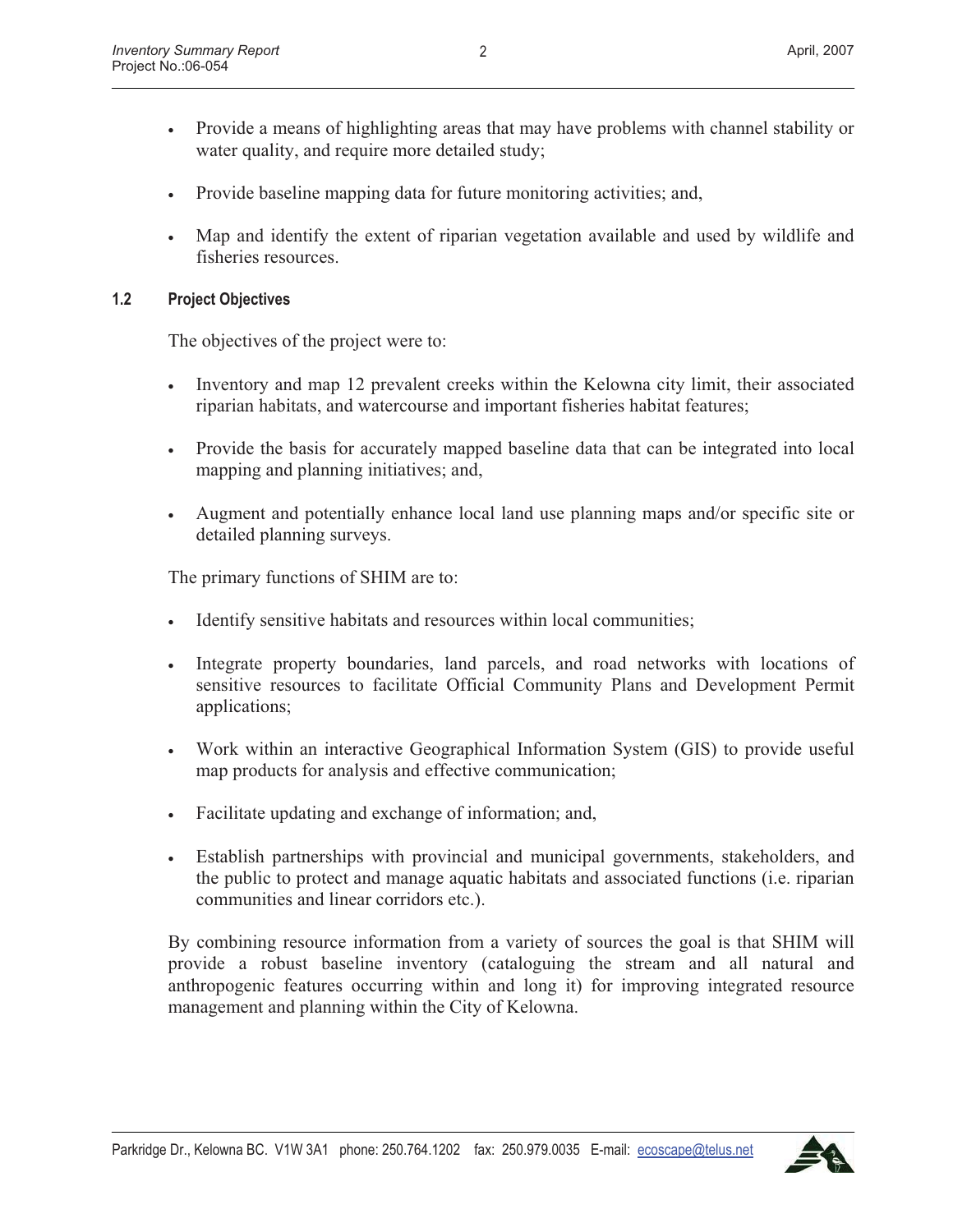# **2.0 SCOPE OF WORK**

The project work scope was based on the Request for Proposal (CAS06-66, July 25, 2006). The fundamental objective was to complete Sensitive Habitat Inventory and Mapping (SHIM) surveys on all creeks (*both first priority and second priority*) identified in Section 2.1 (B) of the Request for Proposal, which included:

- o Fascieux Creek (both arms);
- o Brand Creek;
- o Wilson Creek;
- o Priest Creek;
- o Mill Creek tributaries including Scotty Creek, Whelan Creek , and Francis Brook;
- o Bellevue Creek tributaries;
- o Rembler Creek;
- o Lebanon Creek;
- o Cedar Creek; and,
- o Leon / Thompson Creek

Existing Terrestrial Resource Inventory Mapping (TRIM) and other supplemental mapping by the City of Kelowna suggested that the combined stream length of the above noted watercourses (within the Kelowna city limit) is estimated at about 42 km, on which the RFP was premised. The actual combined stream length inventoried during the 2006 SHIM project totalled 52.2km. All Creeks surveyed by SHIM are illustrated in the figure that follows. Mill Creek and Bellevue Creek were surveyed in 2005 and are summarized under a separate cover in the City of Kelowna Volume 1 SHIM Inventory Summary Report (Ecoscape, 2006).

# **3.0 METHODOLOGY**

Field inventory, data processing and data deliverables conformed to the SHIM Standards (Mason and Knight, 2001), which can be reviewed in full at:

http://www.shim.bc.ca/methods/SHIM\_Methods.html.

#### **3.1 Centerline Survey**

Kyle Hawes, R.P.Bio. was the principle surveyor and completed all field survey elements with the assistance of a field technician (Jason Schleppe, R.P.Bio and Robert Wagner).

The stream centerline was mapped along the center of the bankfull (not floodplain) width. The creeks were stratified into a series of successive sections (segments), each possessing and being characterized by different attributes or biophysical characteristics (i.e., hydraulic class, channel characteristics, substrates composition, and riparian class etc.). The stream segmentation and associated attributes was the fundamental unit of the centerline survey with point features providing a more quantitative measure of relative

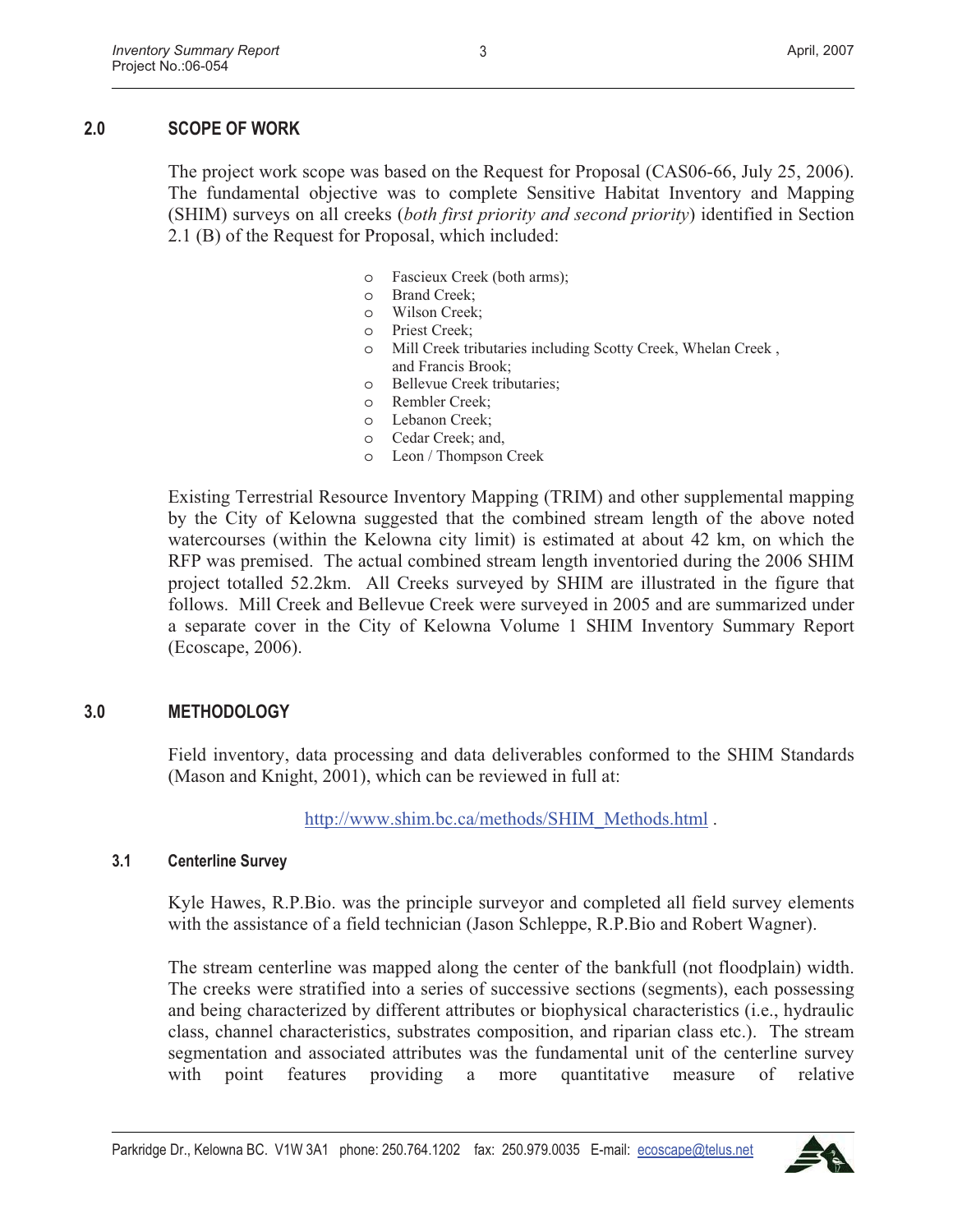disturbance/modification, and aquatic habitat quality/complexity (i.e. area abundance of deep pools/spawning substrates/coarse woody debris measure etc.).

Ecoscape developed and appended a Level of Impact rating to the data dictionary (Shown in Volume 1, Appendix A (Ecoscape, 2006). This simple rating system was designed with the intent on providing a more measurable parameter in monitoring and evaluating habitat restoration and future conservation efforts on City watercourses and associated riparian and floodplain communities. The raw data and rationale for respective stream segment scores can be found in Appendix B within the Stream line data. Weighted scores for respective SHIM impact ratings were obtained by dividing the cumulative length of segments receiving the same SHIM impact rating by the total SHIM stream length to obtain a fractional abundance (% of SHIM stream length). This value was then multiplied by the respective SHIM Score (0-6) equaling the weighted score. A zero (0) to six (6) rating system was developed to evaluate respective stream segments in terms of their degree of disturbance, where a stream segment not being recently modified (natural) received a score of 6 (nil), and a stream segment being highly modified on both banks/channelized/ditched, etc. received a score of 0 (both\_banks\_high). The sum of weighted scores was then divided by the maximum attainable score  $(6)^1$  and transformed into a percentage value.

Table 1 provides a complete list of features and corresponding attributes that were recorded using the Trimble Geo Explorer (GPS) and SHIM Data Dictionary.

| Survey                  |                                       |                                                                                |
|-------------------------|---------------------------------------|--------------------------------------------------------------------------------|
| Component               | Main Attribute                        | Detailed Feature Collected                                                     |
|                         | Stream Reference Information          | Name; Watershed Code; Date; Time; Survey Conditions; Surveyors                 |
|                         | <b>Stream Segment Points</b>          | Start; Stop; Reach Break; Elevation; Representative Photographs                |
|                         |                                       | Stream Section; State of Section (i.e. natural/modified/channelized); Dominant |
|                         | <b>Stream Segment Class</b>           | <b>Hydraulic Type</b>                                                          |
|                         | <b>Segment Characteristics</b>        | Section Gradient; Fish Spawning; Canopy; Access; Gravel                        |
| Stream Centre           | <b>Seament Substrate Attributes</b>   | Dominant Substrate Type: Compaction                                            |
| Line                    | <b>Segment Channel Attributes</b>     | Widths (wetted, bankfull), Depths (wetted, bankfull)                           |
|                         | Segment Instream Cover                | % Total Cover; % by Feature/Cover Type (large woody debris/deep pool/over      |
|                         |                                       | stream vegetation etc.)                                                        |
|                         | Segment Riparian Attributes           | Left and Right Bank Riparian Class (vegetation association; structural stage;  |
|                         |                                       | bank slope; material etc.)                                                     |
|                         |                                       | <b>Segment Summary Description</b>                                             |
|                         | <b>Culvert Attributes</b>             | Type-Material; Condition; Barrier; Size; Baffles                               |
|                         | <b>Obstruction Attributes</b>         | Type-Material; Barrier; Size; Photo                                            |
|                         | <b>Stream Discharge Attributes</b>    | Point of Discharge; Type-material; Size                                        |
|                         | <b>Erosion Feature</b>                | Type of Erosion; severity; exposure; material                                  |
|                         | <b>Fish Habitat Attributes</b>        | Type of Habitat (Spawning/rearing/cover); Size; Slope; Photo                   |
| Watercourse and         | <b>Enhancement Areas</b>              | Type of Enhancement; Potential or existing enhancement                         |
| <b>Habitat Features</b> | <b>Wildlife Observations</b>          | Type of Observation; Wildlife species; Photo                                   |
|                         | <b>Wildlife Tree Attributes</b>       | Type of Tree; Size; Location                                                   |
|                         | Near Waterbody Attributes             | Type of Waterbody (spring/side channel/pond etc.); Size                        |
|                         | Wetland Attributes (Polygon feature)  | Wetland Type-Class; Photo                                                      |
|                         | Photograph Location                   | Location; Direction.                                                           |
|                         | Level of Impairment                   | Score 0 (natural) $-6$ (severely impaired); Rationale                          |
|                         | <b>Enhancement Opportunity Rating</b> | $0$ (Nil) $-4$ (Very High); Rationale                                          |

**Table 1.** Overview of watercourse and habitat attributes to be collected using the SHIM Data Dictionary (Module 3, Mason and Knight, 2001). The complete data dictionary can be found in Appendix A.



<sup>1</sup> A combined weighted score of 6 would be attained if all segments were natural with no measurable human disturbance on either the right or left bank.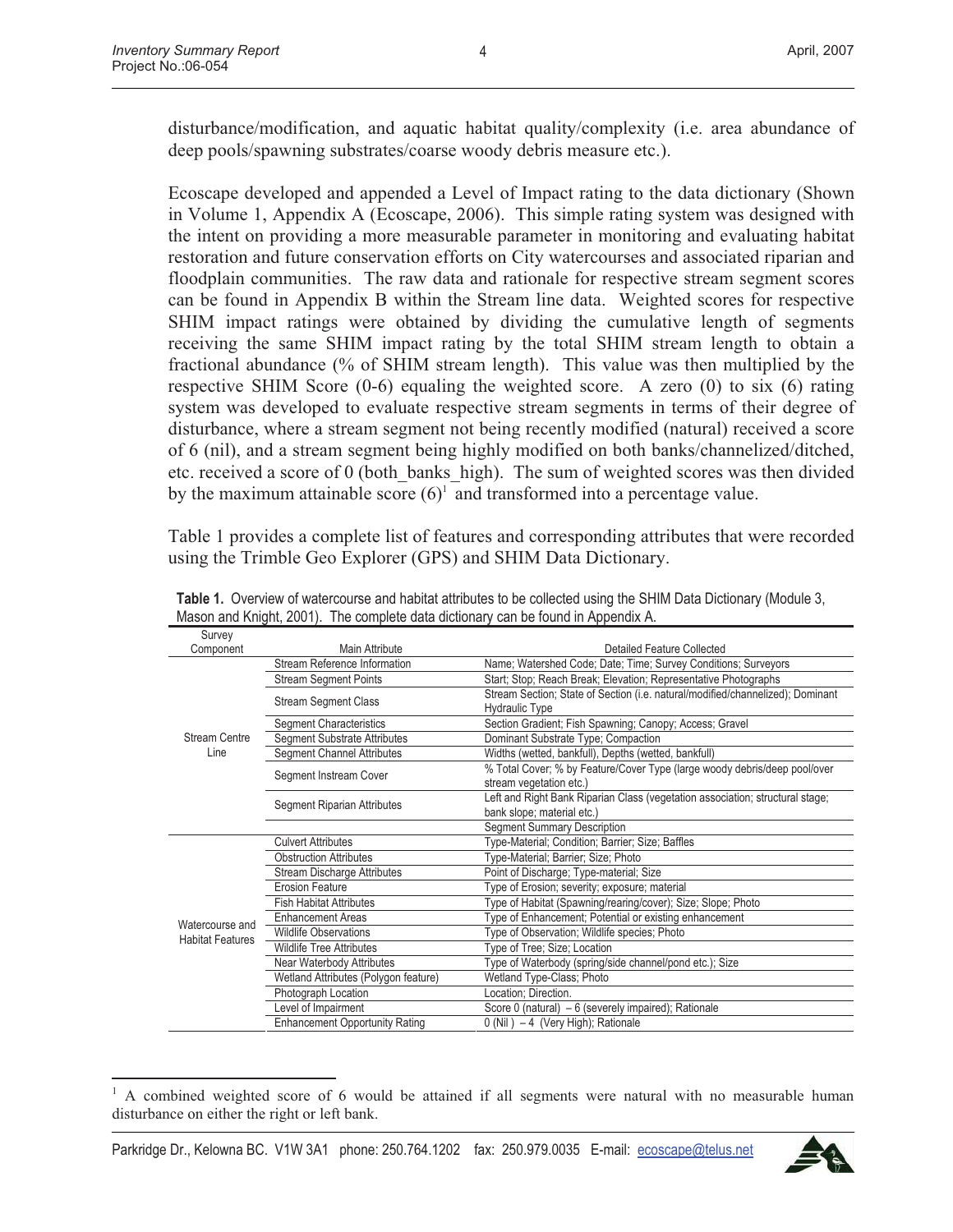# **3.2 Top of Bank Survey**

Watercourse (lake, pond, stream and wetland) location and extent are critical for providing information to help determine the extent of protection to which a water course should be entitled. Determining the correct location of a stream, functionally (hydrologically) connected watercourses and wetlands, and their associated top of banks (TOB) is a necessary prerequisite for delineating Fisheries Sensitive Zones (FSZ). FSZs are an essential planning component in defining the Streamside Protection and Enhancement Area for development adjacent to a stream.

The top of bank was defined using the following criteria as recognized by the Ministry of Environment and Department of Fisheries and Oceans Canada:

i) The point closest to the boundary of the active floodplain of a stream where a break in the slope of the land occurs such that the grade beyond the break is flatter than 3:1 at any point for a minimum distance of 15 metres measured perpendicularly from the break;

ii) For a floodplain area not contained within a ravine, the edge of the active floodplain of a stream where the slope of the land beyond the edge is flatter than 3:1 at any point for a minimum distance of 15 metres measured perpendicularly from the edge; or,

iii) The first significant break in a ravine slope where the break occurs such that the grade beyond the break is flatter than 3:1 for a minimum distance of 15 metres measured perpendicularly from the break, and the break does not include a bench within the ravine that could be developed.

#### **3.3 Data Logging and Processing**

GPS settings were in accordance with Resource Inventory Committee Standards to ensure the collection of spatially accurate data. The coordinate system used was North American Datum 83, 11 north.

Field (GPS) data were post processed (differentially corrected) in the office using base stations situated both in Penticton (SOPAC, Dominion Radio Astrophysical Observatory), and Kettle Falls, Washington (USFS, Colville National Forest).

Data dictionary tools designed for ARC View 3.x were employed to process the data and to export the data into ESRI shapefiles.

#### **3.4 Quality Assurance Quality Control**

The Resource Inventory Committee and SHIM methodology (Mason and Knight, 2001) provide specific requirements for quality assurance and quality control. These standards such as GPS settings/precision, logging intervals, and data management and deliverables were followed throughout the project.

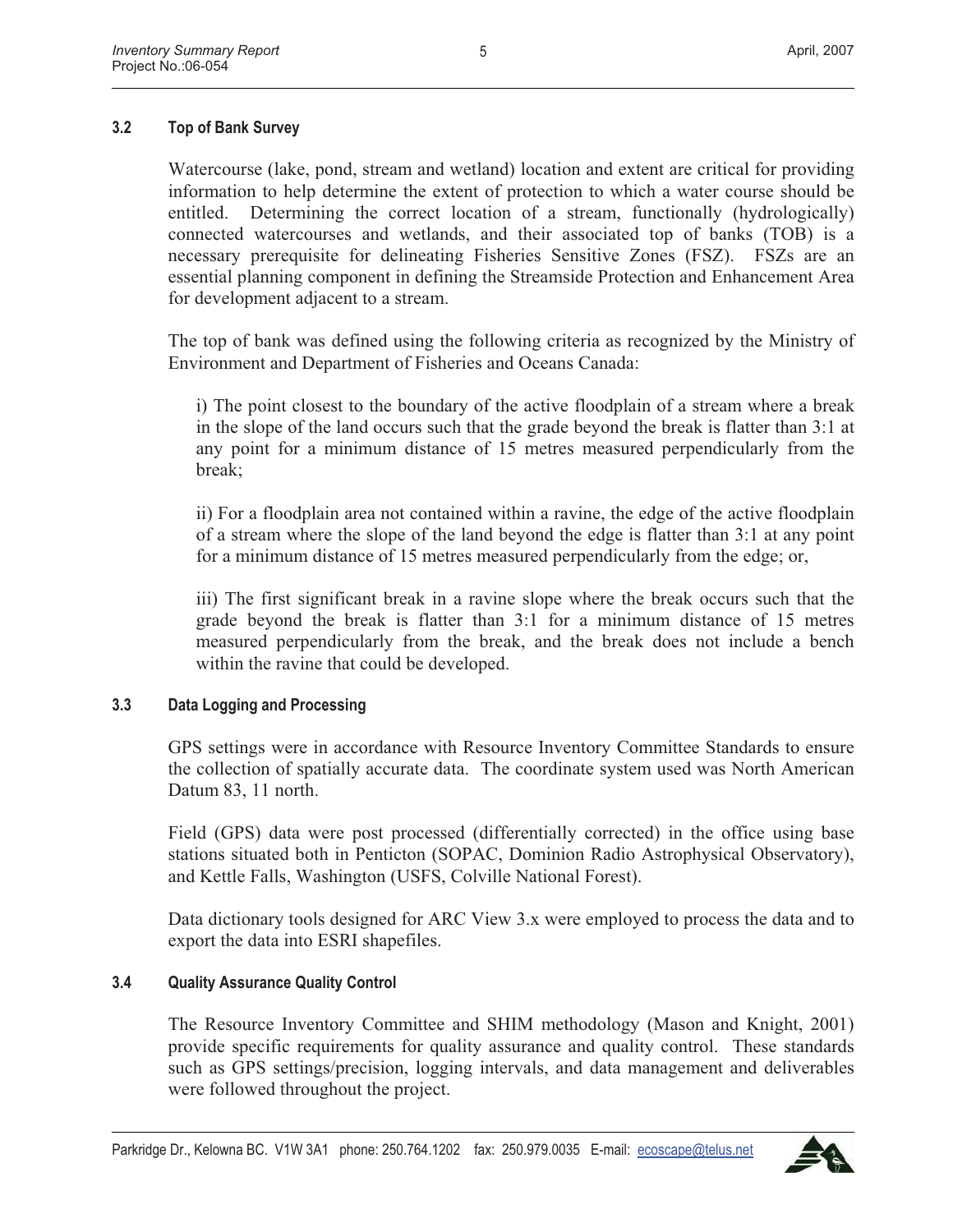# **4.0 RESULTS**

The following section summarizes the morphological and biophysical character of each surveyed stream. All creeks are discussed separately in respective subsections. Refer to the attached summary pages for segment attributes and representative photos and overview figures (maps) that follow. All data and summary information presented herein has been uploaded to the City of Kelowna intranet, which includes all point features, attributes, and representative photos (intended for use in a GIS platform). In addition, the reader is encouraged to refer to the Community Mapping Network, SHIM atlas (www.shim.bc.ca).

#### **4.1 Brandt Creek**

Within the City of Kelowna, Brandt Creek extends about 13.6 km from its terminus at Okanagan Lake upstream to the headwaters in north Glenmore near Robert Lake. The creek was divided into 29 segments. Segments 1 to 16 have been ditched and channelized through intense industrial, commercial, and urban landscapes. The creek splits into an east and west channel at Segment 16. From here Segments 17-26 represent the western channel, ending in agricultural fields with discontinuous surface flows and ditching west of Glenmore Road to the north of Union Road. Segments 1-4 of the Eastern Channel follow ditching and modified riparian gully associations to the headwaters on Curtis Rd. near Robert Lake.

### **4.1.1 Stream Primary Character**

Brandt Creek has been modified over its entire length (Table 2). Over 70% (nearly 10km) of the creek has been channelized and ditched, 1.5 km of segments are defined as culvert, and about 2.4 km of stream is less confined but still modified by discontinuous urban activities. Entire stream segments occurring within culverts have a combined length of about 1.5 km. However, the cumulative length of culverts over the entire Brandt Creek stream length (including road and driveway crossings) totals over 3.1 km, double that of exclusively culverted segments. The majority of modifications recorded were related to channelization, ditching, and armouring. Over 63% of Brandt Creek is devoid of riparian shrub cover and tree canopy with a 0% crown closure.

| and analysis of Toto infoar NH of Good Within the NGOWHA Gity infine. |                          |              |                      |  |  |  |
|-----------------------------------------------------------------------|--------------------------|--------------|----------------------|--|--|--|
| Segments                                                              | <b>Primary Character</b> | Length $(m)$ | Percentage of stream |  |  |  |
| 2, 3, 5, 6, 7, 8, 9, 10, 11, 12, 13, 16, 18, 19, 21, 23, 24           | Channelized              | 6306         | 46%                  |  |  |  |
| 4, 15, 22, 25                                                         | Culvert                  | 1506         | 11%                  |  |  |  |
| 1 (East Channel), 4                                                   | Ditch                    | 3392         | 25%                  |  |  |  |
| 1, 2, 3, 14, 17, 20, 26,                                              | Modified                 | 2373         | 17%                  |  |  |  |

**Table 2.** Brandt Creek summary of primary stream character. Values shown below are based on SHIM field inventory and analysis of 13.6 linear km of creek within the Kelowna city limits.

#### **4.1.2 Instream Habitat Cover/Complexity**

Total and relative instream cover is a field estimate of the type and amount of in-channel cover available to fish. Total cover represents the total percentage of the wetted area of respective segments occupied by cover. The relative abundance (%) of cover types (e.g.,

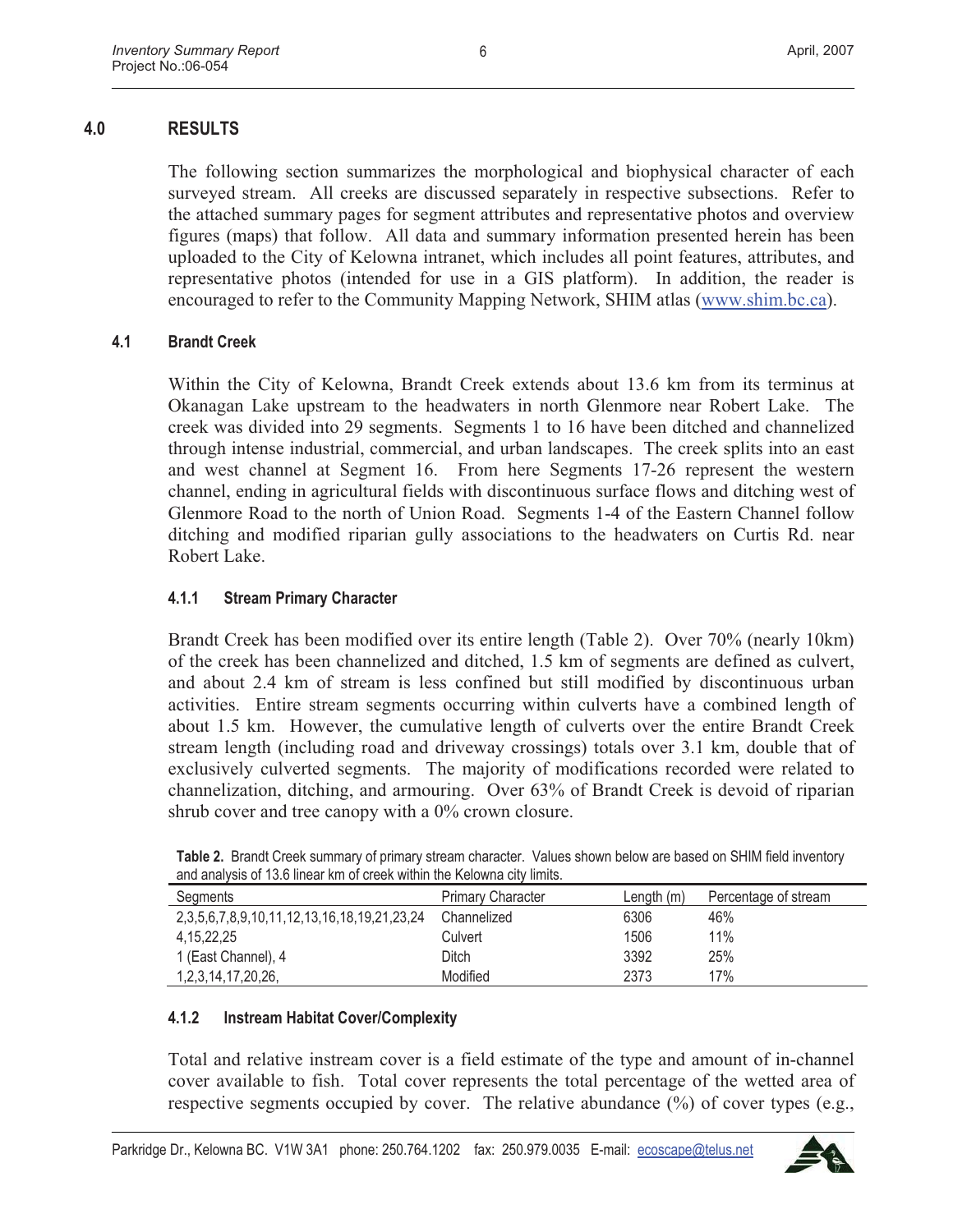deep pool, large woody debris etc.) is an estimate of the distribution (of respective cover types) within the total cover estimate.

Approximately 70% of Brandt Creek has little cover habitat (0-10% total cover) for fish. Over much of the stream length there is dense instream vegetation and northern water cress (*Nasturtium microphyllum*) predominates. This weedy mustard introduced from Europe often forms a very dense mat due to minimal canopy closure and high instream light intensity. Due to its intolerance of shade, riparian restoration/enhancement, resulting in improved canopy closure will help to control the spread of this species

**Table 3.** Brant Creek summary of instream habitat/cover. Values shown below are based on SHIM field inventory and analysis of 13.6 linear km of creek within the Kelowna city limits.

|               | Combined       | % of SHIM Stream |     |     |     | % of Total Cover by Cover Type a |     |            |       |
|---------------|----------------|------------------|-----|-----|-----|----------------------------------|-----|------------|-------|
| % Total Cover | Segment Length | length           | B   | DΡ  | IV  | LWD                              | OV  | <b>SWD</b> | UC    |
| $0 - 10$      | 9494           | 70%              | 17% | 0%  | 74% | $0\%$                            | 9%  | $0\%$      | 0%    |
| $11 - 20$     | 1832           | 13%              | 36% | 8%  | 32% | $0\%$                            | 23% | $0\%$      | 0%    |
| $31 - 40$     | 1049           | 8%               | 5%  | 0%  | 65% | $0\%$                            | 30% | $0\%$      | 0%    |
| 41-50         | 806            | 6%               | 1%  | 56% | 41% | 2%                               | 0%  | 0%         | $0\%$ |
| 61-70         | 396            | 3%               | 0%  | 0%  | 99% | $0\%$                            | 1%  | $0\%$      | 0%    |

a. Cover codes: B=boulder; DP=deep pool; IV=instream vegetation; LWD=large woody debris; OV=overstream vegetation; SWD=small woody debris; UC=undercut bank

### **4.1.3 Obstructions/ barriers**

Two upstream fish migration barriers were documented along Brant Creek. The first significant barrier is the culvert outfall of Segment 15, which occurs about 3.8 km upstream of Okanagan Lake. The 0.5 m outfall plunge combined with the culvert length, totalling about 1.1 km, presents a considerable barrier to upstream migration by fish. The second obstruction is a flood control gate and rip rap apron at the bottom of Segment 17 that occurs about 6 km upstream of Okanagan Lake.

# **4.1.4 Bank Stability and Erosion**

Bank stability has been modulated extensively by channelization involving rip rap and retaining walls. However, ditching and channelization without the use of rock has created areas of considerable instability resulting in about 4.5 km of stream susceptible to erosion. In particular, Segments 5, 6, and 8 contained the greatest bank instability and these three segments alone accounted for over 83% (about 0.5 km) of active erosion documented over the entire stream.

# **4.1.5 Discharges**

Considering the length of creek that has been culverted, the number of recorded stream discharges is considered an underestimate. Ecoscape expects that a large number of discharges occur underground where Brandt Creek is piped through culvert. A total of 43 discharges were documented in daylighted stream channels – nearly all were storm drains. An effluent discharge documented in Segment 5, about 1.5 km upstream from Okanagan Lake, was discharging effluent directly into the creek with a very strong, noxious chlorine odour.

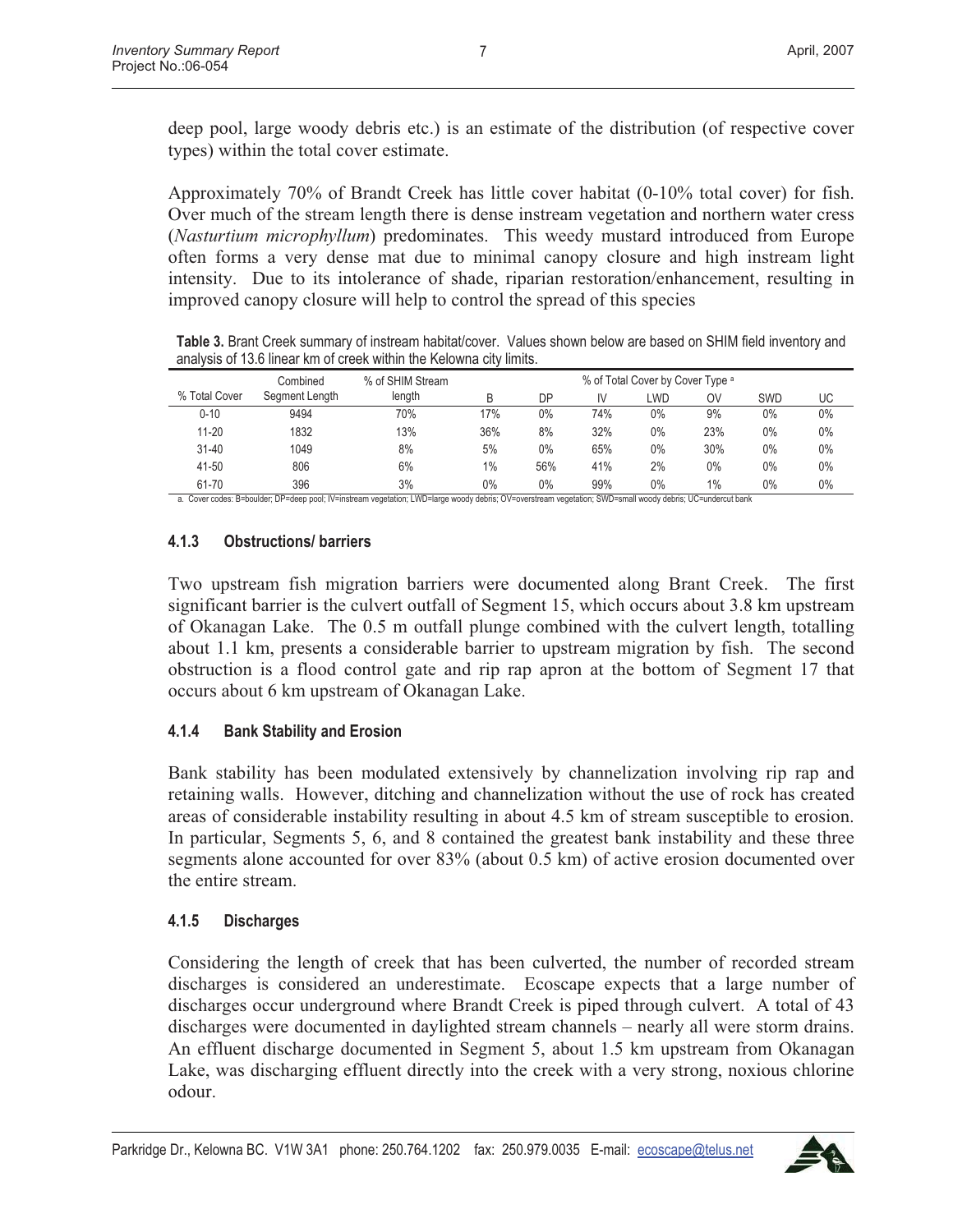### **4.1.6 Stream Impact Summary**

The sum of the weighted scores (Table 4) for Brandt Creek was 0.50, resulting in a stream impact rating equalling just 8%. Severe impairments along the majority of Brant Creek are clearly reflected in the stream impact rating. Recognizing the severe stream channel degradation and fragmentation, opportunities to realize a net improvement of proper functioning stream and riparian habitats will be challenging. However, remnant riparian gully communities and wetlands should be preserved and restored /enhanced recognizing the disproportionately high ecological values these small areas have along Brandt Creek for fish and wildlife values.

**Table 4.** Brandt Creek impact summary. Values shown below are based on SHIM field inventory and analysis of 13.6 linear km of creek within the Kelowna city limits.

| <b>SHIM Impact Rating</b> | <b>SHIM Score</b> | <b>Combined Segment</b><br>Length $(m)$ | Percentage of<br>Stream | Weighted Score |
|---------------------------|-------------------|-----------------------------------------|-------------------------|----------------|
| Both_banks_high           |                   | 8720                                    | 64%                     | 0.00           |
| Both banks mod            |                   | 3191                                    | 24%                     | 0.24           |
| Both banks low            |                   | 1476                                    | 11%                     | 0.22           |
| 1_bank_high               | 3                 | 86                                      | 1%                      | 0.02           |
| 1 bank mod                |                   | 103                                     | 1%                      | 0.03           |
|                           |                   |                                         | <b>Weighted Score</b>   | 0.50           |
|                           |                   |                                         | <b>Stream Grade</b>     | 8%             |

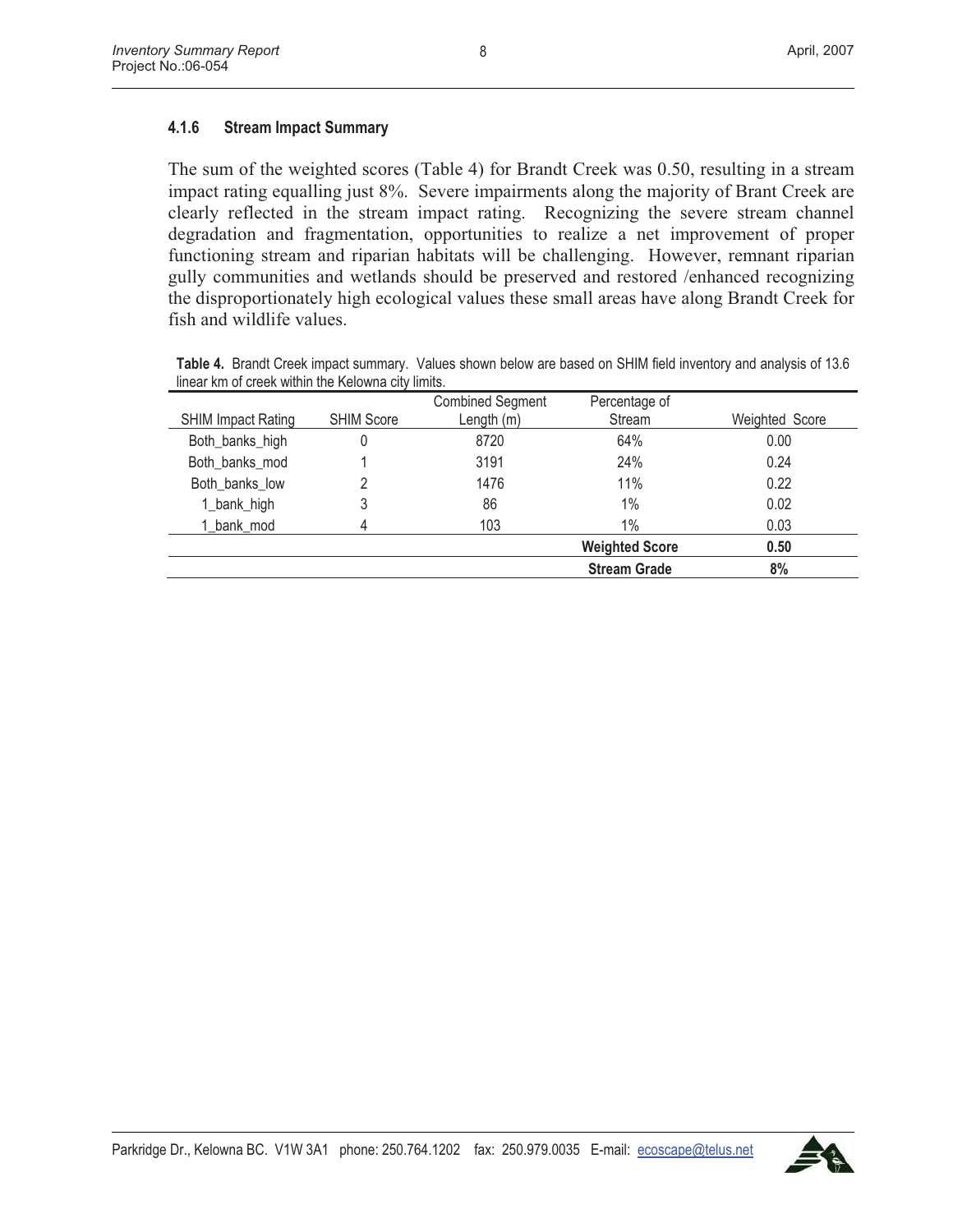# **4.2 Cedar Creek**

Cedar Creek is a tributary to Lebanon Creek (discussed below). Within the City of Kelowna, Cedar Creek extends about 1.1 km from its confluence with Lebanon Creek upstream to the Kelowna city limit. The creek was divided into four (4) segments. An unnamed tributary was also mapped. Within the city limit, this watercourse is just over 0.7 km in length. It continues southward beyond the city limit and converges on Chute Lake Road. The tributary enters Cedar Creek in Segment 2 and has a stream channel character similar to Cedar Creek.

# **4.2.1 Stream Primary Character**

Nearly all of the Cedar Creek watershed was burned during the 2003 wildfires. Subsequently, salvage logging was carried out over the majority of the watershed within Kelowna to the edge of the stream channel. Although the fire affected the entire creek, Segments 1 and 4 were not subject to salvage logging and as such were classified as natural, despite the fact that most of the riparian community was largely lost to fire. Nevertheless, natural regeneration of riparian shrubs, including red-osier dogwood, common snowberry, and elderberry, was observed to be moderately vigorous.

# **4.2.2 Stream Channel and Hydraulic Character and Bank Stability**

Cedar Creek is an ephemeral watercourse. Surface flows were intermittent during the autumn field inventory and were generally observed over steep gradient sections of the stream. Subsurface flows were likely present in lower gradient areas during the survey, but during higher flow events would contain surface flows as indicated by scour and well defined channel. The creek cascades over its length within the City limit to Lebanon Creek. The fire and salvage logging coupled with increased overland flows has resulted in channel down-cutting and erosion along most of Cedar Creek and the tributary. In some areas, the channel has down-cut over 1 m. Boulders and coarse woody debris have begun to stabilize the stream channel in isolated areas where these features have now become embedded in the stream channel and substrates are beginning to accrete upstream forming a cascade pool morphology.

The stream gradient averages about 15%. The average channel width is about 1.8 m. Coarse substrates (cobble and boulder) predominate throughout segments 1-3. Segment 4 occurs through a riparian gully with a low gradient (3%) with broadleaf flood associations (e.g. Cottonwood – water birch – red-osier dogwood) and wetland thickets. Substrates in this segment are a mix of organic and fines and small gravel (where a riffle-pool stream morphology develops).

# **4.2.3 Obstructions/ barriers**

Lebanon Creek is a fish bearing water course and contains resident rainbow trout (confirmed by Ecoscape). Cedar Creek may be frequented by trout intermittently when the stream contains surface flows. However, the steep gradient of Segment 1 (20%) is likely an obstruction to upstream migration much beyond the confluence with Lebanon Creek.

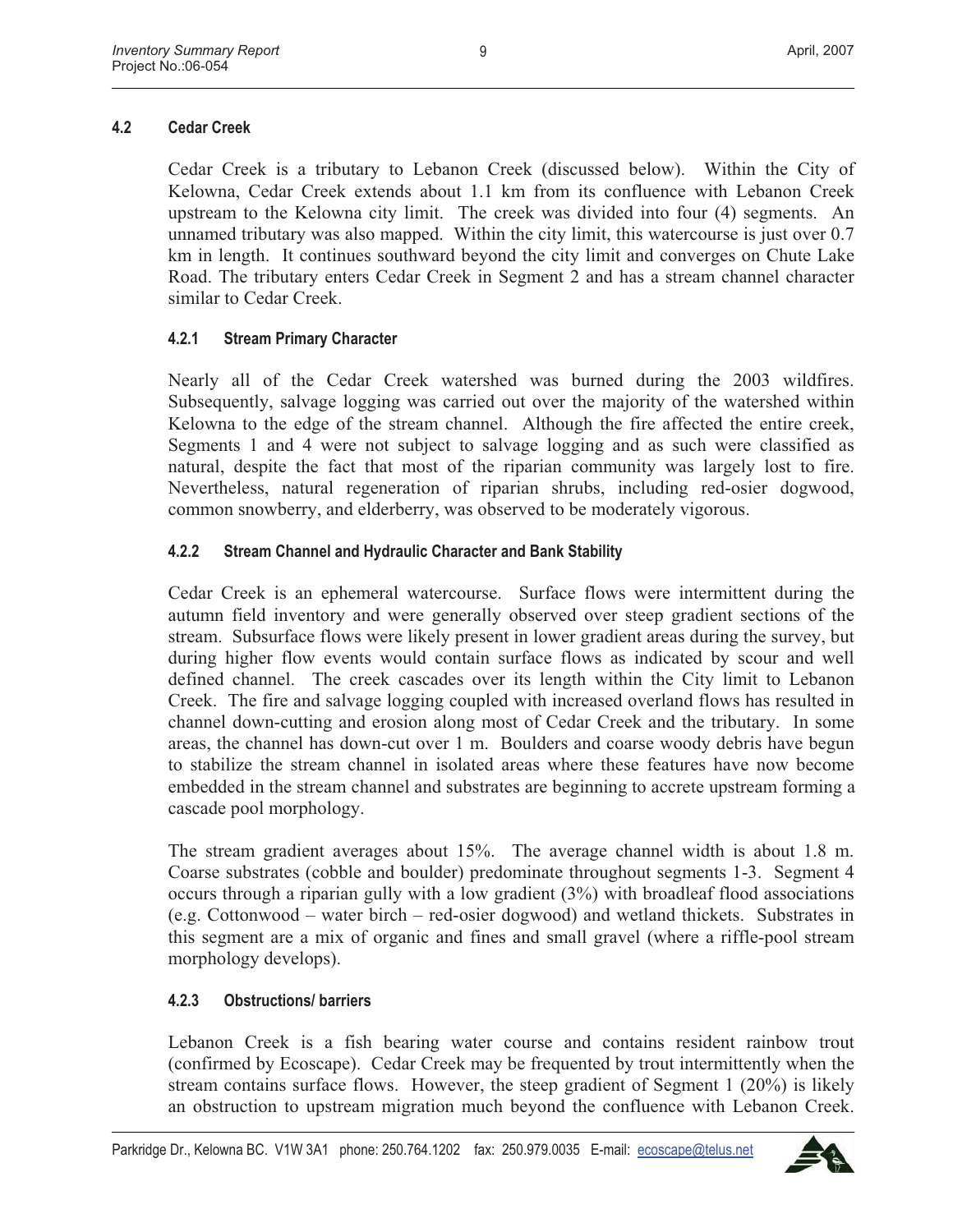Segment 2 has a lower gradient (12%) but there are insufficient sustained surface flows and a lack of residual pools to provide viable ephemeral habitats for small resident trout. Moreover, Segment 3 ascends a steep grade (25%) and would be an upstream migration barrier beyond Segment 2.

# **4.2.4 Discharges**

Urban encroachment has not yet resulted in development of stormwater or other discharges to Cedar Creek within the Kelowna city limit.

# **4.2.5 Stream Impact Summary**

The sum of the weighted scores (Table 5) for Cedar Creek was 2.6, resulting in a stream grade equalling 43%. The fire and associated salvage logging have had the greatest impact along Cedar Creek. The encroachment from logging has resulted in the degraded condition/function of the stream corridor. Nevertheless, regeneration along the stream is moderately vigorous.

The existing level of impact/disturbance along Cedar Creek with respect to salvage logging and bank instability provides low to moderate opportunities for instream and riparian enhancement/restoration. The 2003 wildfire and subsequent salvage logging and removal of riparian vegetation has resulted in considerable bank instability on both the right and left banks along the stream resulting in severe erosion and channel down cutting. Coarse woody debris and cobble/bolder substrates have begun to naturally stabilize the stream channel since the fire. Channel stabilization works had previously occurred in the tributary – involving the instream placement of coarse woody debris bundles, which are mitigating channel instability and promoting accretion of substrates upstream of these structures – reducing channel down-cutting.

|                   | <b>Combined Segment</b> |                       |                                                                            |
|-------------------|-------------------------|-----------------------|----------------------------------------------------------------------------|
| <b>SHIM Score</b> | Length (m)              | Percentage of Stream  | Weighted Score                                                             |
|                   | 1446                    | 78%                   | 1.56                                                                       |
|                   | 115                     | 6%                    | 0.24                                                                       |
|                   | 300                     | 16%                   | 0.8                                                                        |
|                   |                         | <b>Weighted Score</b> | 2.6                                                                        |
|                   |                         | <b>Stream Grade</b>   | 43%                                                                        |
|                   |                         |                       | and analytic of 1100 milear and or organization and recognitation, million |

**Table 5.** Cedar Creek and unnamed tributary impact summary. Values shown below are based on SHIM field inventory and analysis of 1.86 linear km of creek within the Kelowna city limits.

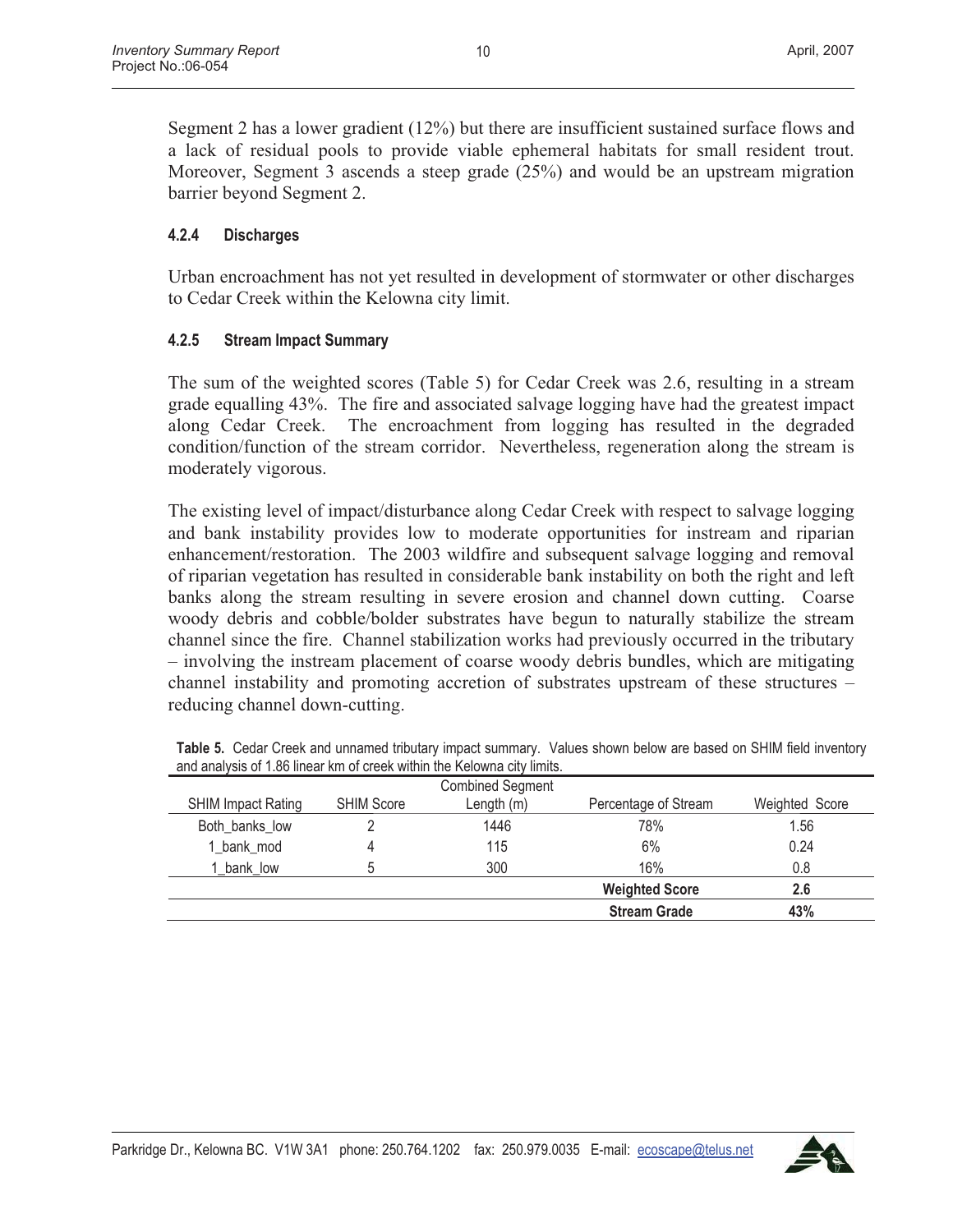# **4.3 Fascieux Creek**

Fascieux Creek has a total stream length of 6.8 km. The stream splits into two (2) channels at Casorso Road, about 1 km upstream from Okanagan Lake. The north arm is just under 3.5 km in length, originating from ditching and tile drains just west of Benvoulin Road and north of Munson Road. The south arm is about 3.3 km in length originating from ditching and groundwater discharges from tile drains near the intersection of KLO Road and Benvoulin Road.

# **4.3.1 Stream Primary Character**

The Creek originates from ditching and tile drains and has been modified over its entire length (Table 6). Channelization and ditching, generally coupled with riparian community impairments occur over about 60% of the creek (both arms combined). About 0.73 km (11%) of the creek represents stream segments confined entirely by culvert. Throughout the creek, just over 1 km is actually within culvert (including culverted segments in addition to road and driveway crossings. Non-channelized, modified stream segments make up the balance (29%) of the creek, which are less confined wetlands and sloughs with persistent riparian disturbance and modifications associated with urban and rural (at upstream ends of the creek) landuse use.

**Table 6.** Fascieux Creek summary of Primary stream character. Values shown below are based on SHIM field inventory and analysis of 6.8 linear km of creek.

| Primary Character        | Length(m) | Percentage of stream |
|--------------------------|-----------|----------------------|
| Channelized/Ditched      | 4070      | 60%                  |
| Culvert                  | 733       | 11%                  |
| Modified/non-channelized | 1962      | 29%                  |

The predominant hydraulic character is slough as the creek moves slowly with an average gradient of less than 0.4%. Canopy closure over the stream is poor with over 50% of the creek having 0% canopy closure and another 25% of the creek having less than 20% closure. Fine substrates, including organic matter and detritus are the predominate substrates throughout the stream. The stream channel width averages about 3.4 m but reaches a width of over 80 m in the Fascieux Creek Wetland between Richter and Casorso Road. Due to the low gradient and shallow groundwater regime, many segments are in succession to wetland ditches/channels and are ingrown - or  $-$  are in the process of becoming ingrown with cattail, bulrush, and other associated marsh vegetation.

# **4.3.2 Instream Habitat Cover/Complexity**

Similar to other highly modified urban watercourses, the low gradient of Fascieux Creek, coupled with the lack of riparian cover has resulted in the establishment and channel ingrowth of northern watercress and cattails in ditched areas. The instream habitat is poor to moderate quality for small resident fish to the often very dense instream vegetation.

Although the dense instream vegetation cover has marginal cover value for fish, these areas provide moderate habitat values for benthic invertebrates and potentially amphibian species

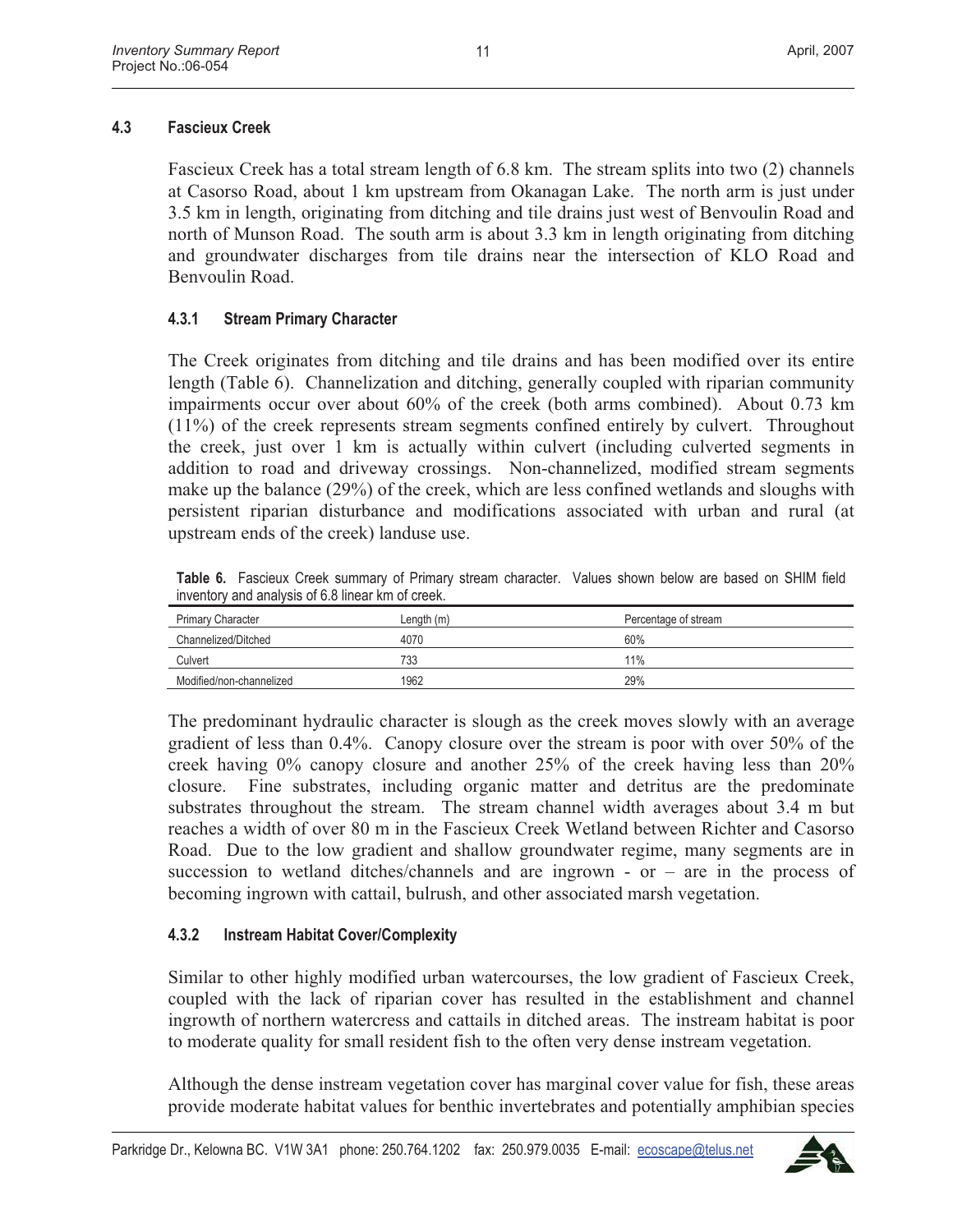including Pacific chorus frog, Columbian spotted frog and long-toed salamander. Clean gravel substrates for Kokanee and rainbow spawning are very limited and occur only sparsely in Segments 1 and 2 just upstream of Okanagan Lake.

# **4.3.3 Obstructions/ barriers**

The most significant potential upstream migration barrier (to fish) are the long, culverted stream segments (e.g. Segment 4). However, rainbow trout have been observed in the south arm of the creek upstream almost to Benvoulin Road. Thus, there are no definitive obstructions to fish but culverted segments likely deter upstream movement of some fish species or individuals.

Beaver activity was observed in wetland and slough areas, along more naturalized areas of the stream. During the field inventory, none of the beaver dams observed were recorded as potential upstream migration barriers.

# **4.3.4 Bank Stability and Erosion**

Bank stability is generally moderate to high along the majority of Fascieux Creek. Fifty eight percent of stream length had reasonably high bank stability and about 38% of stream received a moderate bank stability rating. The balance (4%) had a low rating.

### **4.3.5 Discharges**

Considering the length of creek that has been culverted, the number of recorded stream discharges is considered an underestimate. Only 11 discharges were recorded in daylighted stream sections. However, Ecoscape expects a great deal more stormwater discharges occur through the 0.7 km of culverted segments where determination of number and type of discharges was not possible. Many of the discharges documented appeared to contain clean groundwater and are likely fundamentally interconnected with shallow groundwater/tile drains, which help maintain good base flows in the creek.

#### **4.3.6 Stream Impact Summary**

The sum of the weighted scores (Table 7) for Fascieux Creek was 0.52, resulting in a stream grade equalling just 9%. Severe impairments including ditching and channelization along the majority of Fascieux Creek are clearly reflected in the stream impact rating. Despite ditching and channelization, the consistent baseflow and a relatively low, moderated flood stage (since majority of flows are derived from groundwater discharge) present opportunities to enhance Fascieux Creek for fish and wildlife values. High opportunity areas for enhancement occur mainly in the upper reaches in Segments 5-9 of the north channel and Segments 13-15 of the south channel. In addition, site redevelopment adjacent Lakeshore Road presents a high enhancement opportunity for Segment 3, which may involve removal of retaining walls and reduced channel confinement.

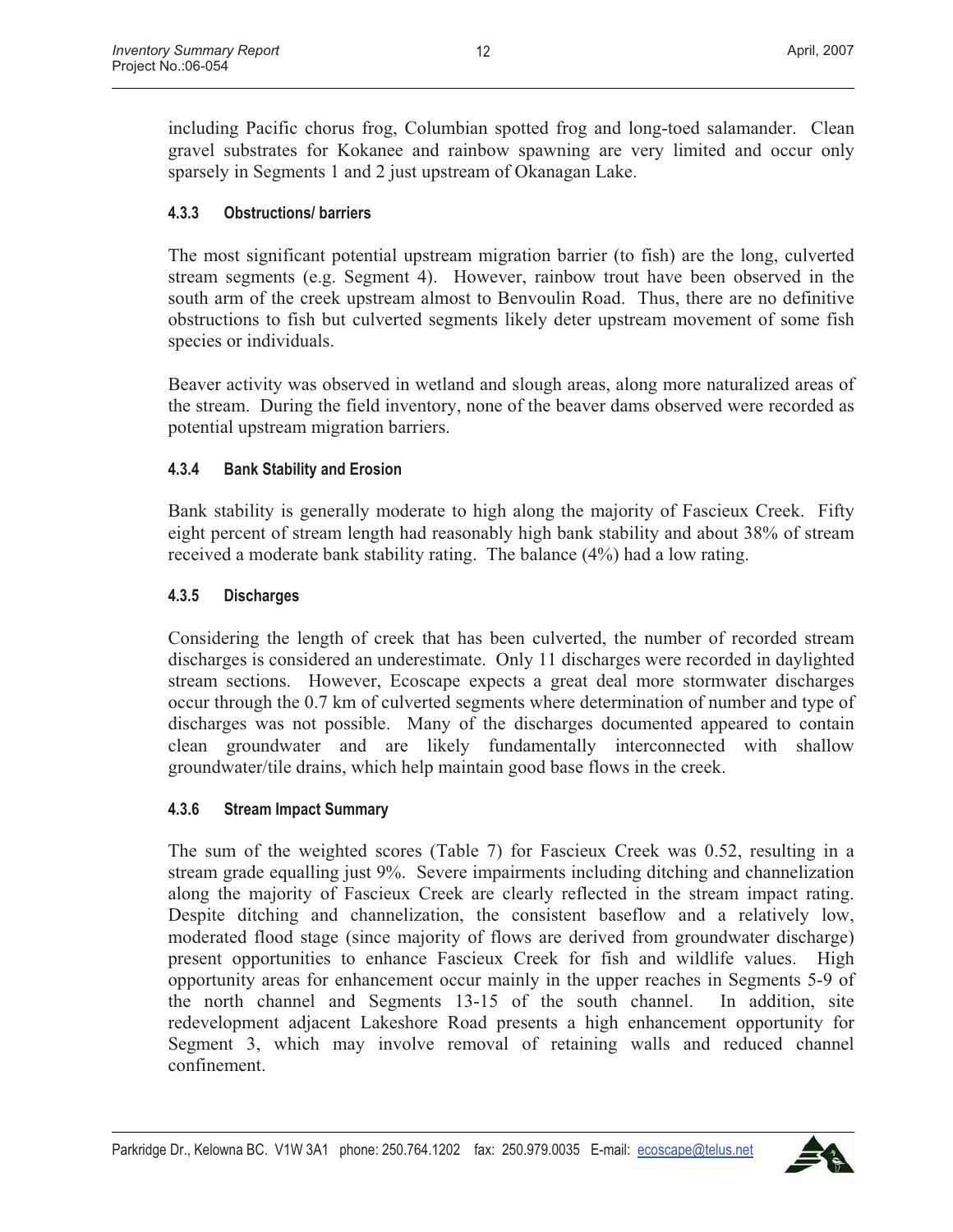|                           |                   | <b>Combined Segment</b> | Percentage of         |                |
|---------------------------|-------------------|-------------------------|-----------------------|----------------|
| <b>SHIM Impact Rating</b> | <b>SHIM Score</b> | Length $(m)$            | Stream                | Weighted Score |
| Both_banks_high           | 0                 | 4588                    | 68%                   | 0              |
| Both banks mod            |                   | 1469                    | 22%                   | .22            |
| Both banks low            |                   | 367                     | 5%                    | .11            |
| 1_bank_high               | 3                 | 188                     | 3%                    | .08            |
| 1 bank low                | 5                 | 154                     | 2%                    | .11            |
|                           |                   |                         | <b>Weighted Score</b> | 0.52           |
|                           |                   |                         | <b>Stream Grade</b>   | 9%             |

**Table 7.** Fascieux Creek impact summary. Values shown below are based on SHIM field inventory and analysis of 6.8 linear km of creek.

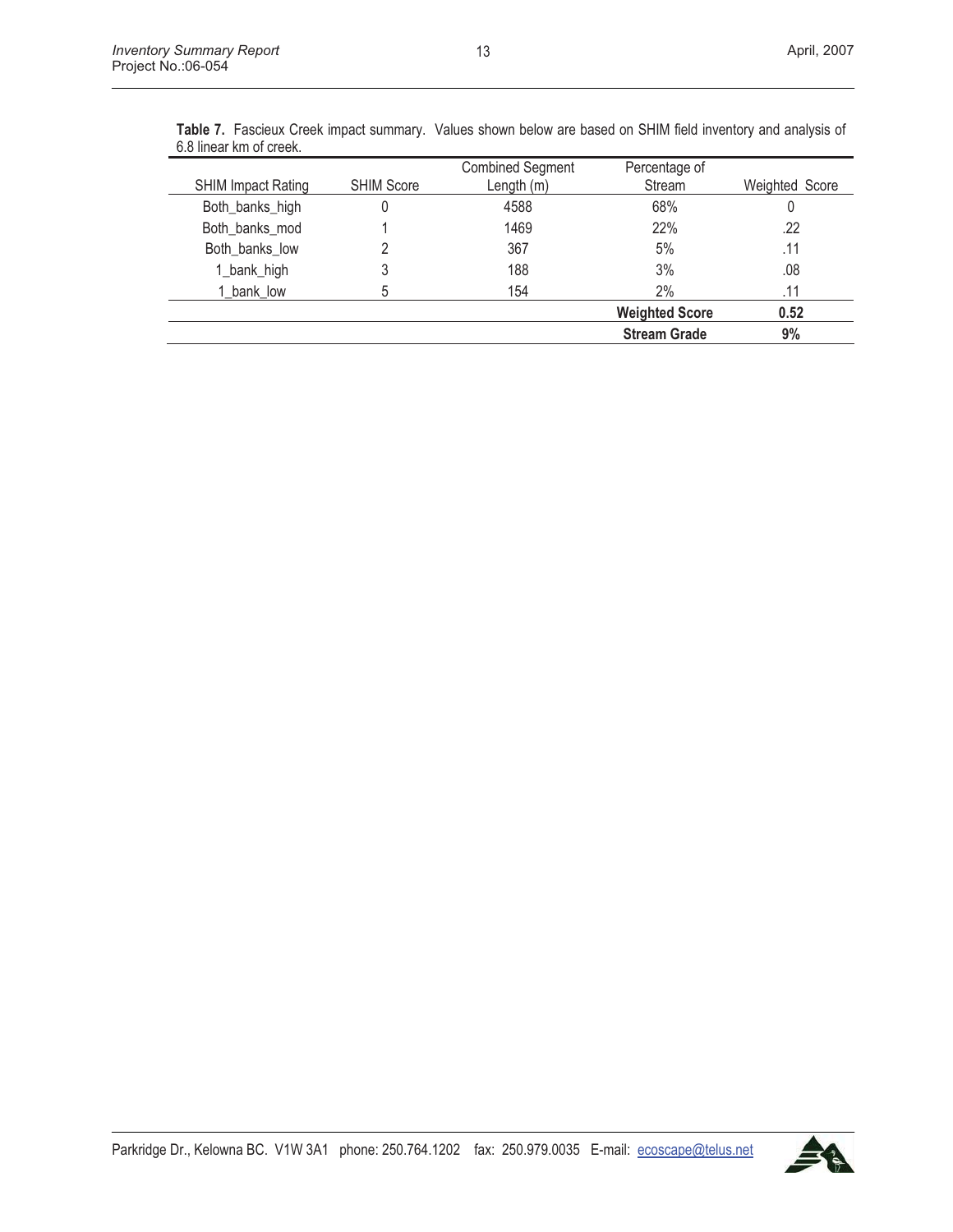# **4.4 Francis Brook**

Francis Brook is a short tributary to Mill Creek. The total stream length is 1.4 km. Francis Brook originates from the Chichester wetland complex, a constructed wetland system intended for stormwater detention. Chichester receives a significant volume of its water from Gopher Creek. Gopher Creek originates from areas below Black Knight Mountain, crosses Highway 33 and meanders west and then northward through mixed urban and agricultural areas to Springfield Road. Gopher Creek is captured by the City drainage (stormwater) system at Springfield Road and is piped northward for approximately 4.1 km m to the Chichester wetland. Over this distance (underground), there are a total of 23 known stormwater discharges.

# **4.4.1 Stream Primary Character**

A single stream reach was identified occurring from the confluence (of Francis Brook) with Mill Creek to the Chichester wetland complex, which begins about 50 m upstream of Findlay Road. The channel type is riffle pool with an average gradient of about 0.5%. The average wetted width was 2.5 m and the average bankfull (channel) width (to high water level) was 2.8 m. The average wetted depth documented during the survey was 0.14m and the average bankfull depth was about 0.40 m. Riparian vegetation has been highly modified throughout Segment 1 and is predominantly grasses and herbaceous vegetation consequently resulting in low canopy closure of 1-20% over the stream reach. Pacific willow, Siberian elm, as well as red osier dogwood occur infrequently along both banks. Stream bed substrates are predominantly fines (silt/sand) and represent 65% of the substrate composition. Fine organic sediments (i.e., muck) represents about 30% of the substrate composition with gravel and cobble occurring infrequently over small riffles where they are generally embedded in fine substrates.

# **4.4.2 Instream Habitat/Cover**

Total cover in reach 1 was approximately 25% over the 0.6 km reach length. Dense instream vegetation (northern watercress) was the predominant cover type accounting about 60% of total cover. Overstream vegetation accounted about 35% with undercut banks and small residual pools accounting for the remainder of cover.

Francis Brook is hydrologically connected to Mill Creek with no physical barriers (to fish) identified. Fish species observed during the field inventory (no catch records) included redside shiner (*Richardsonius balteatus*) and an unidentified salmonid (rainbow trout (*Oncorhynchus mykiss*) or eastern brook trout (*Salvelinus fontinalis*)). Other fish species include longnose dace (*Rhinichthys cataractae*), prickly sculpin (*Cottus asper*), goldfish (*Carassius auratus*), and northern pike minnow (*Ptychocheilus oregonensis*). However, all fish species documented within Mill Creek may occur in this stream and detailed fish inventories would be required to determine fish species presence and populations.

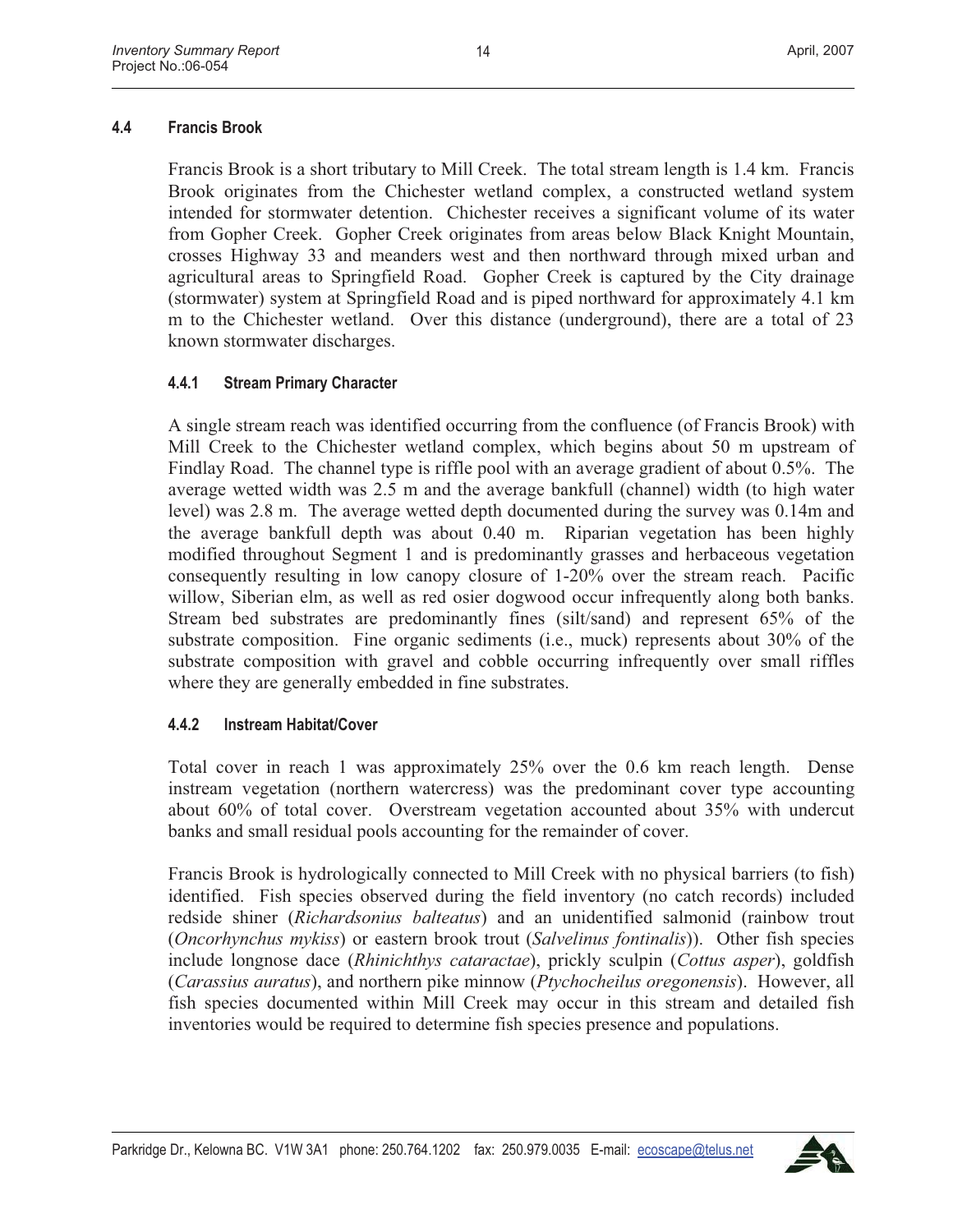# **4.4.3 Bank Stability**

Bank stability is moderate to low on both banks and is largely attributed to removal and/or lack of riparian vegetation and intermittent diking.

### **4.4.4 Chichester Wetland Complex**

The Chichester wetland complex was modified/constructed as a catchment for diverted watercourses (i.e., Gopher Creek), groundwater discharge (from tile drains), and to attenuate and filter urban stormwater runoff. Naturalization and succession of this complex has resulted in a functioning wetland ecosystem, albeit at risk from adjacent landuse and disturbance.

A comprehensive community evaluation of Chichester was completed by Ecoscape  $(2006)^2$ , which assessed the biodiversity of the wetland complex based on taxonomic and ecosystem variety. Three (3) primary wetland classes (marsh, swamp, shallow open water) occur in the Chichester wetland complex. Nineteen vegetation communities/associations comprising 29 separate polygons were identified in the complex (Table 8).

Structural complexity in respective communities was low to moderate based on the number of vegetation forms that comprise at least 25% total cover within each community. However, the Chichester Wetland complex has high biodiversity value reflected in a moderate to high rating for ecotone abundance (interspersion). Interspersion gives a measure of the presence and length of ecotones (edges) that exist between different vegetation communities. Ecotones are important since many wildlife species depend on more than one habitat type. Thus, as interspersion of wetland vegetation increases, biodiversity of the wetland is enhanced.



 $2$  Hawes, K., and J. Schleppe. 2006. Francis Brook and Chichester Wetland Complex – Stream Wetland and Riparian Assessment. Ecoscape Environmental Consultants Ltd. File 06-055.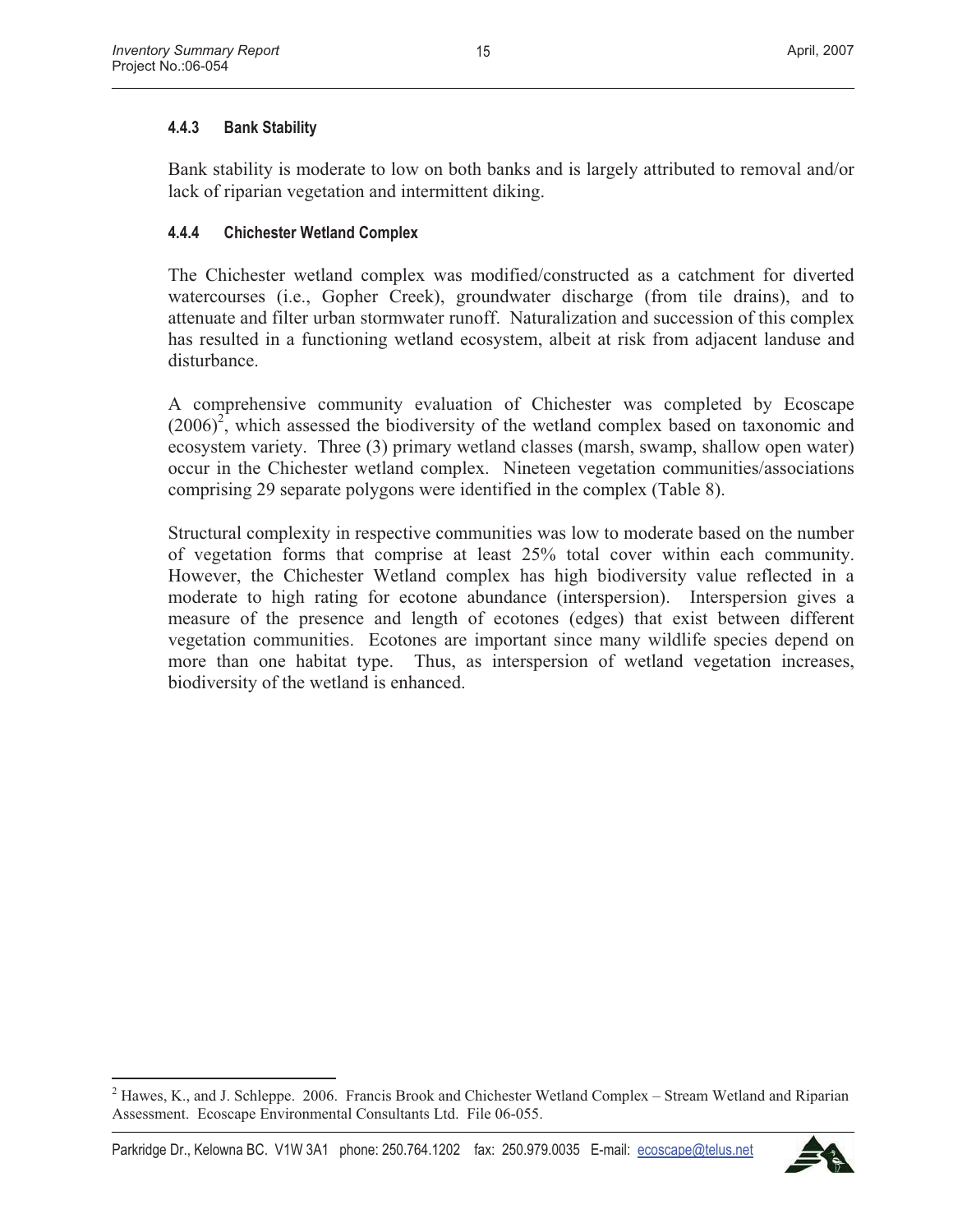| Wetland<br>Code | Class                                        | <b>Type</b>             | Veg <sup>n</sup><br>Form <sup>1</sup> | <b>Dominant Species</b>                                                                                                       | <b>Relative</b><br>Coverage<br>within<br><b>Complex</b> | Area<br>(m <sup>2</sup> ) |
|-----------------|----------------------------------------------|-------------------------|---------------------------------------|-------------------------------------------------------------------------------------------------------------------------------|---------------------------------------------------------|---------------------------|
| F <sub>11</sub> | <b>Flood Association</b>                     | broadleaf treed         | h:ts                                  | Salix lucida; Ulmus sp; Acer negundo; Cornus stolonifera                                                                      | $-2$                                                    | 5545                      |
| FI2             | <b>Flood Association</b><br><b>Disturbed</b> | broadleaf treed         | h                                     | Salix alba                                                                                                                    | 0.2%                                                    | 355                       |
| G <sub>1</sub>  | Meadow                                       | forb                    | fo                                    | Sisymbrium spp, Trifolium sp, Sonchus arvensis                                                                                | 0.6%                                                    | 508                       |
| M1              | Marsh                                        | tall rush               | re                                    | Typha latifolia                                                                                                               | 28.3%                                                   | 8746                      |
| M <sub>2</sub>  | Marsh                                        | grass                   | g;ls;fo                               | Phalaris arundinacea; Cornus stolonifera; Urtica dioica                                                                       | 1.4%                                                    | 418                       |
| M <sub>3</sub>  | Marsh                                        | tall rush               | re;fo                                 | Typha latifolia; Urtica dioica                                                                                                | 1.4%                                                    | 415                       |
| M4              | Marsh                                        | tall rush               | re;ts                                 | Typha latifolia; Cornus stolonifera                                                                                           | 4.3%                                                    | 3244                      |
| M <sub>5</sub>  | Marsh                                        | tall rush               | re;g                                  | Typha latifolia; Phalaris arundinacea                                                                                         | 2.2%                                                    | 655                       |
| M <sub>6</sub>  | Marsh                                        | forb                    | fo;g                                  | Sonchus arvensis; Phalaris arundinacea                                                                                        | 0.3%                                                    | 88                        |
| M <sub>7</sub>  | Marsh                                        | grass                   | g;fo;re                               | Phalaris arundinacea; Urtica dioica; Typha latifolia                                                                          | 0.4%                                                    | 110                       |
| M <sub>8</sub>  | Marsh                                        | grass                   | g;re;ls                               | Phalaris arundinacea; Typha latifolia; Cornus stolonifera<br>Salix<br>stolonifera; Salix<br>lucida, Cornus<br>lucida; Populus | 1.4%                                                    | 413                       |
| S <sub>1</sub>  | Swamp                                        | tall shrub              | ts:h                                  | trichocarpa                                                                                                                   | 3.1%                                                    | 2942                      |
| S <sub>2</sub>  | Swamp                                        | tall shrub              | ts;g                                  | Cornus stolonifera, Salix lucida; Phalaris arundinacea                                                                        | 0.7%                                                    | 874                       |
| S <sub>3</sub>  | Swamp                                        | tall shrub              | ts                                    | Cornus stolonifera<br>Cornus<br>stolonifera, Schoenoplectus<br>acutus: Phalaris                                               | 0.2%                                                    | 64                        |
| S <sub>4</sub>  | Swamp<br>Shallow<br>Open                     | tall shrub<br>submerged | ts;re;g                               | arundinacea                                                                                                                   | 0.8%                                                    | 232                       |
| W <sub>1</sub>  | Water<br>Shallow<br>Open                     | aquatic<br>submerged    | su                                    | Potamogeton sp.                                                                                                               | 9.1%                                                    | 2970                      |
| W <sub>2</sub>  | Water<br>Shallow<br>Open                     | aquatic<br>submerged    | su;re                                 | Potamogeton sp;Schoenoplectus acutus                                                                                          | 17.7%                                                   | 5204                      |
| W <sub>3</sub>  | Water<br>Shallow<br>Open                     | aquatic<br>submerged    | su;re;ff                              | Potamogeton sp.; Typha latifolia; Lemna minor                                                                                 | 3.2%                                                    | 945                       |
| W4              | Water                                        | aquatic                 | su:be                                 | Potamogeton sp:Nasturtium microphyllum                                                                                        | 4.4%                                                    | 1288                      |

|  |  | Table 8. Chichester wetland complex classification, vegetation forms and dominant vegetation species (Figure 3). |  |  |  |  |
|--|--|------------------------------------------------------------------------------------------------------------------|--|--|--|--|
|  |  |                                                                                                                  |  |  |  |  |

<sup>1</sup> h=broadleaf deciduous; ts=tall shrub; ls=low shrub; fo=forb; g=graminoid; ne=narrow-leaved emergent; be=broad-leaved emergent; re=robust emergent; ff=free-floating; floating plants; su=submerged.

Note: Dominant species for each form are separated by a semi-colon. The dominant form is listed first, followed by sub-dominant forms. Species separated by a"," are codominant species within the same form.

<sup>2</sup> The riparian association FI1 does not occur within the high water level of the wetland. However these broadleaf associations have high intrinsic ecological value relative to the overall function of the wetland complex; where they contribute increased habitat structural heterogeneity.

#### **4.4.5 Stream Impact Summary**

The sum of the weighted scores (Table 9) for Francis Brook was 1.5, resulting in a stream grade equalling 25%. The relatively low grade is based on the level of impact recorded for Francis Brook and Chichester – relating to excavation, construction, channelization and removal of riparian vegetation. Nevertheless, being a wetland, this area remains a complex of high environmental sensitivity and despite functional impairments including habitat fragmentation and degradation, the wetland complex provides wildlife and biodiversity values that are disproportionate to the small relative area it occupies.

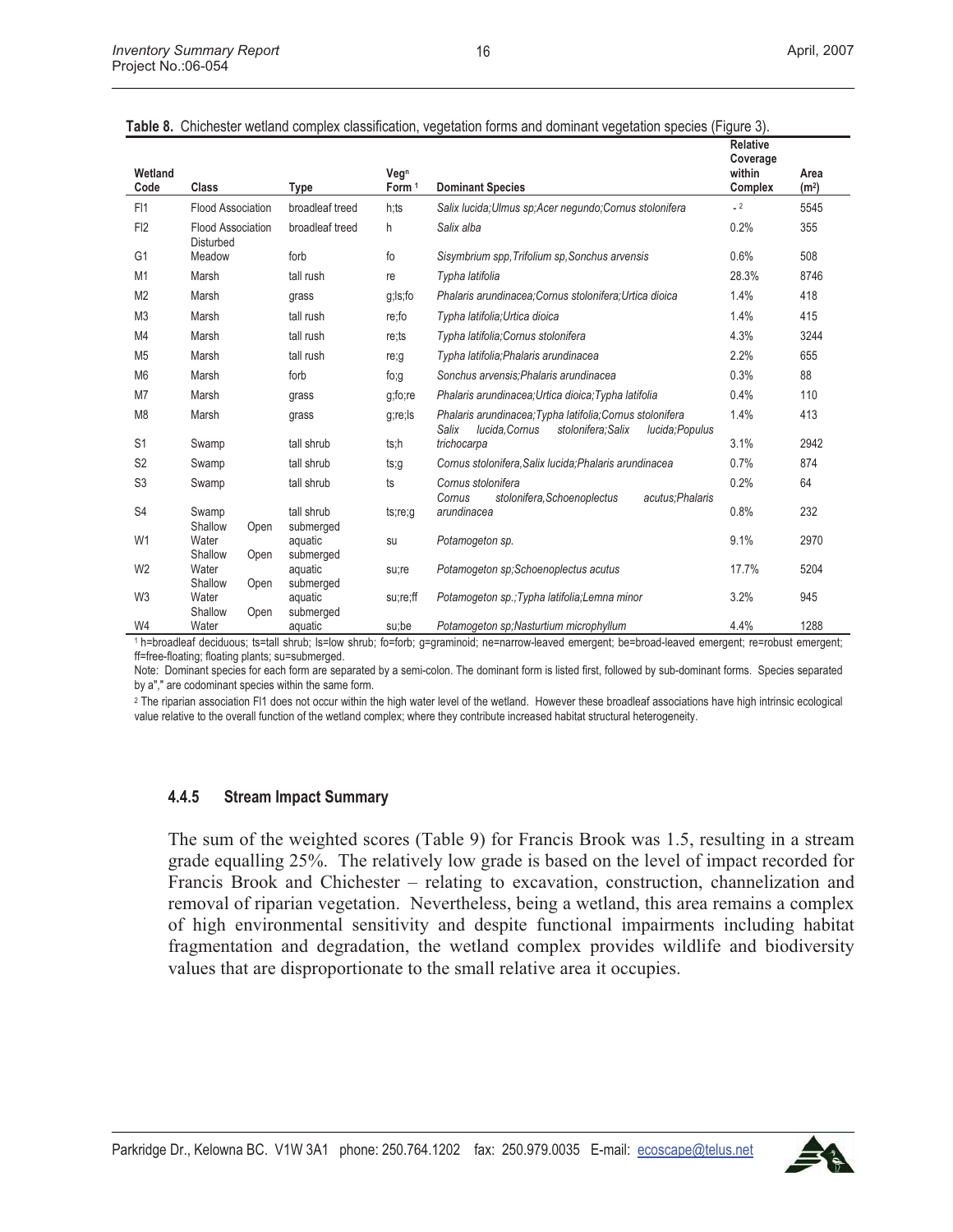| <b>SHIM Impact Rating</b> | <b>SHIM Score</b> | Combined Segment Length (m) | Percentage of Stream  | Weighted Score |
|---------------------------|-------------------|-----------------------------|-----------------------|----------------|
| Both_banks_mod            |                   | 741                         | 52%                   | .52            |
| Both banks low            |                   | 677                         | 48%                   | .96            |
|                           |                   |                             | <b>Weighted Score</b> | 1.48           |
|                           |                   |                             | <b>Stream Grade</b>   | 25%            |

**Table 9.** Francis Brook impact summary. Values shown below are based on SHIM field inventory and analysis of 1.4 linear km of creek.

The existing level of impact/disturbance along Francis Brook and Chichester wetland provide numerous opportunities for instream and riparian enhancement/restoration including controlling the spread of invasive plants and restoring/enhancing riparian community structure and function.

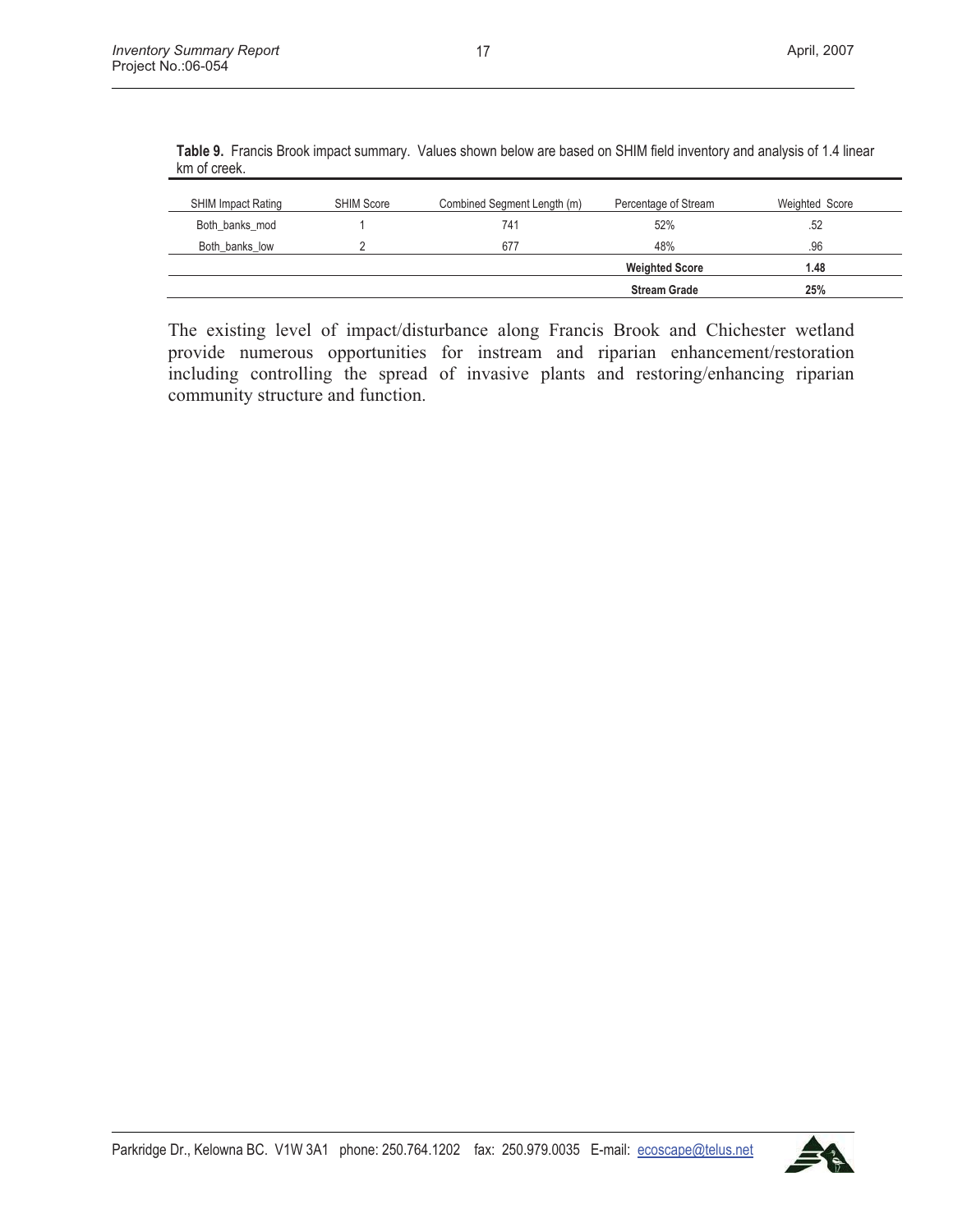# **4.5 Lebanon Creek**

Within the City of Kelowna, Lebanon Creek extends about 2.2 km from its confluence with Okanagan Lake upstream to the Kelowna city limit. The creek was divided into eight (8) segments. With the exception of Segment 1, downstream of Lakeshore Road, all parts of Lebanon Creek within Kelowna were involved in the 2003 wildfires, which resulted in significant changes to riparian structure and stream channel character.

# **4.5.1 Stream Primary Character**

With the exception of salvage logging over much of the stream length, anthropogenic modifications/structures were uncommon and consisted only of 4 wooden pedestrian bridges and a 6-m long concrete block retaining wall in Segment 1. Regeneration of riparian shrubs, including elderberry and Douglas maple, was moderately vigorous. The riparian community was more intact through Segment 3, likely because the 2003 wildfire appeared to spare this moist riparian community and tall shrub thickets maintain a 67-100% cover adjacent the stream channel.

# **4.5.2 Stream Channel and Hydraulic Character and**

The average channel (bankfull) width was about 4.45 m. The minimum channel width observed was about 3 m in Segment 3 and the maximum average channel width observed was 8 m in Segment 8.

Segments  $1 - 3$  and 6 have gradients ranging from 3% to 6% with a riffle – pool hydraulic character. Through segments 4 and 5, the stream gradient increased to about 15% and 25% respectively, forming a cascade pool hydraulic character. Bedrock, boulders, and instream woody debris are helping to maintain a stable stream channel, good instream cover for small resident fish, and residual pools. Relic and active stream side channels were recorded in Segment 6 amid a vigorously regenerating riparian/floodplain association. The stream channel (bankfull width) widens in segments 7 and 8 through the ravine bottom. In this area, the floodplain is approximately 15 m wide as the creek meanders through the ravine.

# **4.5.3 Bank Stability**

Segment 2 exhibited a highly unstable stream channel with erosion and downcutting severe, often exceeding 1.4m depth. Such instability is largely attributed to the lack of riparian vegetation due to the 2003 wildfire and flashy high flow events that have since occurred.

Nearly all documented erosion occurred in Segments 2 and 3 where the channel has downcut through deep tills. The combined length of recorded active erosion on the left bank was 93 m, with an average cut bank height equally 1.3 m. The combined length of recorded erosion along the right bank was 153 m, with an average bank height equalling 1.7 m.

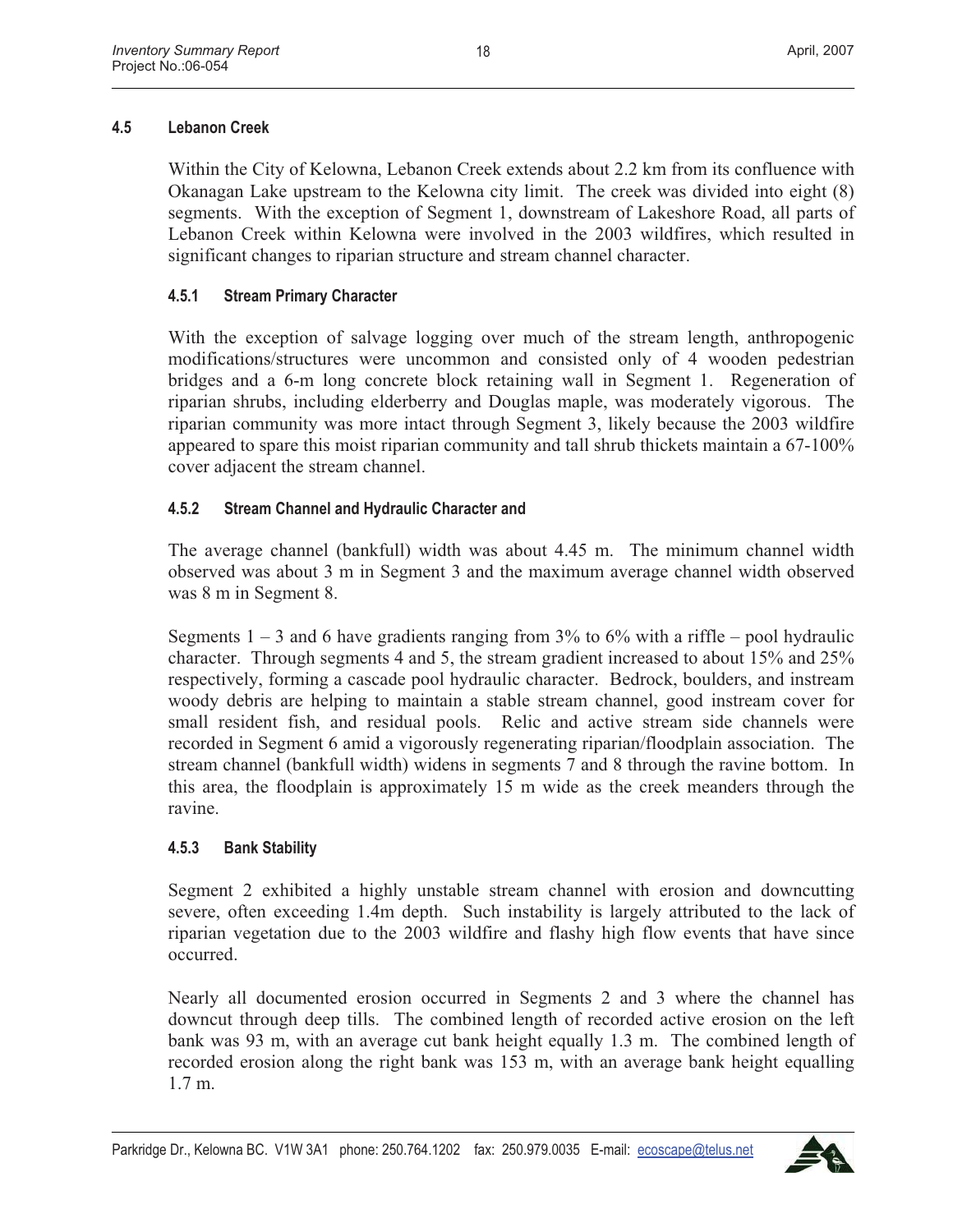# **4.5.4 Instream/Habitat Cover**

Suitable spawning substrates were more prevalent in Segments 4 and 6. The presence of rainbow trout within Segment 4 suggests that Lebanon Creek may support a small viable resident trout population. The greater occurrence of boulders and small bedrock outcrops within the stream channel are likely providing channel stability benefits and maintaining residual pools, helping to support the resident trout population.

Instream cover increases from about 10% in Segments 1-3 to about 20% in Segment 4. Coarse substrates account about 90% of total cover in the lower segments and other than cobble and boulder substrates, there is generally a lack of instream habitat structural heterogeneity. Increasing channel stability in segment 4 maintains residual pools, which accounted for 60% of total cover, followed by boulders and large woody debris, accounting about 30% and 10% of total cover respectively. Although segment 5, itself, is a barrier to upstream fish migration, the cascade pool morphology and associated large woody debris, boulder and deep pool cover may provide temporary habitats for trout moving downstream from a small headwater lake when flows are not too severe. Coarse woody debris is more abundant in segment 7, providing very high cover with 10 span logs / 10 linear metres stream length. Similarly, Segment 8 contains a dense cover of small woody debris and over stream vegetation with a wider stream channel. The dense stocking of spanning logs is likely helping to mitigate channel instability associated with the fire, and loss of riparian vegetation.

# **4.5.5 Obstructions/ barriers**

Segments 1 to 3 have a lower gradient with deeper coarse substrates and appear more ephemeral in character with flows occurring mainly subsurface during low stream stages. More permanent stream flows are evident in Segment 4 corroborated by the presence of rainbow trout in residual pools supported by shallow substrates over bedrock. Segment 5 is a steep bedrock controlled gorge/ravine with an average gradient exceeding 25% and maximum grades exceeding 100%. Therefore, no upstream fish migration is possible beyond about 0.86 km upstream of Okanagan Lake. However, a small headwater lake to Lebanon Creek contains resident rainbow trout. Therefore all of Lebanon Creek may be frequented by fish.

#### **4.5.6 Discharges**

No discharges were recorded along Lebanon Creek due to its more rural, relatively undeveloped character.

# **4.5.7 Stream Impact Summary**

The sum of the weighted scores (Table 10) for Lebanon Creek was 2.53, resulting in a stream grade equalling 42%. The fire and associated salvage logging have had the greatest impact along Lebanon Creek. The encroachment from logging has resulted in the degraded condition/function of the stream corridor. In addition, the removal of coarse woody debris

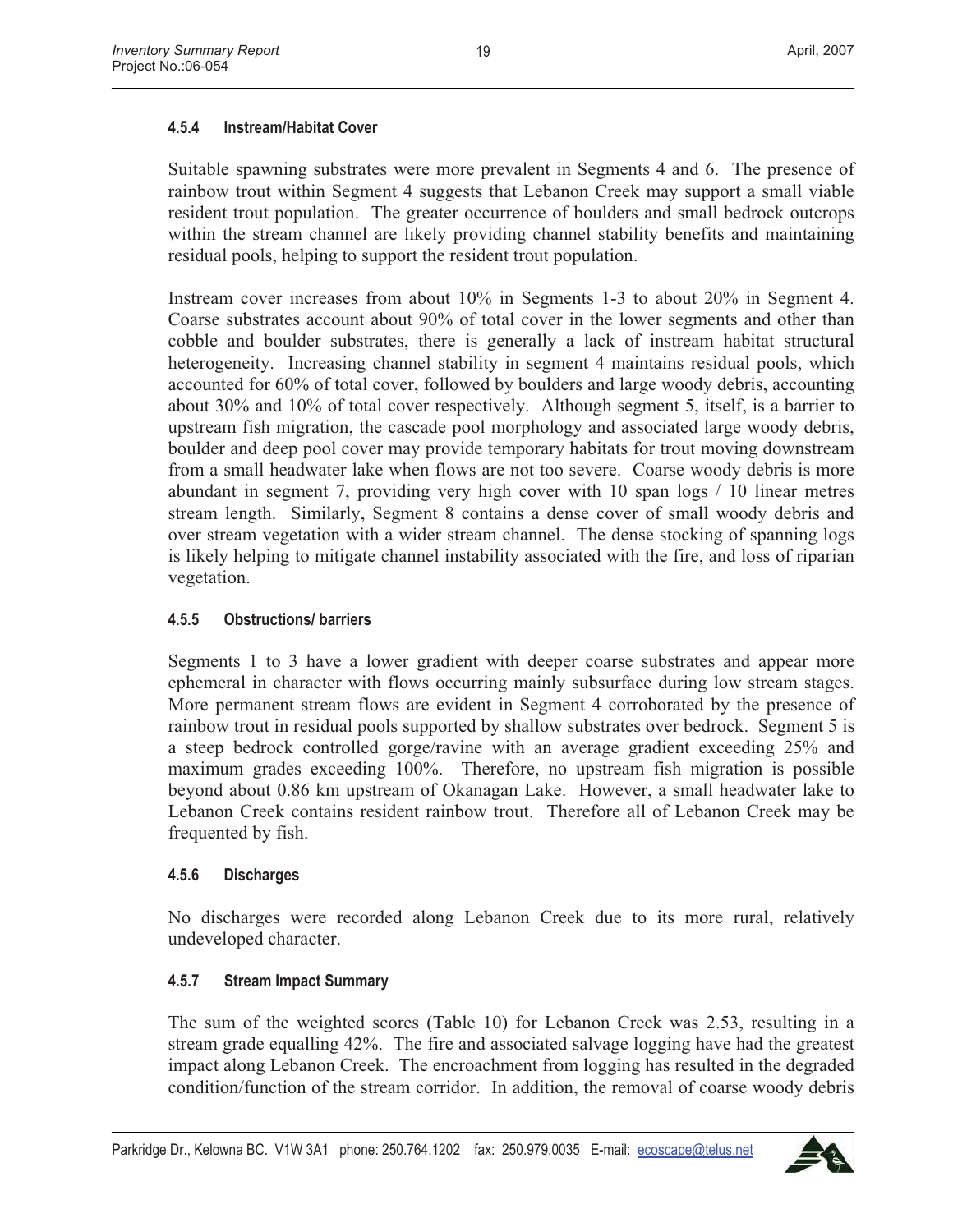from lower stream segments (2 and 3) may be exacerbating channel instability and erosion. Nevertheless, regeneration along the stream is moderately vigorous.

**Table 10.** Lebanon Creek impact summary. Values shown below are based on SHIM field inventory and analysis of 2.2 linear km of creek within the Kelowna city limits.

|                           |                   | <b>Combined Segment</b> | Percentage of         |                |
|---------------------------|-------------------|-------------------------|-----------------------|----------------|
| <b>SHIM Impact Rating</b> | <b>SHIM Score</b> | Length (m)              | Stream                | Weighted Score |
| Nil                       | 6                 | 240                     | $11\%$                | 0.66           |
| 1 bank low                | ხ                 | 126                     | 6%                    | 0.29           |
| Both banks low            |                   | 1667                    | 76%                   | 1.52           |
| Both banks Imod           |                   | 167                     | 8%                    | 0.08           |
|                           |                   |                         | <b>Weighted Score</b> | 2.53           |
|                           |                   |                         | <b>Stream Grade</b>   | 42%            |

The existing level of impact/disturbance along Lebanon Creek with respect to salvage logging and bank instability provides low to moderate opportunities for instream and riparian enhancement/restoration. The 2003 wildfire and subsequent salvage logging and removal of riparian vegetation has resulted in considerable bank instability on both the right and left banks of Segment 2 resulting in severe erosion and channel down cutting. Ecoscape recommends that measures be implemented in Segment 2 to mitigate further channel downcutting and consequential aggradation in segment 1.

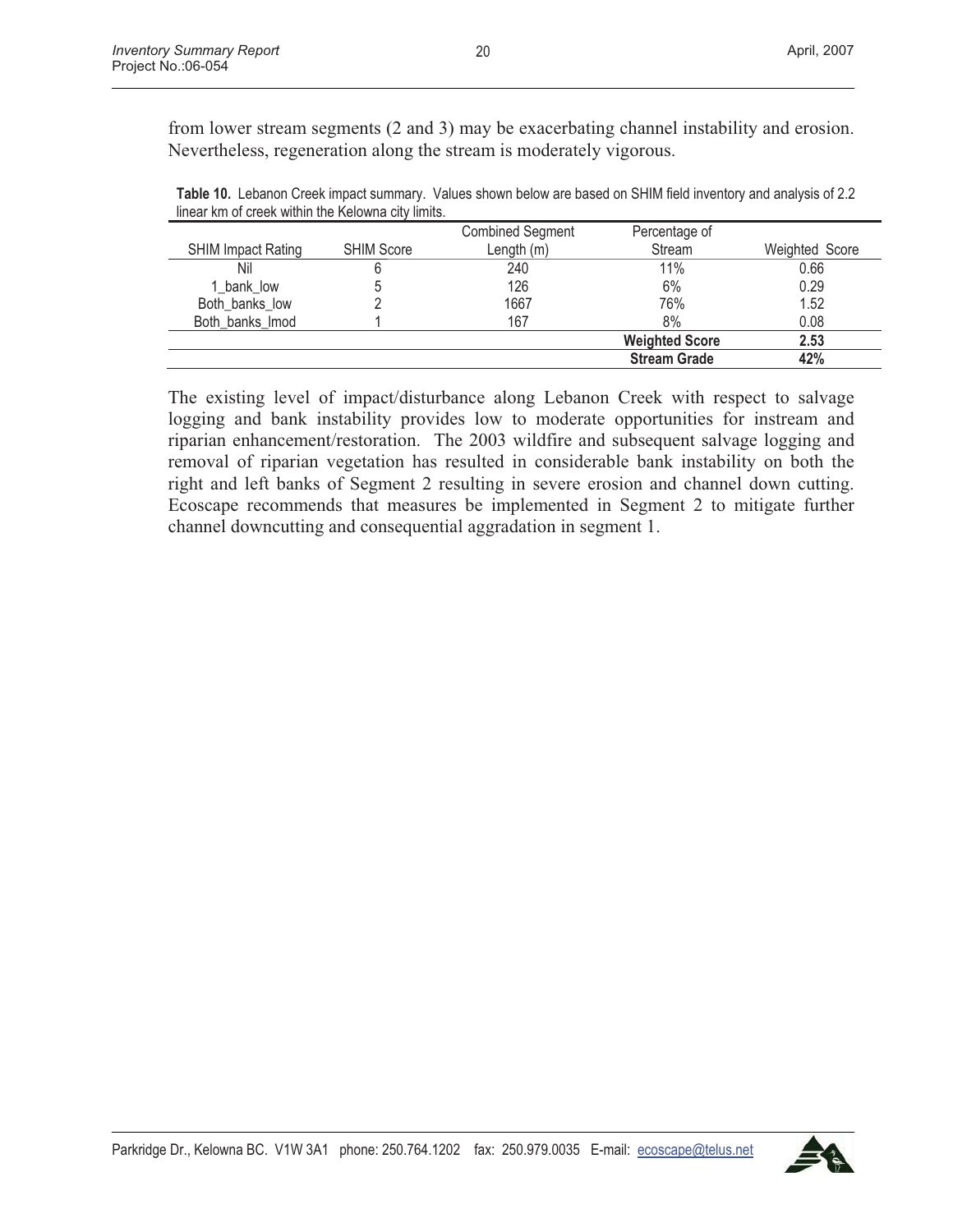21

# **4.6 Leon Creek (Brooks Spring / Thompson Brook)**

Within the Kelowna city limit, Leon Creek is discontinuous and fragmented by urbanization. The total stream length mapped was 2.7 km. Flows were observed as continuous and regular, from the Kelowna city limit (at the upstream end of the SHIM survey) down to Chute Lake Road where the gradient levels out and the flows infiltrate the deep moderately well drained parent material. A defined channel ceases to exist north of Chute Lake Road and urban development has likely captured a portion of groundwater flows in the City storm sewer. Groundwater flows re-emerge as a spring at the head of a steep ravine (Segment 4) about 0.85 km upstream from Okanagan Lake. Moving downstream through the ravine, wetted flows diminish and become discontinuous, ceasing upstream of Lakeshore Road; where the stream channel is barely distinguishable (Segment 2).

### **4.6.1 Primary Character**

About 88% of Leon Creek has been modified – with just one segment remaining natural through the lower ravine.

Segment 5 has been channelized above Chute Lake Road through existing and developing subdivisions to the western limit of a second ravine. A dam has been constructed at the downstream end of the ravine to attenuate potential high volume runoff flows due to the loss of vegetation throughout the watershed from the 2003 wildfires. Although much of the tree canopy through the ravine (Segment 6) was destroyed by wildfire, the moist to wet gully retained the tall shrub riparian / swamp thickets and vigorous regeneration was evident, including that of cottonwood and water birch. Segment 7 drops from a riparian bench area (Segments 8 and 9) into the ravine (Segment 6).

Segments 8 and 9 flow over a level riparian bench area that has been subjected to severe disturbance from 4 wheel drive recreational vehicles (mud bogging), which has had detrimental effects on stream channel morphology (altered flow regimes); with stream flows now following tire ruts. The stream channel is poorly to moderately defined in areas and flows tend to fan out over the riparian bench. The average channel width is about 1.3 m with a bankful (channel) depth of about 0.20 m. The gradient is about 2% as stream flows over fine sands and silts over the bench association accompanied by groundwater seepage and wetland development. The riparian bench association is predominated by young cottonwood, water birch, and aspen canopy with graminoids and invasive forbs occurring in areas of disturbance. The understory is very well developed in the natural fragmented riparian communities comprised of red-osier dogwood, nootka rose, fireweed, alder, and willow sp.

Based on the observed groundwater seepage and stream flows throughout the riparian bench area along segments 8 and 9, the existing broadleaf forest association is likely a remnant of a much larger riparian area that existed previous to the 2003 wildfires.

Segment 10 occurs above the riparian bench. The segment length is about 105 m and the stream grade is about 28% forming a cascade-pool hydrology. Extreme channel instability

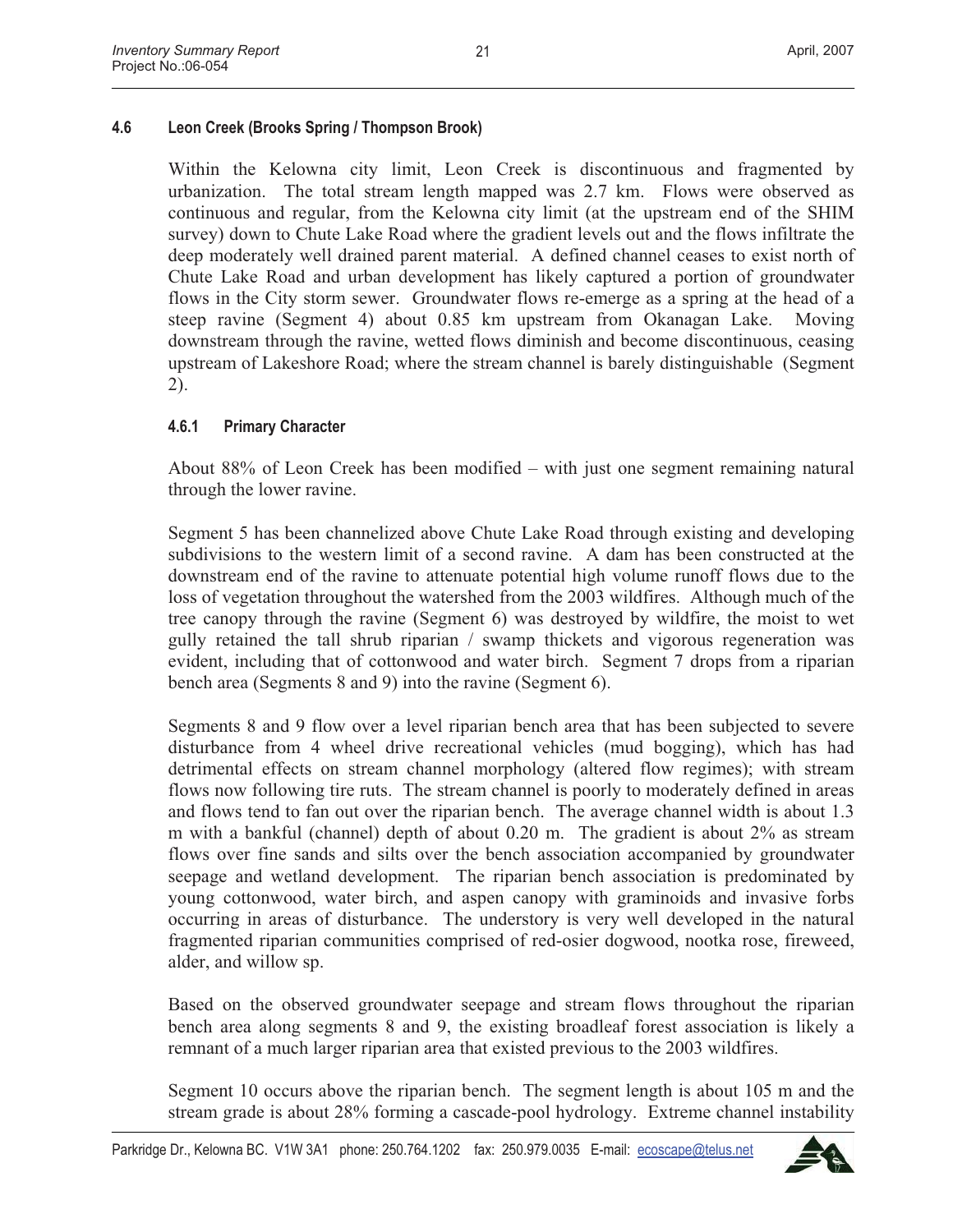has resulted in severe erosion and channel down cutting. This instability is likely a result of a combination of factors including loss of riparian vegetation (2003 wildfire) altered hydrology, and increased surface runoff (as a result of the 2003 wildfires and loss of vegetation). Bedrock outcrops are discontinuous along the segment length. In these areas, the stream channel is confined and scoured through a finer overburden to more coarse substrates and bedrock. The channel width is about 2 m with normal bankfull depths (identified in areas of greater channel stability) of about 0.3 m. The existing and potential riparian band is narrow (<5 m) as both stream banks are generally greater than 30% slope and the channel is down-cut in some areas over 1-m below grade. Vegetation communities along Segment 10 are in an early successional stage predominated by herbs and grasses including fireweed, agronomic grasses (used in post fire erosion control measures), and invasive plants such as perennial sow thistle and Canada thistle.

Segment 11 splits into two (2) modified channels and extends upstream to the Kelowna city limit. Riparian communities are a mix of disturbed closed shrub thicket and burned areas predominated by herbs, grasses, and low shrub regeneration. Regeneration of riparian shrubs (red-osier dogwood, willow, alder, and Douglas maple) and trees (cottonwood, water birch) was vigorous. Water birch and cottonwood snags were abundant. However, most were sapling diameter (<150 mm) providing limited suitability for cavity nesting and roosting wildlife such as bats. A more intact mature cottonwood riparian bench association remains upstream of Segment 11 (within the jurisdiction of the Regional District of Central Okanagan) although the wildfire has killed many of the mature cottonwoods. Segment 11 wetted widths were greater, attributed to the shallower stream grade, equalling about 1-m. The average channel width and depth was about 2 m and 0.15 m respectively. Dense instream vegetation (American brooklime – *Veronica americana*) occurs where the channel depth is shallow, stable, and predominated by fine substrates (sand).

# **4.6.2 Fish and Wildlife**

The overall ephemeral character of Leon Creek is not capable of supporting fish populations based on inadequate and discontinuous surface flows and steep gradients. The relatively intact riparian ravine communities and remnant riparian bench communities (Segment 6-9 and 11) and associated thickets provide high wildlife and biodiversity values relative to lower, segments. Despite disturbance and fragmentation, these areas have high habitat suitability for providing food, shelter, and breeding habitat for numerous amphibian, reptile, mammal, bird, and insect species.

#### **4.6.3 Summary of Bank Stability and Erosion**

Bank stability is very low to low on both banks almost exclusively through Segment 10 and is largely attributed to removal and/or lack of riparian vegetation and steeper grade. The total recorded length of bank erosion along Leon Creek was about 185m on both the left and right stream banks totalling 370 linear metres. The average height of erosion was about 1-m. Thus the severity of erosion is roughly  $370m^2$ .

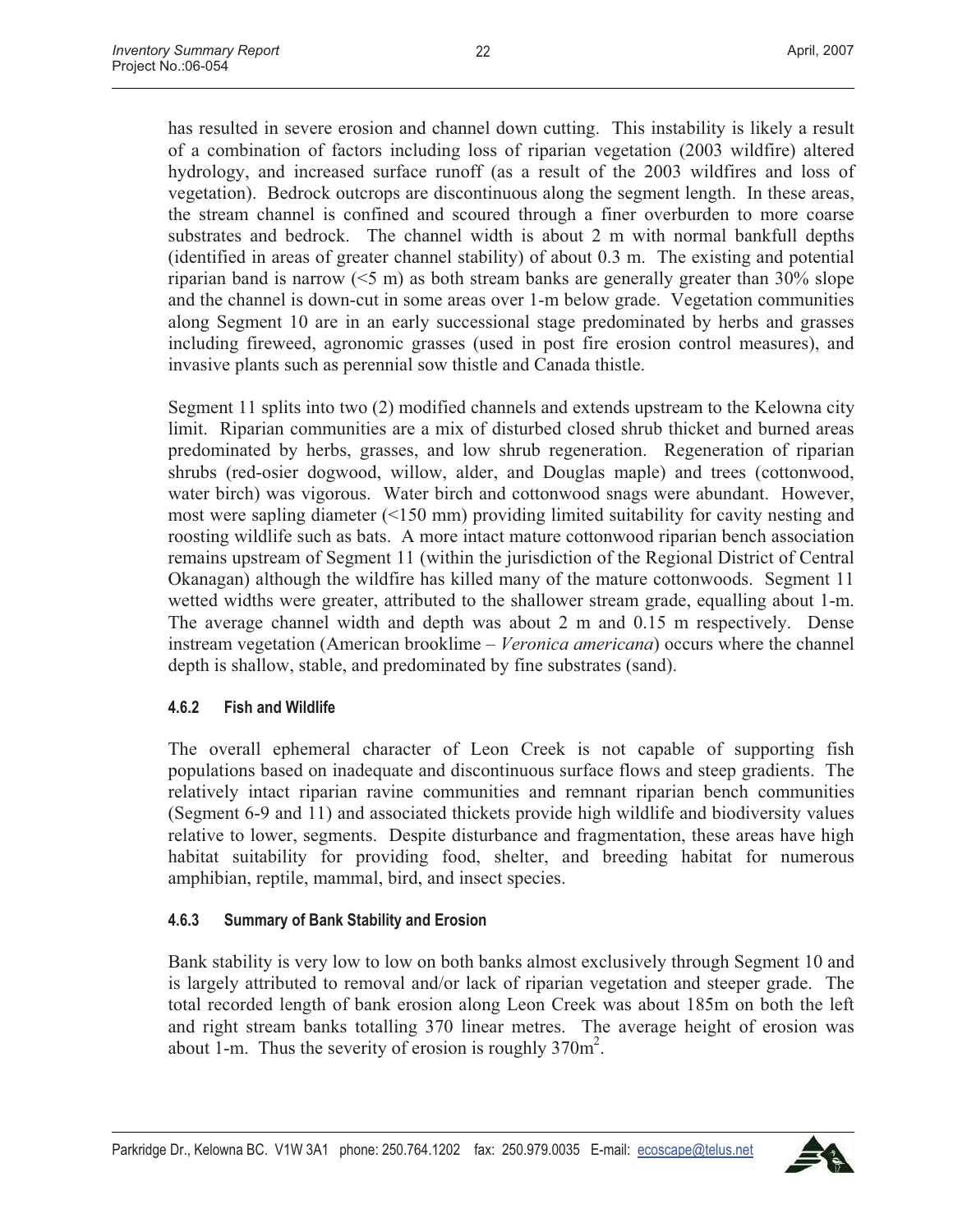#### **4.6.4 Stream Impact Summary**

The sum of the weighted scores (Table 11) for Leon Creek was 2.57, resulting in a stream grade equalling 43%. Primary opportunities to restore and protect significant habitat areas along Leon Creek occur from Segments 6-11. Through these segments impacts have been associated with wildfire, salvage logging, excessive human disturbance, and severe channel erosion. Natural regeneration of riparian vegetation is vigorous throughout these segments. Therefore primary goals should focus on preserving adequate setbacks and maintaining intact riparian bench and riparian gully and wetland associations.

**Table 11.** Leon Creek impact summary. Values shown below are based on SHIM field inventory and analysis of 2.7 linear km of creek within the Kelowna city limits.

|                           |             | Combined       |                       |                |
|---------------------------|-------------|----------------|-----------------------|----------------|
|                           | <b>SHIM</b> | Segment Length |                       |                |
| <b>SHIM Impact Rating</b> | Score       | (m)            | Percentage of Stream  | Weighted Score |
| Both_banks_high           |             | 414            | 15%                   | 0.00           |
| Both banks mod            |             | 900            | 33%                   | 0.33           |
| Both banks low            |             | 309            | 11%                   | 0.23           |
| 1 bank low                |             | 1087           | 40%                   | 2.01           |
|                           |             |                | <b>Weighted Score</b> | 2.57           |
|                           |             |                | <b>Stream Grade</b>   | 43%            |

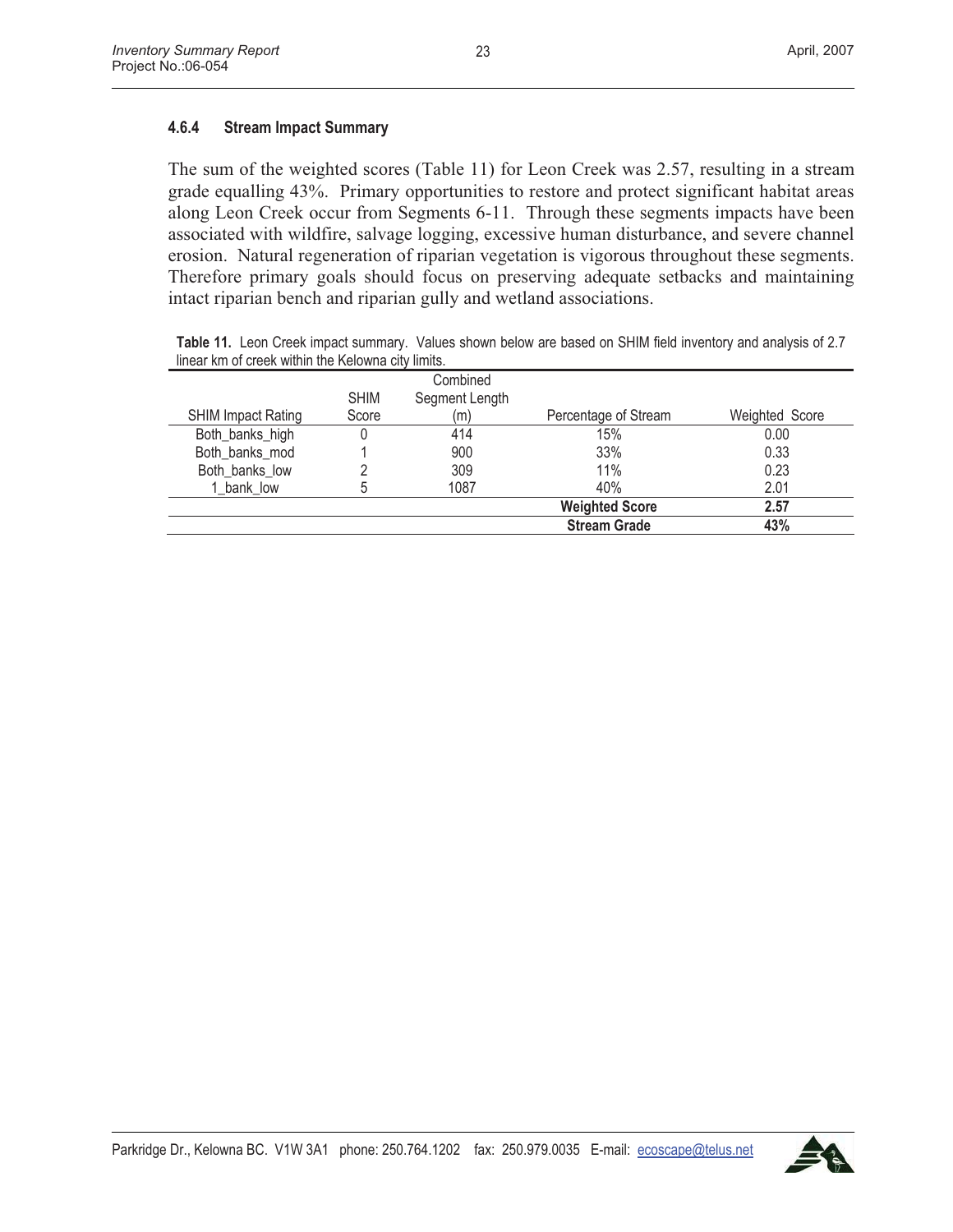# **4.7 Priest Creek**

Priest Creek extends about 7.1 km from its confluence with Mission Creek to the Kelowna city limit. Casorso Creek, flows into Priest Creek about 5.2 km upstream of the Mission Creek confluence. The Casorso Creek length is 1.9 km within the City limit. Both Priest Creek and Casorso Creek were mapped and are summarized below. Priest Creek was divided into 20 segments and Casorso Creek was divided into 8 segments. Within Priest Creek, Segments 1-15 occur below the confluence with Casorso Creek. Segments 1-3 occur over the Mission Creek floodplain area comprising a natural wetland complex that consists of treed cottonwood floodplain and swamp associations, tall shrub swamps, and cattail marsh.

### **4.7.1 Stream Primary Character**

Approximately 50% of Priest Creek within the Kelowna city limit is natural, not being recently disturbed and the other 50% is modified but not channelized. Modifications are more rural in character involving riparian encroachment and agricultural use including live stock access. About 60% of Casorso Creek has been modified by rural activities and about 40% remains natural.

### **4.7.2 Stream Channel and Hydraulic Character**

The primary hydraulic character over 87% (6.2 km) of Priest Creek is riffle pool. The balance of the creek is wetland and flood association. The majority (59%) of Casorso Creek is slough to wetland hydraulic character. Riffle pool morphology accounts for about 34% (0.64 km) and cascade pool accounts for 7% of the mapped stream length. The average stream gradient over Priest Creek is about 2%, with a maximum segment grade of 6% and a minimum grade of 0%. Similarly, Casorso Creek has an average gradient of about 2%, with a maximum grade (through a ravine) equaling 9%. With the exception of Segment 1, which is a shallow open water community within the Mission Creek Swamp/floodplain complex, the average channel (bankfull) width of Priest Creek is about 2.5m.

About 64% of Priest Creek surveyed by SHIM had a crown closure greater than 70%. Six percent of the SHIM stream length has a 0-20% canopy cover. The remaining 30% of the creek has a moderately closed canopy ranging from 21-70%. The well developed and closed tree canopy that predominates over the majority of Priest Creek likely contributes significant instream temperature benefits for fish (maintaining lower water temperatures during summer months).

Substrate compositions in Priest Creek were gradated by three general segment groups. Exclusively organic and fine substrates exist in the lower three segments on the Mission Creek floodplain. From here, stream substrates were a well-graded mix of sand-gravelcobble through the ravine up to segment 12. Segments 13-15, occurring above the ravine on a more level bench consisted predominantly of fines. The stream grade begins to increase through Segment 16, where substrates again become a well-graded mix of sand-

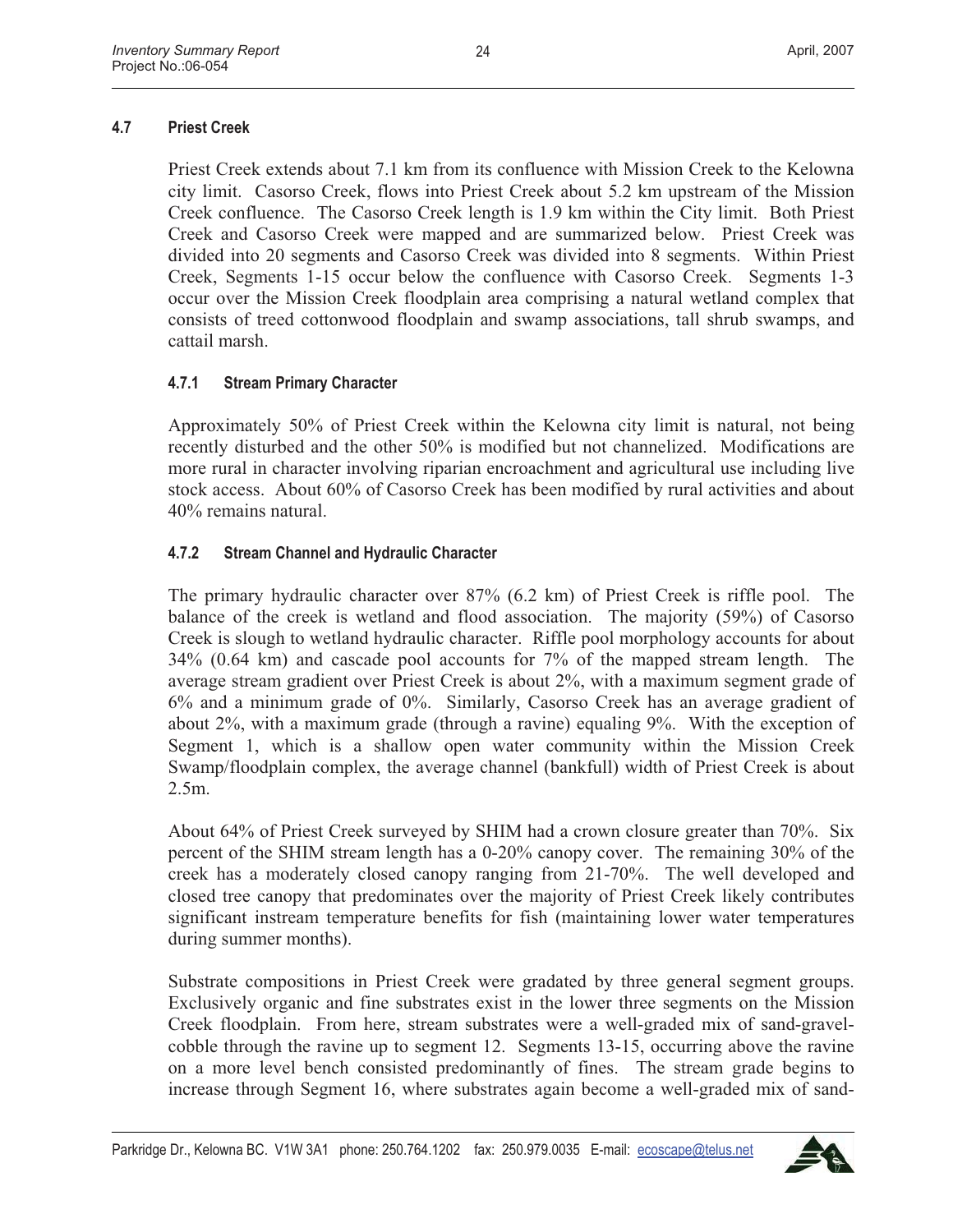gravel-cobble changing to predominantly cobble with about 25% gravel from Segments 17- 20.

### **4.7.3 Instream Habitat Cover/Complexity**

Within Priest Creek, seven (7) segments, with a combined length of 3.1 km, were identified as having spawning habitat potential for resident and adfluvial rainbow, which have been observed in the lower reaches.

The predominantly riffle pool stream morphology maintains good instream cover/habitat for resident rainbow. Over half of Priest Creek within the City limit has good quality total instream cover exceeding 50%. Moderate instream cover (greater than 20%) accounted for about 35% of the 7.1 km SHIM stream length. Areas with low instream cover, accounting about 15% of Priest Creek, had either been subject to anthropogenic disturbance such as channelization, and removal of riparian vegetation or were more ephemeral segments, where aggradation<sup>3</sup> has reduced instream habitat complexity, filling residual pools and covering other instream features such as coarse woody debris. Overstream vegetation and small woody debris were observed to be contributing significantly to instream cover values throughout most reaches of this small creek.

#### **4.7.4 Discharges**

There were no stormwater discharges documented flowing into Priest Creek. However, three (3) discharges were documented with sources from the South East Kelowna Irrigation District. Of these, one discharge had a strong chlorine odour.

#### **4.7.5 Bank Stability and Erosion**

Segments with high bank stability had a cumulative length of 0.9 km (13% of SHIM stream) and had well developed natural wetland riparian communities and low stream grades. About 43% (3 km) of the SHIM stream length had medium bank stability. About 45% (3.2 km) of Priest Creek had low observed bank stability often occurring due to encroachment of the stream channel, channelization, and removal of riparian vegetation. However, actual recorded erosion totaled about 0.47 km along both the right bank and left bank.

Bank stability along Casorso creek was relatively evenly distributed over the 1.9 km stream length from low to high. Areas with high bank stability were natural wetland and areas containing broadleaf tree and tall shrub thickets and low gradient riparian gully and bench associations. Areas with medium stability have been subject to some disturbance or encroachment and occurred over steeper grades with inherently reduced bank stability. Areas with low stability occurred over segments with more intense modifications and disturbance from rural activities and agriculture.



<sup>&</sup>lt;sup>3</sup> Aggradation is the accumulation of sediment in a stream channel on an alluvial fan or on a floodplain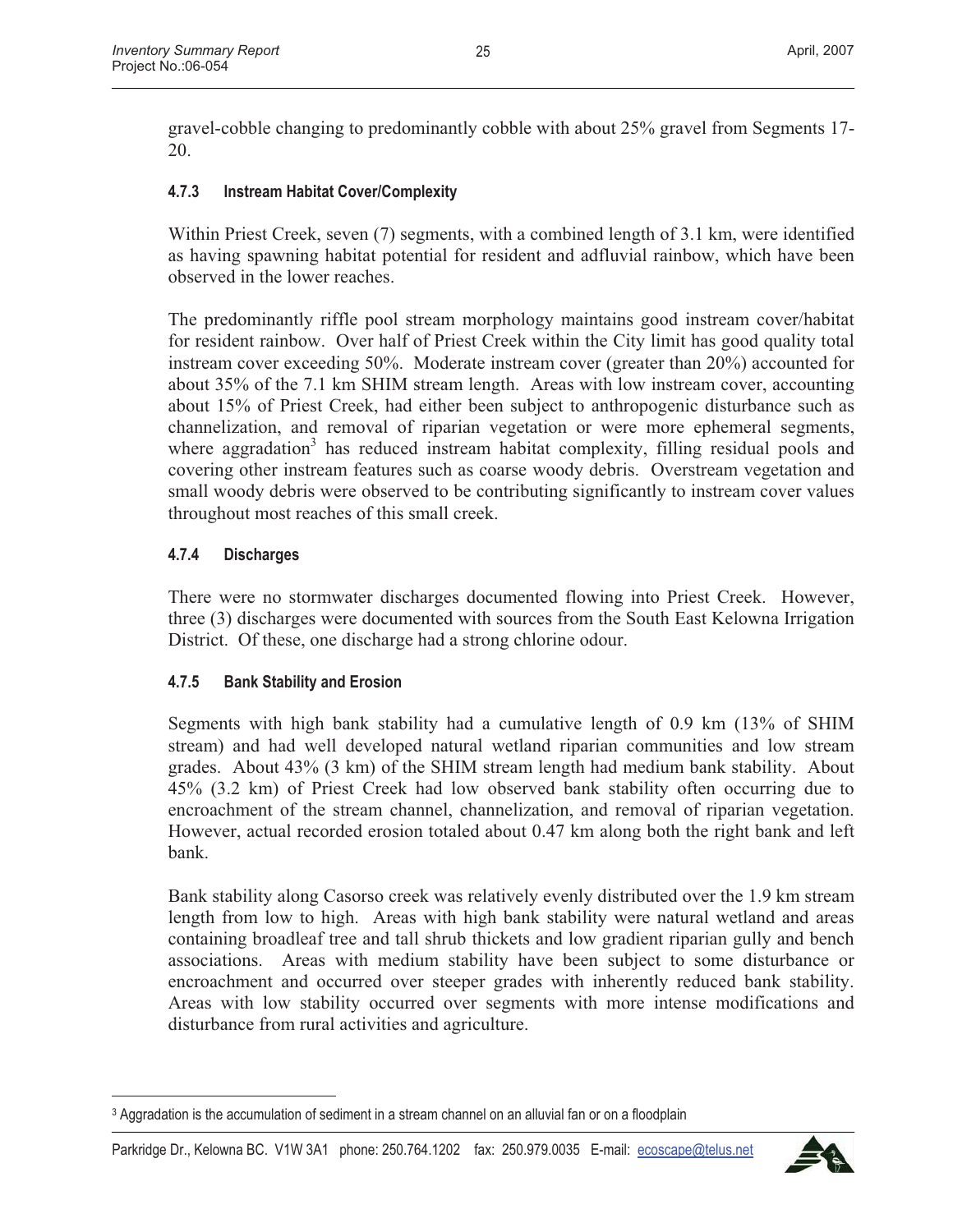## **4.7.6 Obstructions/ barriers**

Rainbow trout were visually observed in Priest Creek up to Segment 15. All the potential obstructions that were recorded occur downstream of Segment 15. Within Priest Creek upstream of this point, wetted stream sections were more intermittent; however, no permanent obstructions were documented. Therefore fish may occur further upstream and be holding in wetted residual pools. However, Ecoscape expects that fish densities may decrease upstream of the Casorso Creek confluence being limited by reduced stream flows.

#### **4.7.7 Modifications**

The cumulative length of modifications within and along Priest Creek and Casorso Creek totals just under 290 m (3%) of the mapped stream length. A breakdown of modifications is shown in the table below.

| <b>Table 12.</b> Summary of modifications along Priest Creek. |        |                       |                    |
|---------------------------------------------------------------|--------|-----------------------|--------------------|
| Type                                                          | Number | Cumulative Length (m) | % of Modifications |
| <b>Bridge</b>                                                 | 9      | 17.90                 | 6%                 |
| <b>Fence Crossings</b>                                        | 14     | 0.00                  | $0\%$              |
| Garbage/other                                                 | 4      | 28.00                 | 10%                |
| <b>Bank Stabilization/Rip Rap</b>                             | 16     | 173.50                | 61%                |
| Dredging                                                      |        | 67.00                 | 23%                |
| Water Withdrawal                                              |        |                       | $0\%$              |

#### **4.7.8 Stream Impact Summary**

The sum of the weighted scores (Table 13) for Priest Creek was 4.33 resulting in a stream grade equalling 72%. The sum of the weighted scores (Table 14) for Casorso Creek was 4.25 resulting in a stream grade equalling 72%.

**Table 13.** Priest Creek impact summary. Values shown below are based on SHIM field inventory and analysis of 7.1 linear km of creek within the Kelowna city limits.

|                           |             | Combined       |                       |                |
|---------------------------|-------------|----------------|-----------------------|----------------|
|                           | <b>SHIM</b> | Segment Length |                       |                |
| <b>SHIM Impact Rating</b> | Score       | (m)            | Percentage of Stream  | Weighted Score |
| Both banks mod            |             | 678            | 10%                   | 0.10           |
| Both_banks_low            |             | 1597           | 22%                   | 0.45           |
| 1 bank low                | 5           | 2108           | 30%                   | 1.48           |
| Nil                       | 6           | 2733           | 38%                   | 2.3            |
|                           |             |                | <b>Weighted Score</b> | 4.33           |
|                           |             |                | <b>Stream Grade</b>   | 72%            |

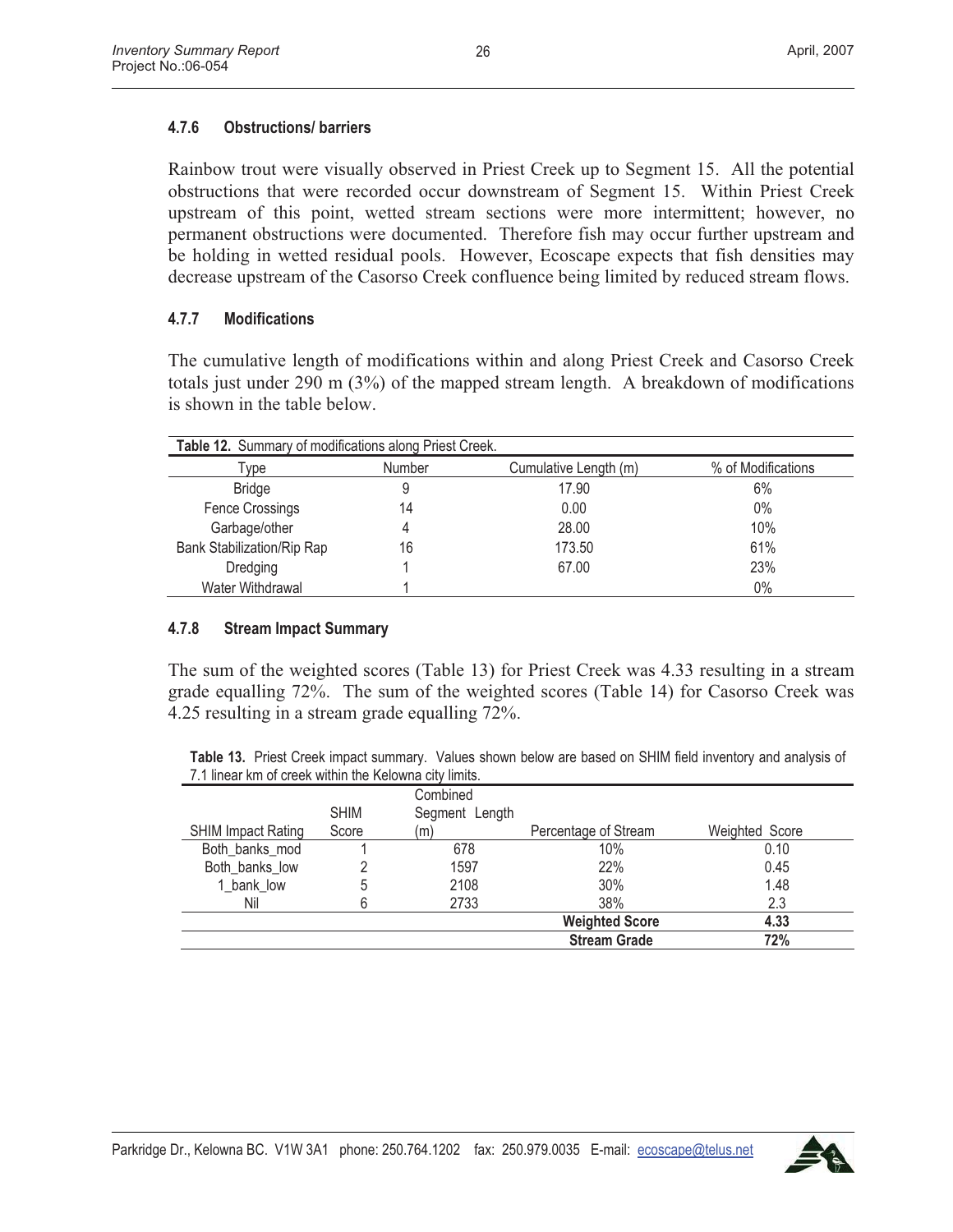|                           |             | Combined       |                       |                |
|---------------------------|-------------|----------------|-----------------------|----------------|
|                           | <b>SHIM</b> | Segment Length |                       |                |
| <b>SHIM Impact Rating</b> | Score       | (m)            | Percentage of Stream  | Weighted Score |
| Both_banks_high           |             | 151            | 8%                    | 0.00           |
| Both_banks_mod            |             | 409            | 22%                   | 0.22           |
| 1 bank low                | 5           | 358            | 19%                   | 0.95           |
| Nil                       | 6           | 970            | 51%                   | 3.08           |
|                           |             |                | <b>Weighted Score</b> | 4.25           |
|                           |             |                | <b>Stream Grade</b>   | 71%            |

**Table 14.** Casorso Creek impact summary. Values shown below are based on SHIM field inventory and analysis of 1.9 linear km of creek within the Kelowna city limits.

Priest Creek is a relatively good functioning watercourse. However it is at risk of urban expansion, encroachment, water withdrawals and habitat degradation. Opportunities to protect and restore Priest Creek should be realized, with priority, recognizing this watercourse is still natural of over much of its length and likely supports a viable resident population of rainbow trout.

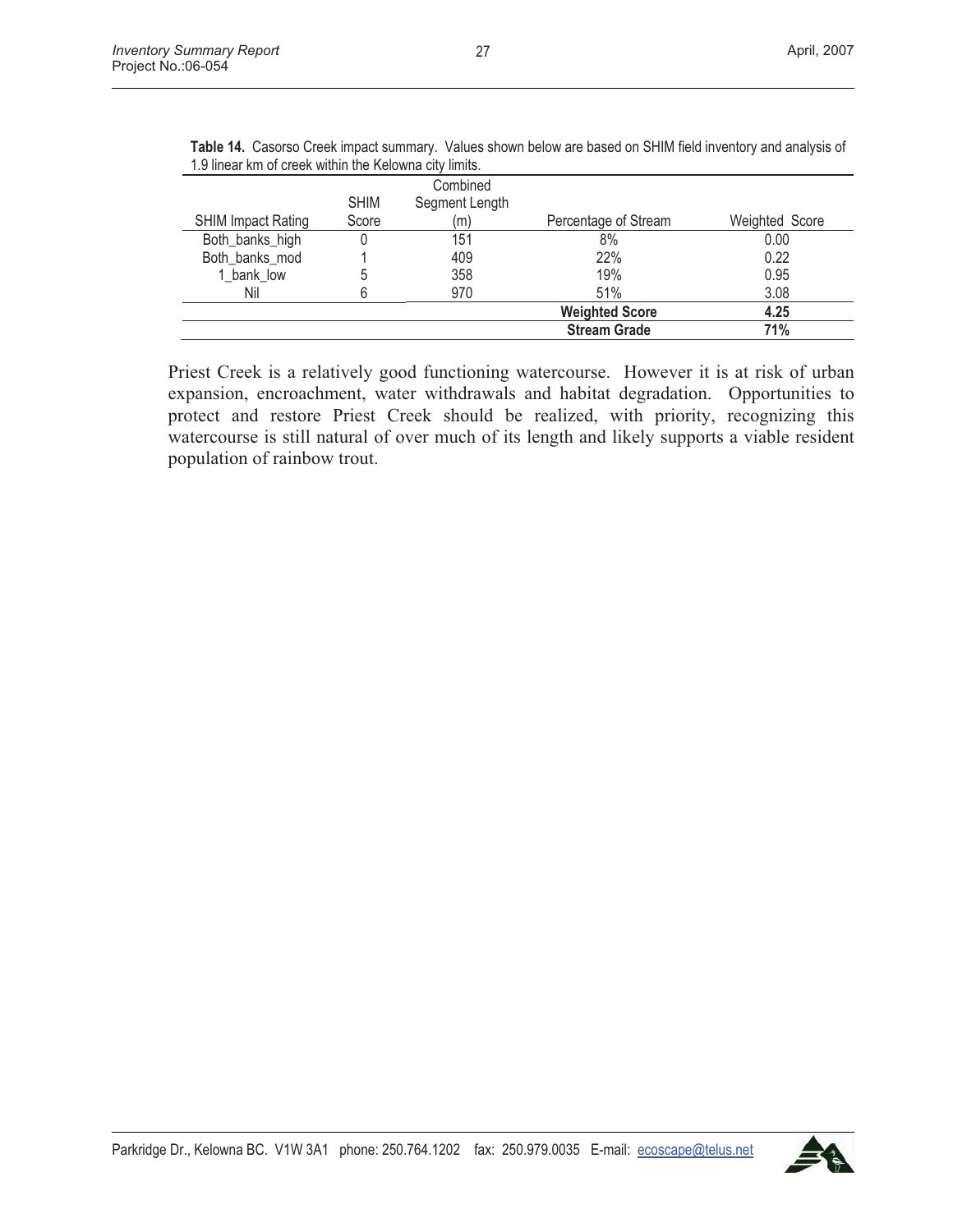## **4.8 Rembler Creek**

Rembler Creek is an ephemeral watercourse. The total stream channel length within the Kelowna city limit is just over 5.6 km. Over this length, about 40 % (2.2 km) of the creek is described as an intermittent vernal watercourse with a discontinuous, often very poorly defined channel (Segments 10-13). There is barely evidence of a stream in Segment 13, which accounts for about 27% of Rembler Creek within the Kelowna city limit. Here the stream channel is only intermittently distinguishable through old field and is likely only wetted during spring run-off accompanied by periods of extended heavy precipitation. However, other areas along the watercourse contain more regular to permanent stream flows and a well defined channel.

### **4.8.1 Stream Primary Character**

Portions of Rembler Creek upslope of Chute Lake Road were burned during the 2003 wildfires. Following the fires and in response to a flash flood event through this corridor, extensive channel armouring and flood mitigation structures were installed in Rembler Creek from Okanagan Lake extending upstream about 2.63 km. Over 5 km (90%) of Rembler Creek has been modified. Of this, almost 1.2 km (21%) has been ditched or channelized and armoured with rip rap (upstream of Lakeshore Road and along Chute Lake Road). Other disturbance regimes along the creek include livestock access, flood mitigation works, and road encroachment. Only about 11% (0.6 km) of the Creek remains natural within the Kelowna City limit.

# **4.8.2 Stream Channel and Hydraulic Character**

Rembler Creek is predominantly a cascade morphology with over 2.6 km (46%) of the creek having a gradient ranging from 7 to 25%. Riffle pool segments account just 5% of the stream length. Segments 6 and 7 are modified riparian gully/tall shrub swamp associations with observed slow-moving and intermittent standing water. Segments 3 and 15 are excavated basins/ponds that occur within the stream line.

The bankfull channel width has been modified considerably in some areas and is barely visible in others and, with the exception of Segments 3 and 15 (ponds), ranges from less than 0.50m to about 4.5 m. Native substrates over much of the creek were a mix of primarily fines and gravels. However, extensive channel armouring with rip rap has altered substrate compositions considerably. Low gradient and poorly defined segments consisted primarily of fine sediments.

# **4.8.3 Obstructions/ barriers**

Rembler Creek provides marginal habitat for fish in segment 1 with a consistent base flow and riffle pool stream morphology. However, recent flood works (catch basins installed within stream channel creating a 2-m vertical drop) have created an absolute fish barrier at the confluence of Rembler Creek and Okanagan Lake. A second flood control structure occurs 300 m upstream of Okanagan Lake at Lakeshore Road, and a third structure occurs

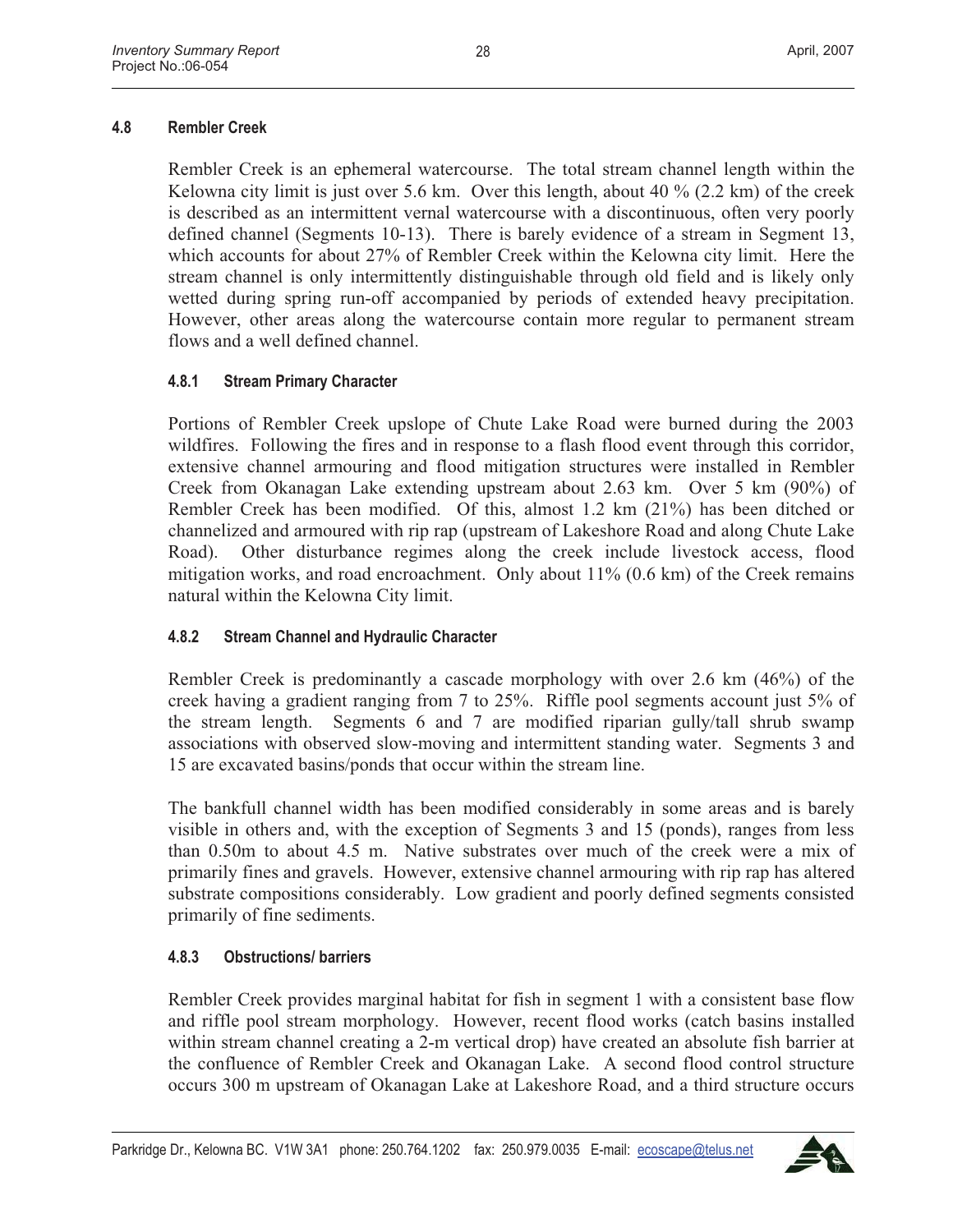just 100 m further upstream. For this reason, instream habitat was not quantified in the field using the SHIM data dictionary.

### **4.8.4 Bank Stability and Erosion**

Bank stability over 91% of the Rembler Creek is generally medium to high, which in many areas has been exaggerated by extensive armouring. Segments with low stability (4, 9, and 14) have a combined length of just over 0.5 km, accounting for about 9% of Rembler Creek. The cumulative length of bank erosion was 426 m (total of erosion on both banks) with an average height of exposure equalling 1.2m. Thus, the approximate severity of erosion is about  $510 \text{ m}^2$ .

#### **4.8.5 Discharges**

Rembler Creek bisects less urbanized and rural areas and a limited number of stormwater drainage infrastructure was observed. Relative to the reduced development intensity the number of stormwater discharges to the creek is low with only six (6) discharges identified.

#### **4.8.6 Stream Impact Summary**

The sum of the weighted scores (Table 15) for Rembler Creek was 2.39, resulting in a stream grade totalling 40%. This score reflects intensive flood mitigation works, channelization and ditching (along Chute Lake Road). Opportunities for enhancement and restoration along Rembler Creek are limited due to the intermittent nature of the watercourse.

|                           | <b>SHIM</b> | <b>Combined Segment</b> |                       |                |
|---------------------------|-------------|-------------------------|-----------------------|----------------|
| <b>SHIM Impact Rating</b> | Score       | Length (m)              | Percentage of Stream  | Weighted Score |
| Both_banks_high           |             | 1196                    | 21%                   | 0.00           |
| Both banks mod            |             | 1910                    | 34%                   | 0.34           |
| Both banks low            |             | 66                      | 1%                    | 0.02           |
| 1_bank_high               | 3           | 159                     | 3%                    | 0.08           |
| 1_bank_mod                | 4           | 612                     | 11%                   | 0.43           |
| 1 bank low                | 5           | 1697                    | 30%                   | 1.5            |
|                           |             |                         | <b>Weighted Score</b> | 2.39           |
|                           |             |                         | <b>Stream Grade</b>   | 40%            |

**Table 15.** Rembler Creek impact summary. Values shown below are based on SHIM field inventory and analysis of 5.64 linear km of creek within the Kelowna city limits.

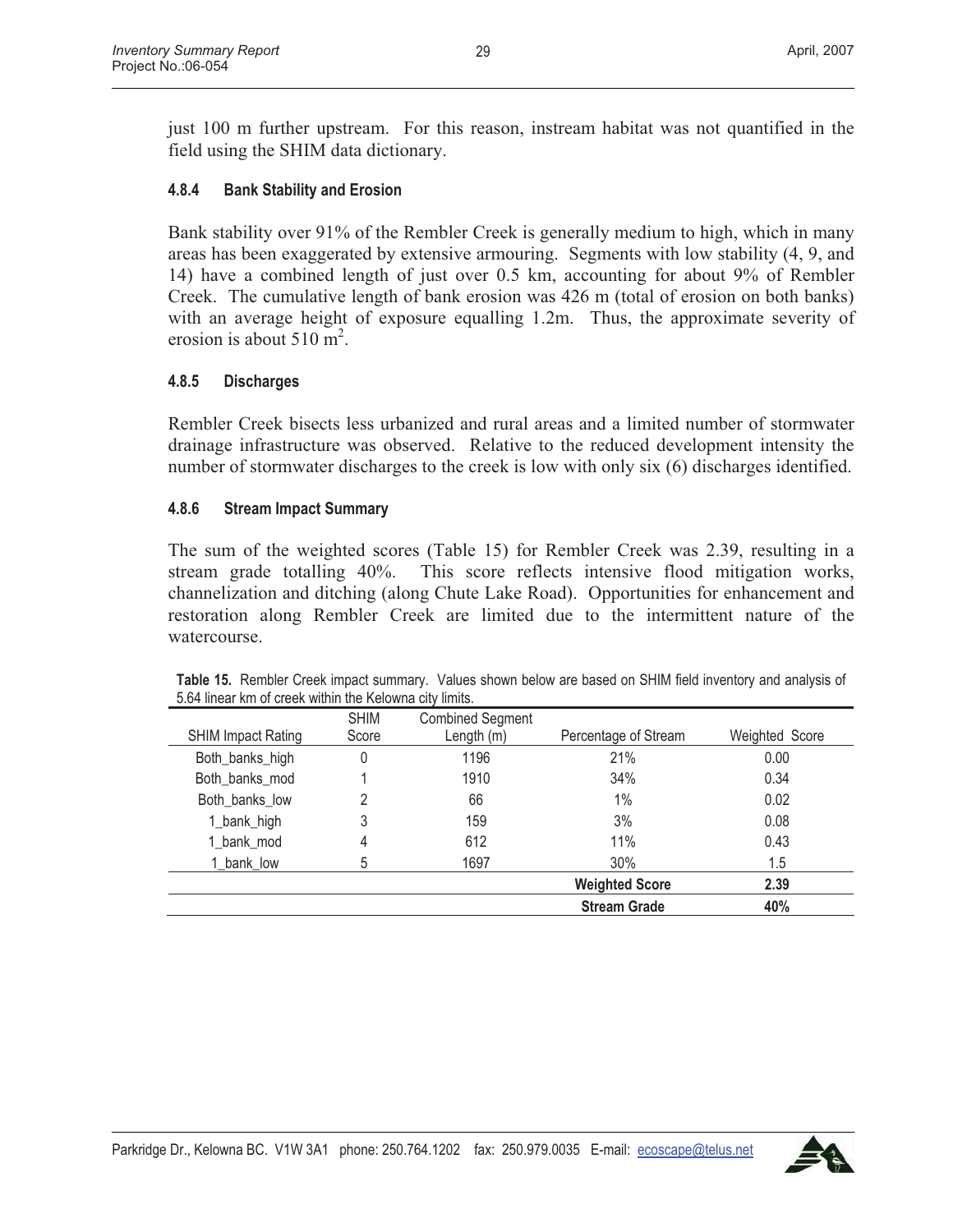#### **4.9 Scotty Creek**

Only 0.64 km of Scotty Creek occurs within the Kelowna city limit. Over this length, three (3) segments were identified, all being modified and channelized. Currently, rip rap armouring lines 34 m of the left bank and 53 m along the right bank in the 3 segments combined. A narrow riparian band containing some mature cottonwood provides a discontinuous canopy with a 21-40% crown closure over the surveyed stream length. Segment 3 occurs through the Shadow Ridge golf course and is a modified riffle pool morphology. Riparian communities are disjunct, broken by fairways and consist of a mix of natural young stage cottonwood/tall shrub riparian communities. The average channel (bankfull) width over the three segments is about 4 m.

### **4.9.1 Instream Habitat Cover and Complexity**

Scotty Creek is an ephemeral watercourse, which may be frequented by fish on a seasonal basis depending on flow regimes. Based on observed intermittent and ephemeral flows, Scotty Creek may have limited reproductive capacity for fish. Low flows combined with ditching and removal of instream complexity has reduced instream total cover to between 5 and 10% over the 640 m length of stream within the Kelowna city limit. However, the predominantly gravel and cobble substrates may be utilized by fish for spawning during high flow years when fish (e.g., Rainbow trout and Eastern Brook trout) may ascend Scotty Creek a short distance from Mill Creek. An old concrete control weir/dam situated about 440 m upstream of Mill Creek is a potential upstream migration barrier to fish.

#### **4.9.2 Bank Stability and Erosion**

Segment 2 has been ditched along Bulman Road. Bank stability is severely compromised along Segment 2 (103m) and erosion, occurring over the entire Sement 2 length, may begin to partially undermine Bulman Road if mitigative steps are not implemented.

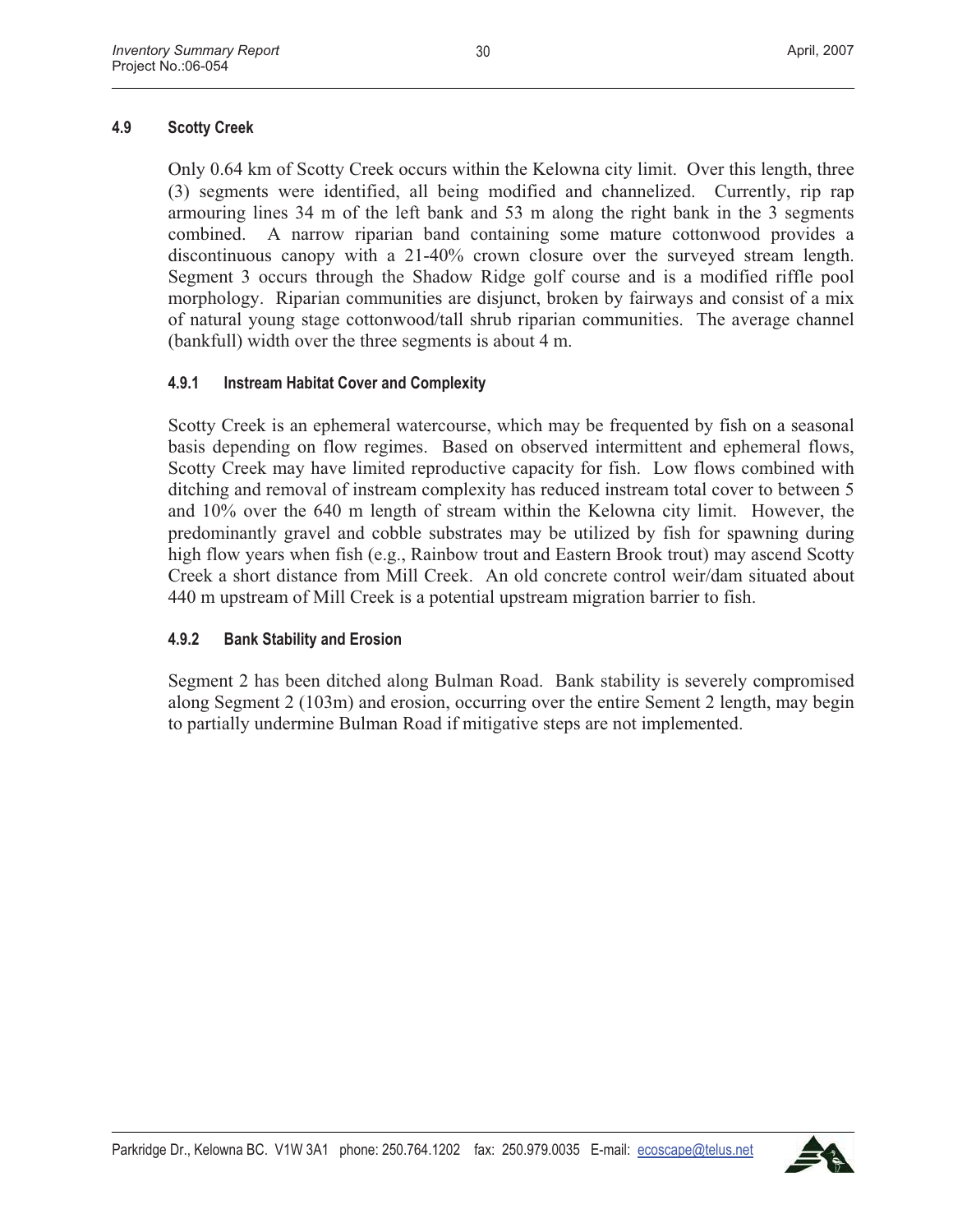## **4.9.3 Stream Impact Summary**

The sum of the weighted scores (Table 16) for Scotty Creek was 0.78, resulting in a stream grade totalling 13%. The channelization, road encroachments and severe bank instability /erosion results in Scotty Creek receiving a poor grade. The primary opportunity would be either to realign Bulman Road or realign Scotty Creek such that it crosses Bulman Road, at the Segment 2-3 break and meanders through a new channel to Mill Creek. Alternately, instream structures could be installed in combination with bank armouring/bioengineering along Bulman Road to help maintain residual pools.

**Table 16.** Scotty Creek impact summary. Values shown below are based on SHIM field inventory and analysis of 640 m of creek within the Kelowna city limits.

|                           | <b>SHIM</b> | <b>Combined Segment</b> | Percentage of         |                |
|---------------------------|-------------|-------------------------|-----------------------|----------------|
| <b>SHIM Impact Rating</b> | Score       | Length $(m)$            | Stream                | Weighted Score |
| Both_banks_high           |             | 340                     | 53%                   | U              |
| Both banks mod            |             | 103                     | 16%                   | 0.16           |
| Both banks low            |             | 196                     | 31%                   | 0.61           |
|                           |             |                         | <b>Weighted Score</b> | 0.78           |
|                           |             |                         | <b>Stream Grade</b>   | 13%            |

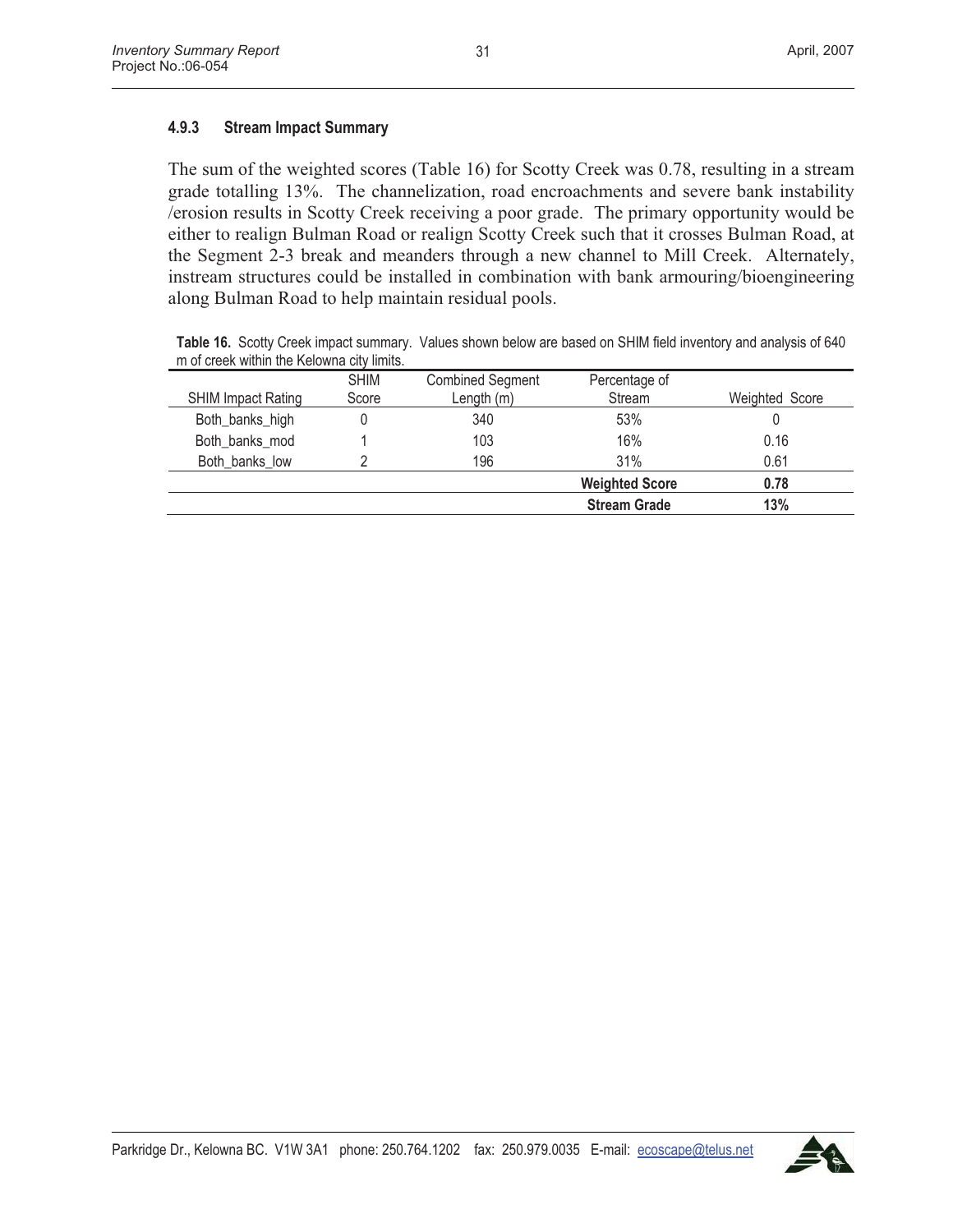#### **4.10 Thompson Creek**

Similar to Fascieux Creek, Thompson Creek originates from a network of ditching and tile drains throughout fields in the vicinity of Swamp Road. The entire watercourse was modified. Over 3.1 km (65%) of Thompson Creek is represented by a network of ditching. Twenty six percent (1.3 km) of Thompson Creek is now represented by a constructed wetland that consists of shallow open water and cattail marsh. Downstream of Gordon Drive, the creek is channelized for about 179 m along a field with a partially naturalized riparian association dominated by a Cottonwood canopy and red-osier dogwood shrub thicket. From here, Thompson creek flows underground beneath a cul de sac and Lakehsore Road for about 149 m and daylights over the final 103 m to Okanagan Lake.

The bottom 100 m of Thompson Creek just above the confluence with Okanagan Lake contains substrates suitable for spawning fish such as Kokanee. Limited salmonid reproductive capacity exists much beyond 100m upstream of Okanagan Lake as stream substrates become exclusively mud and silts. Instream cover is low in segment 1 (4%), which contains suitable spawning substrates. Although channelized, good overstream cover exists through Segment 3 from overstream vegetation and small woody debris. The constructed wetlands comprising Segment 4 have good deep water cover for various fish species. In addition, these wetlands may be providing critical reproductive habitats for the Great Basin spadefoot, which were documented by Ecoscape just 200 m from Thompson Creek in summer 2006.

#### **4.10.1 Stream Impact Summary**

The sum of the weighted scores (Table 17) for Thompson Creek was 0.66, resulting in a stream grade equalling 11%. Despite wetland development and restoration, which now provide high intrinsic ecological value to the area, Thompson Creek is a highly modified watercourse. However, over time, establishment of riparian communities and establishment of wetlands should improve the rating of this water course. Due to the very shallow groundwater in this area and wetland tendencies it appears that the majority of surface waters are connected hydrologically to the ditched network that make up the majority of Thompson Creek. Ecoscape recommends that additional wetland mapping fill data gaps in this area that were not within the scope of the 2006 SHIM inventory. Essentially all wetland communities functionally connected to Thompson Creek are also functionally connected, albeit fragmented and at risk, to floodplain associations/wetland complexes of Priest Creek and Mission Creek.

| 4.8 linear km of creek within the Kelowna city limits. |                   |                             |                       |                |
|--------------------------------------------------------|-------------------|-----------------------------|-----------------------|----------------|
| <b>SHIM Impact</b>                                     |                   |                             | Percentage of         |                |
| Rating                                                 | <b>SHIM Score</b> | Combined Segment Length (m) | Stream                | Weighted Score |
| Both_banks_high                                        |                   | 3271                        | 68%                   | 0.00           |
| Both banks mod                                         |                   | 104                         | 2%                    | 0.02           |
| Both banks low                                         |                   | 1272                        | 26%                   | 0.53           |
| 1_bank_high                                            |                   | 180                         | 4%                    | 0.11           |
|                                                        |                   |                             | <b>Weighted Score</b> | 0.66           |
|                                                        |                   |                             | <b>Stream Grade</b>   | 11%            |

**Table 17.** Thompson Creek impact summary. Values shown below are based on SHIM field inventory and analysis of 4.8 linear km of creek within the Kelowna city limits.

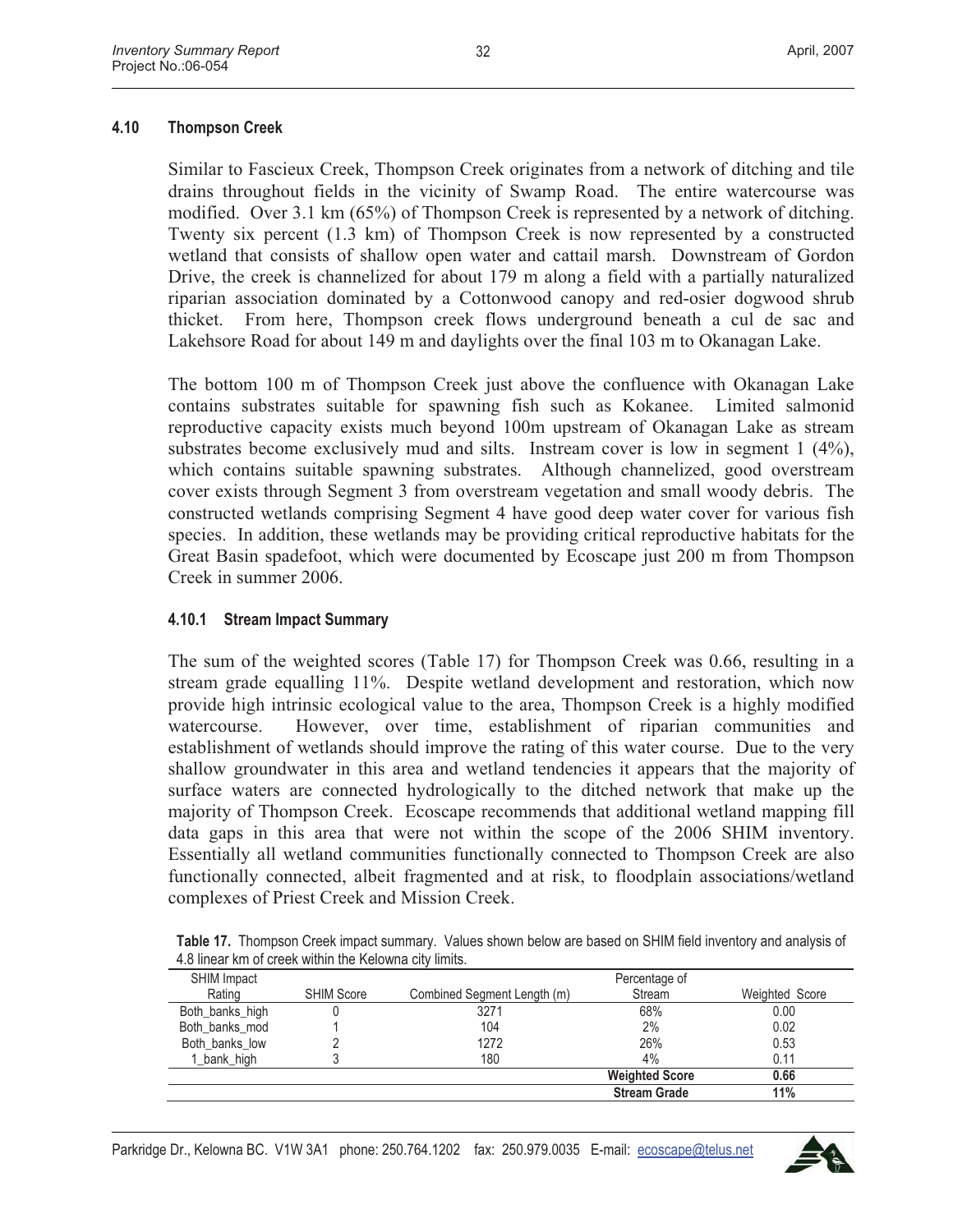#### **4.11 Whelan Creek**

Whelan Creek is a small first order tributary to Mill Creek. Only 0.81 km of Whelan Creek, comprising three distinct segments, occurs within the Kelowna city limit. Over this length, 21% is ditched, 32% channelized, and 47% remains a natural wetland complex. Segment 1 is ditched over the 167m length to the confluence with Mill Creek, which parallels the Kelowna International Airport runway. Riparian vegetation along Segment 1 is exclusively graminoids, which are mowed to the top of the ditch bank. A near level grade exists over Segment 1 and the channel (bankfull) is about 1.5m. Substrates are mostly consists of fines and fines and soil.

Segment 2 is associated with a wetland complex that consists of Cottonwood swamp, mixed shrub thicket swamp, cattail marsh, and graminoid marsh. This wetland complex has extremely high biodiversity value and currently supports a viable Great Blue Heron rookery (nest colony). The very high structural diversity, represented by multiple vegetation forms, has a very high habitat suitability rating for feeding, security, and reproduction by a diversity of wildlife. This wetland complex is proper functioning but at serious risk of further fragmentation and degradation from edge effects and urban expansion, which may involve airport upgrades or urban and commercial development.

Segment 3 is partly channelized through a rural property. The riparian character is varied over the segment length and ranges from a channelized clearing predominated by reed canary grass, a disturbed shrub thicket, and a cottonwood grove along the right bank. The channel (bankfull) width is about 1.8 m.

#### **4.11.1 Stream Impact Summary**

The sum of the weighted scores (Table 18) for Whelan Creek was 3.8, resulting in a stream grade equalling 63%. Significant emphasis should be placed on preservation of the existing wetland complex (Segment 2) with a goal of securing more of the adjacent habitats to buffer this significant habitat area from further encroachment and degradation.

|                           |                   | <b>Combined Segment Length</b> | Percentage of         |                |
|---------------------------|-------------------|--------------------------------|-----------------------|----------------|
| <b>SHIM Impact Rating</b> | <b>SHIM Score</b> | (m)                            | Stream                | Weighted Score |
| Both_banks_high           |                   | 167                            | 21%                   | 0.00           |
| 1_bank_high               |                   | 260                            | 32%                   | 0.96           |
| Nil                       |                   | 383                            | 47%                   | 2.84           |
|                           |                   |                                | <b>Weighted Score</b> | 3.8            |
|                           |                   |                                | <b>Stream Grade</b>   | 63%            |

**Table 18.** Whelan Creek impact summary. Values shown below are based on SHIM field inventory and analysis of 810 m of creek within the Kelowna city limits.

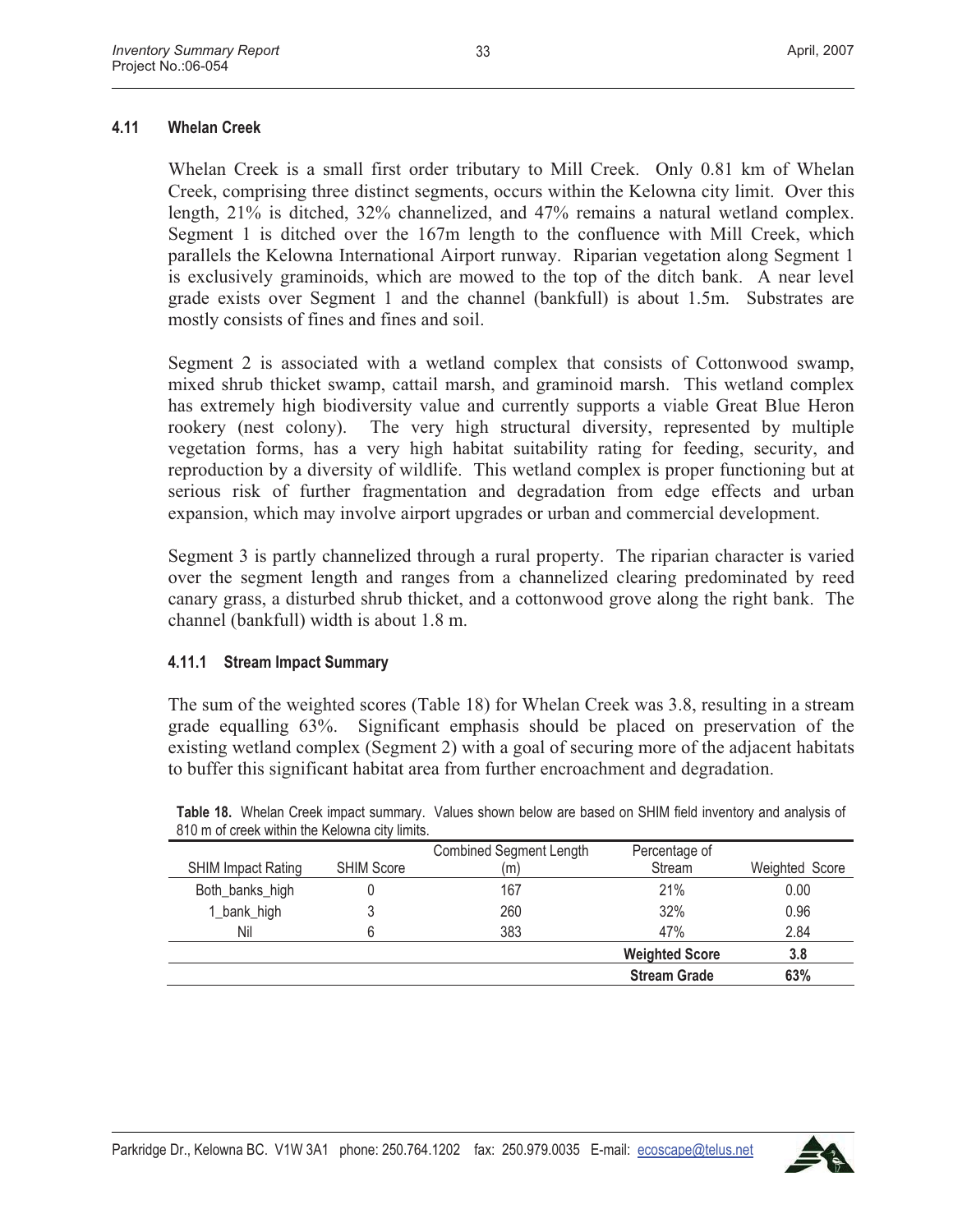# **4.12 Wilson Creek**

Wilson Creek originates from shallow groundwater, ditching and irrigation water diverted from Mission Creek. Wilson Creek is about 2.6 km in length from its terminus at Okanagan Lake to origins adjacent to the Mission Creek dike system. The origin of Wilson Creek is likely anthropogenic, similar to Francis Brook and Thompson Brook. The creek may have originated as a flood channel of Mission Creek and during diking was likely channelized and ditched as an irrigation supply.

# **4.12.1 Stream Primary Character**

Approximately 37% (974 m) of the creek has been ditched and channelized with riparian impacts ranging from intensive agriculture to commercial/urban landuse. Modified nonconfined segments had a cumulative length of 1.2km, accounting about 47% of the creek. Of this length, 920 m represents modified and partially constructed/restored wetland. Segment 8, occurring through a mature cottonwood floodplain/riparian association, was the only reach that has not been recently disturbed and accounts about 16% of the SHIM stream length.

# **4.12.2 Stream Channel and Hydraulic Character**

Wilson Creek has an average gradient of 0.2%. Substrates are exclusively fines and organic sediments (i.e., muck) and instream vegetation (predominantly cattail) is dense throughout much of the channelized and ditched sections (sloughs) providing marginal instream habitat for fish. Nevertheless, no barriers to upstream movement exist and Wilson Creek is likely frequented by various species of fish including redside shiner, longnose dace, carp, and northern pike minnow, and perhaps rainbow trout.

# **4.12.3 Bank Stability and Erosion**

Stream flows are consistent originating from groundwater and irrigation channels and despite much of the creek being channelized and ditched with poor riparian development, bank stability along 68 % Wilson Creek is relatively high with a single segment (accounting for 16%) of the stream length, having low bank stability. Segment 2 had the lowest relative bank stability and the highest incidence and severity of bank erosion occurring mostly along the right bank adjacent a RV park and campground.

#### **4.12.4 Discharges**

Stormwater inputs to Wilson Creek were low with just three (3) discharges identified; along Lakeshore Road, a clean-flowing discharge on the right left bank between Gordon Drive and Lakeshore Road (suspected groundwater discharge), and the third discharge from a church parking lot into a wet detention pond, which then flows into a cattail march on the right bank upstream of Benvoulin Road in Segment 7.

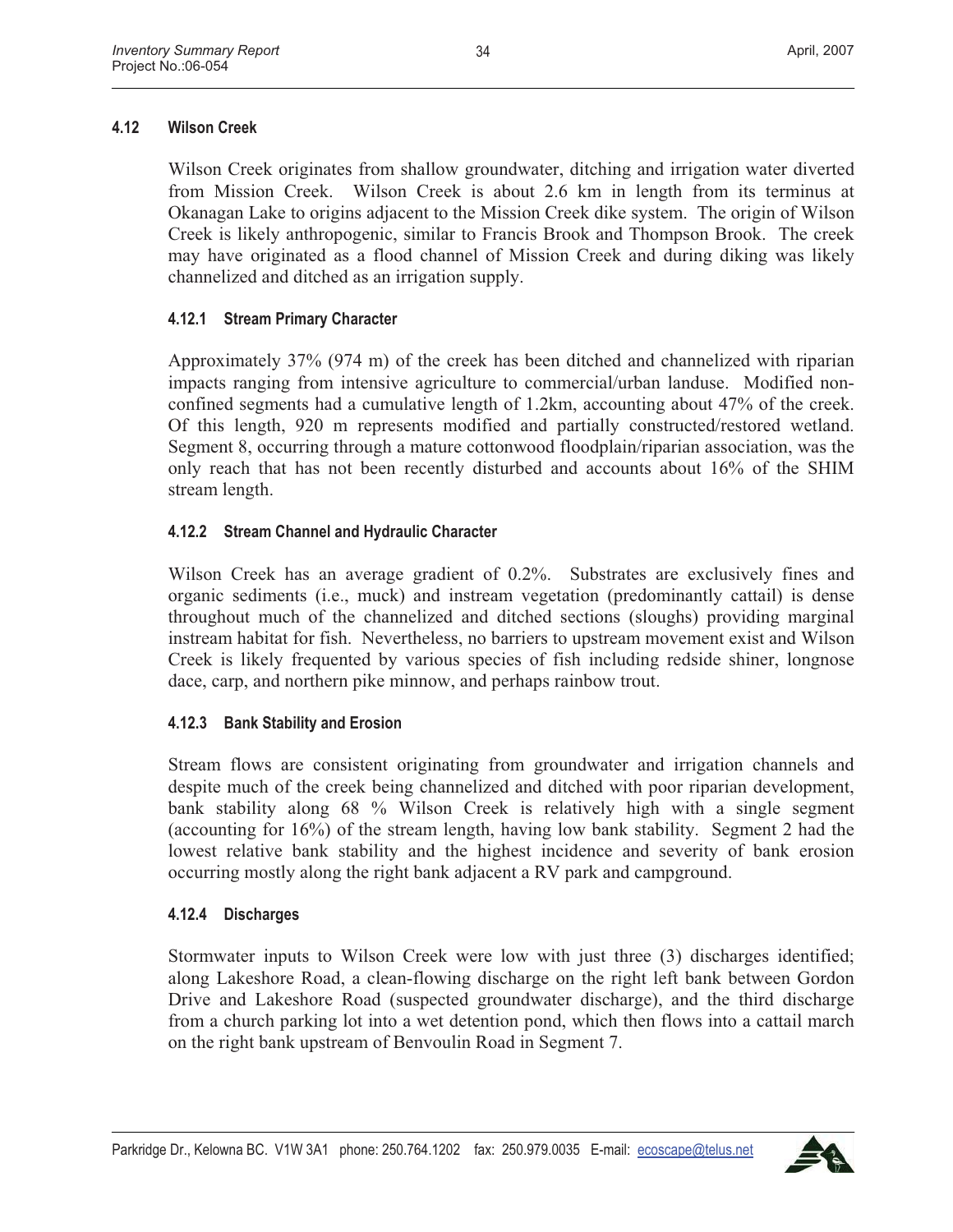#### **4.12.5 Stream Impact Summary**

The sum of the weighted scores (Table 19) for Wilson Creek was 1.41 resulting in a stream grade equalling 23%. This relatively low grade represents extensive ditching and channelization and general channel modifications along the majority of the creek length. As opportunities present themselves efforts should be made to enhance instream and riparian habitats taking advantage of consistent base flows and realizing wetland habitat creation and restoration – emulating Segment 3 works.

**Table 19.** Wilson Creek impact summary. Values shown below are based on SHIM field inventory and analysis of 2.63 linear km of creek within the Kelowna city limits.

|                           |                   | <b>Combined Segment Length</b> | Percentage of         |                |
|---------------------------|-------------------|--------------------------------|-----------------------|----------------|
| <b>SHIM Impact Rating</b> | <b>SHIM Score</b> | (m)                            | Stream                | Weighted Score |
| Both_banks_high           |                   | 1153                           | 44%                   | 0.00           |
| Both banks mod            |                   | 544                            | 21%                   | 0.21           |
| Both banks low            |                   | 501                            | 19%                   | 0.38           |
| 1 bank low                | 5                 | 432                            | 16%                   | 0.82           |
|                           |                   |                                | <b>Weighted Score</b> | 1.41           |
|                           |                   |                                | <b>Stream Grade</b>   | 23%            |

#### **5.0 CONCLUSION**

The preceding report has summarized detailed field inventory data collected during 2006 SHIM of 12 watercourses within the Kelowna City Limits. The collection and management of data conformed to the SHIM methodology, which is a standard for fish and aquatic habitat mapping in urban and rural watersheds in British Columbia.

The 2006 inventory has resulted in the development of an up-to-date and robust catalogue of watercourse and habitat features occurring in the respective watercourses, which has numerous applications and can be used by community, stewardship groups, individuals, regional districts and municipalities, and senior regulatory agencies. In maintaining the integrity of this SHIM database, periodic field inspections should be carried out to update watercourse and habitat feature mapping.

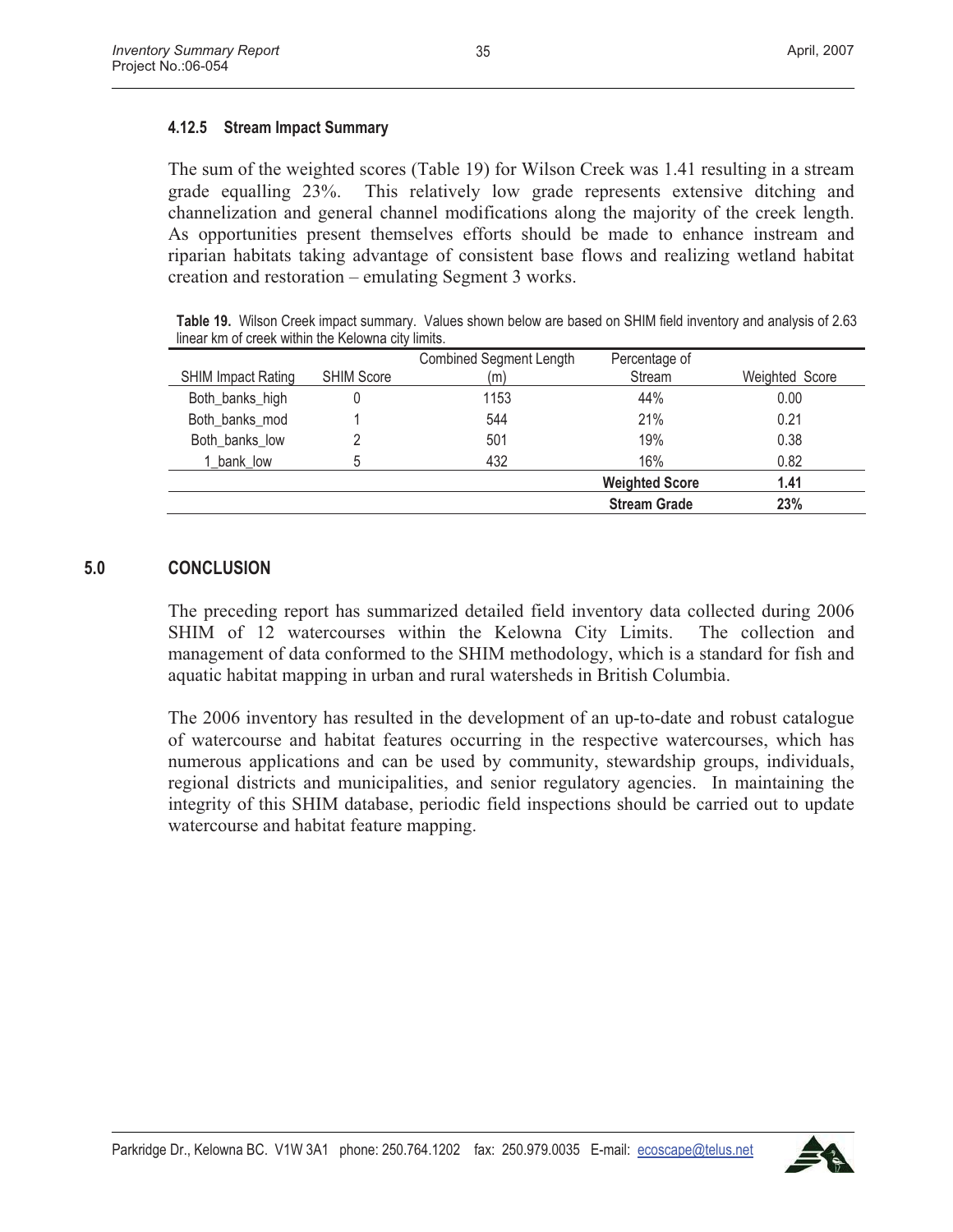The inventory that has been summarized within this report was commissioned by and prepared for the City of Kelowna. The collection, processing, and management of data has conformed to SHIM standards. No other warranty is made, either expressed or implied.

36

Questions or inquires pertaining to SHIM methodology, data, and this summary report should be directed to the undersigned.

Respectfully Submitted, ECOSCAPE Environmental Consultants



Phone: 250.469.3474

Prepared by: Peer Review

am EMP.

Aquatic Biologist Aquatic Biologist